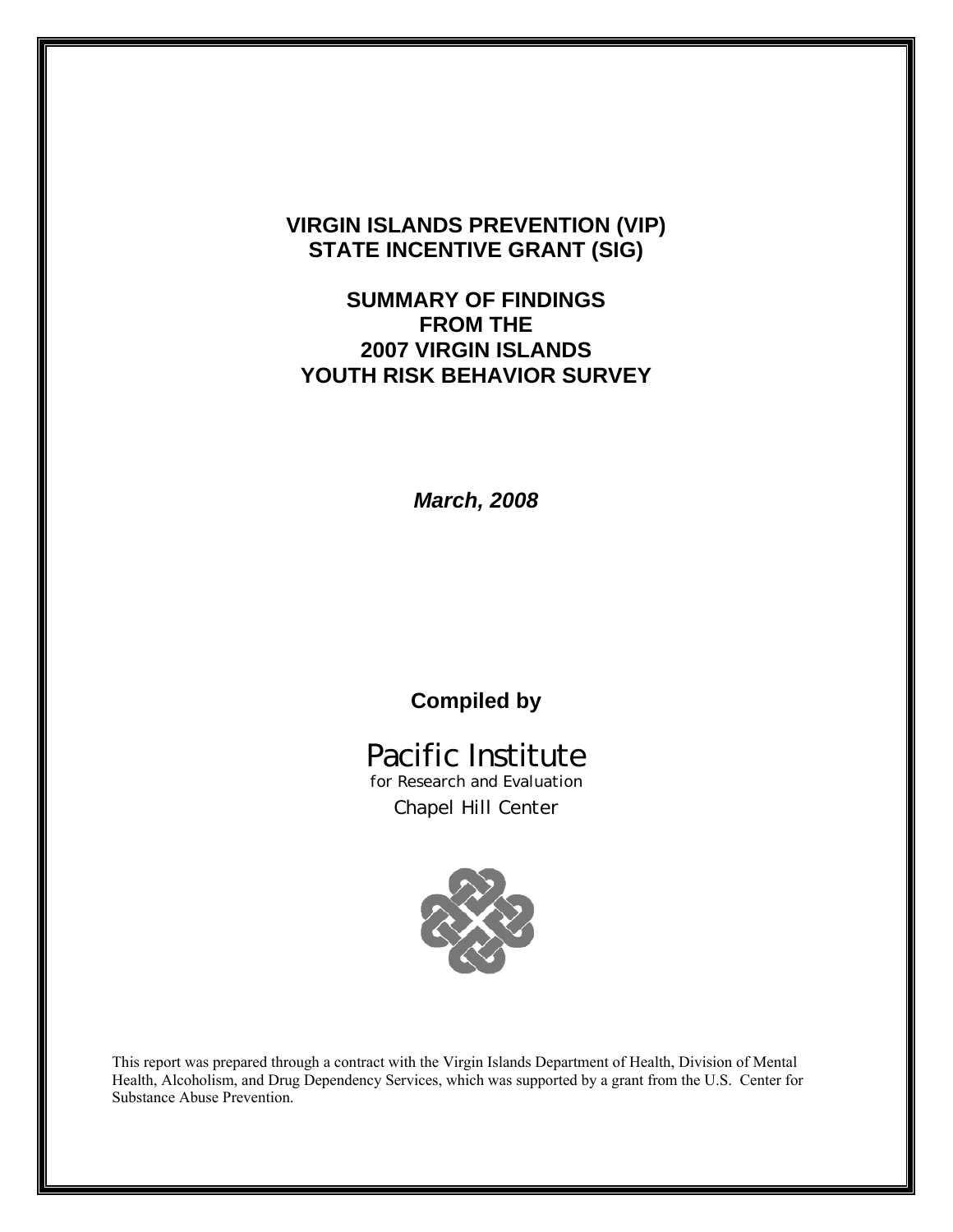# **VIRGIN ISLANDS PREVENTION (VIP) STATE INCENTIVE GRANT (SIG)**

# **SUMMARY OF FINDINGS FROM THE 2007 VIRGIN ISLANDS YOUTH RISK BEHAVIOR SURVEY**

Al Stein-Seroussi, Ph.D.

Paul Brodish, M.S.P.H.

*Pacific Institute for Research and Evaluation* 

Paul Abney, Ph.D.

*University of the Virgin Islands*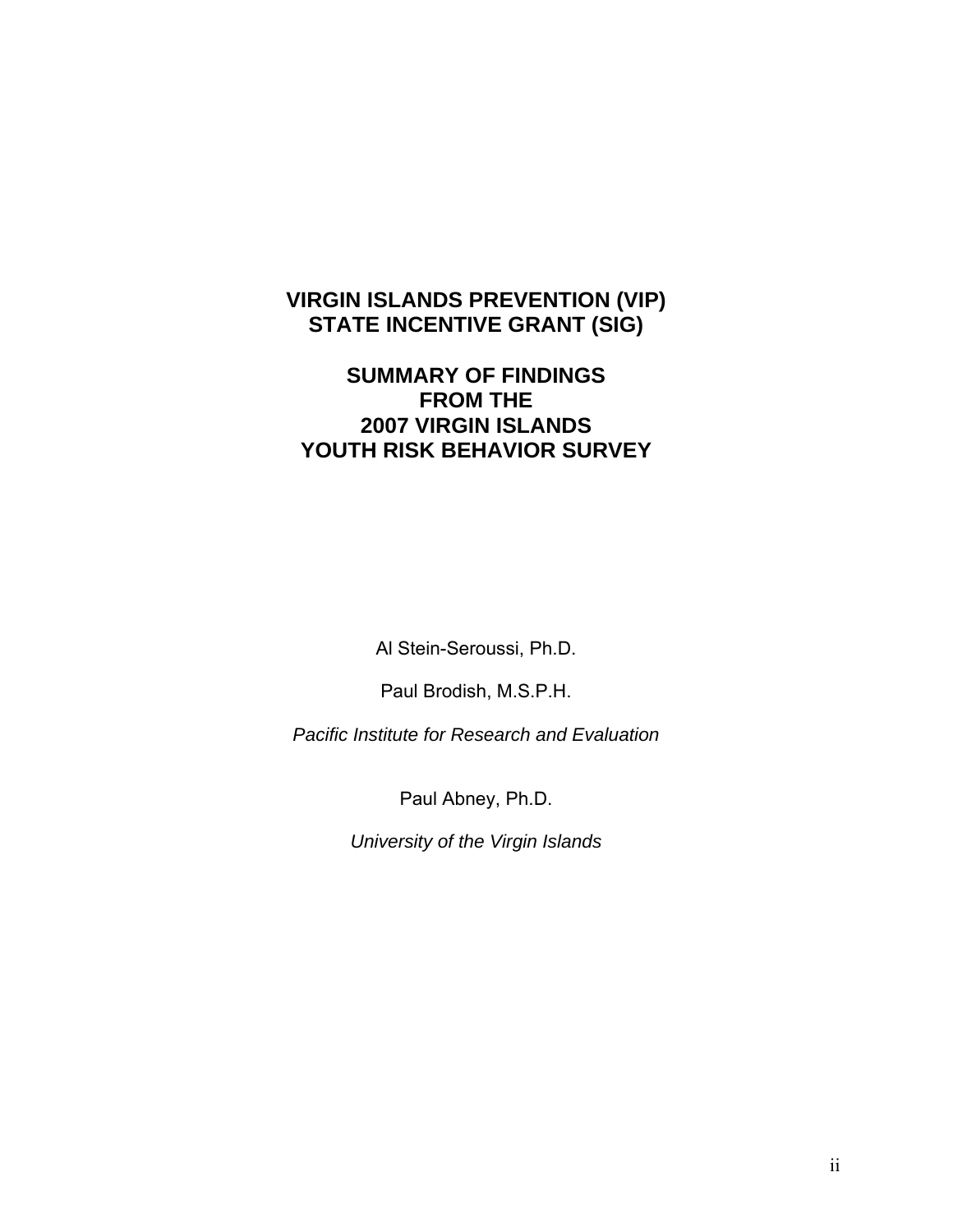# **Table of Contents**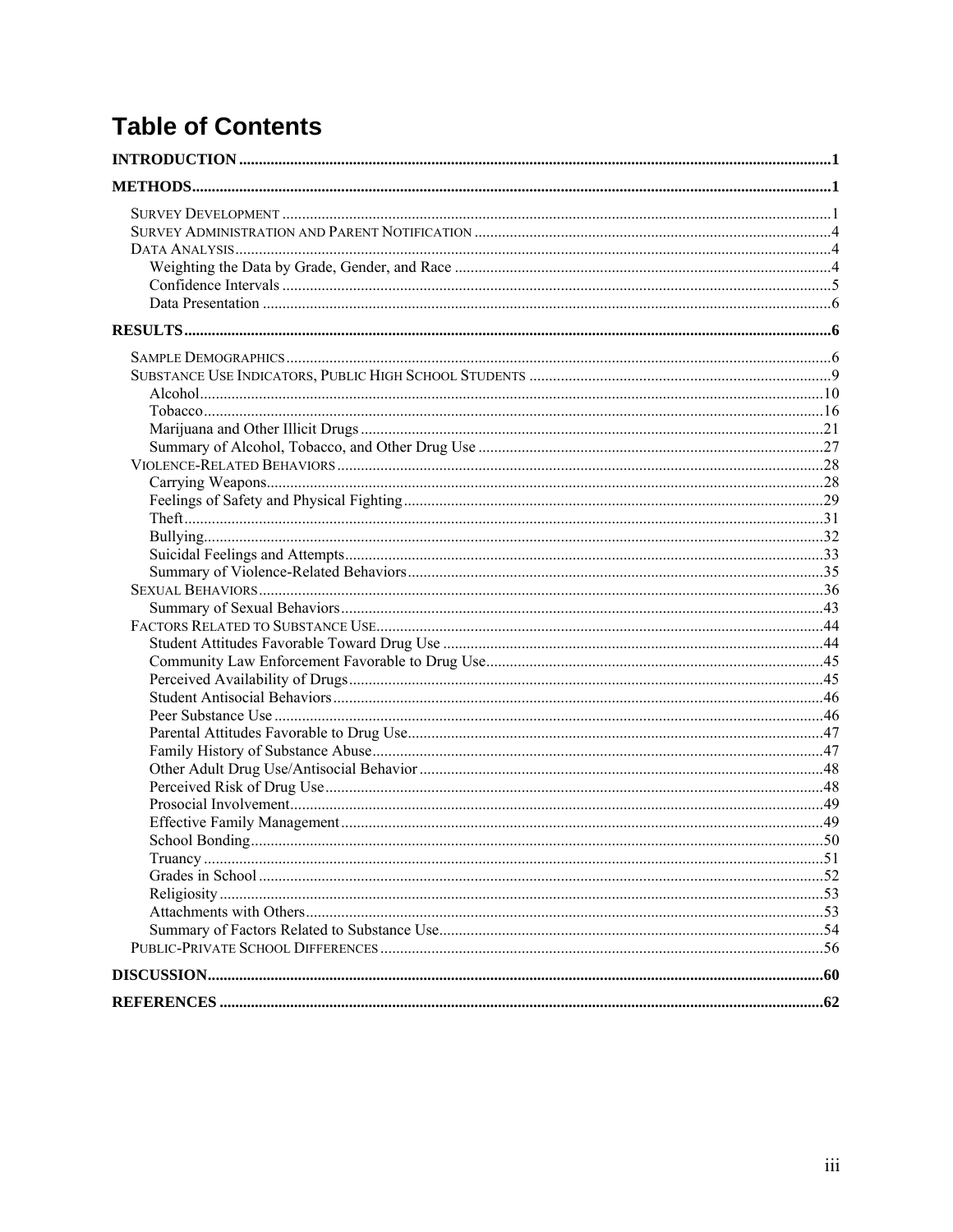# <span id="page-3-0"></span>**Introduction**

In 2003 the Virgin Islands Territory received a US Center for Substance Abuse Prevention (CSAP) State Incentive Grant (SIG) program grant to develop and implement a comprehensive initiative to prevent substance abuse among youths ages 12 to 17. Activated in the spring of 2005, the VIP SIG is being administered by the Virgin Islands Department of Health, Division of Mental Health, Alcoholism, and Drug Dependency Services (DMHADDS, *the Division*), in cooperation with the Governor's Office and key Territory Departments and local agencies that are involved in substance abuse prevention. The primary tasks of the VIP SIG are to assess the prevention needs and resources of the Virgin Islands; to develop a strategic plan for prevention based on data from the needs assessment; to enhance the capacity of prevention stakeholders (including government agencies and local service providers) to implement evidence-based prevention strategies; and to evaluate those strategies. To assist with this project, the Division is contracting with the Chapel Hill Center of the Pacific Institute for Research and Evaluation (PIRE) to conduct the needs and resources assessments and the project evaluation. PIRE, in turn, is working with the University of the Virgin Islands (UVI) to assist with the needs and resources assessments and the evaluation.

One component of the SIG needs assessment was the Virgin Islands Youth Risk Behavior Survey (VI YRBS), a cross-sectional school-based survey designed to estimate the prevalence of risk behaviors as well as attitudes and assets associated with these behaviors among youths in grades 9-12 in the US Virgin Islands. This SIG-sponsored survey was first conducted in May of 2006 and again in May 2007. This report summarizes findings from the 2007 VI YRBS. As a current, primary data source, this survey fills an important gap in our knowledge about the prevalence of various risk and protective behaviors among Virgin Island youths. Risk behaviors can have adverse health effects and interfere with natural developmental and maturation processes during the critical period of adolescence, while protective personal, family, and social factors may lead to more positive decisions and/or buffer against these adverse effects. It is hoped that the information obtained from this and future surveys will help the Virgin Islands identify, track, and better understand important adolescent public health problems so that more effective programs and policies can be developed.

# **Methods**

# *Survey Development*

The 2007 VI YRBS was identical to the 2006 survey. The survey contained items that were drawn from the biennial Centers for Disease Control and Prevention (CDC) YRBS (Centers for Disease Control and Prevention, 2005) and from CSAP's Substance Abuse Risk and Protective Factor (SARPF) Student Survey, also known as the Communities That Care (CTC) Survey (Arthur, Hawkins, Pollard, Catalano, & Baglioni, 2002; Glaser, Horn, Arthur, Hawkins, & Catalano, 2005). Although the CDC YRBS includes items assessing a variety of health behaviors (e.g., nutrition and exercise), we included only those items related to substance use because the VI YRBS survey is funded through the SPF SIG, which focuses on substance use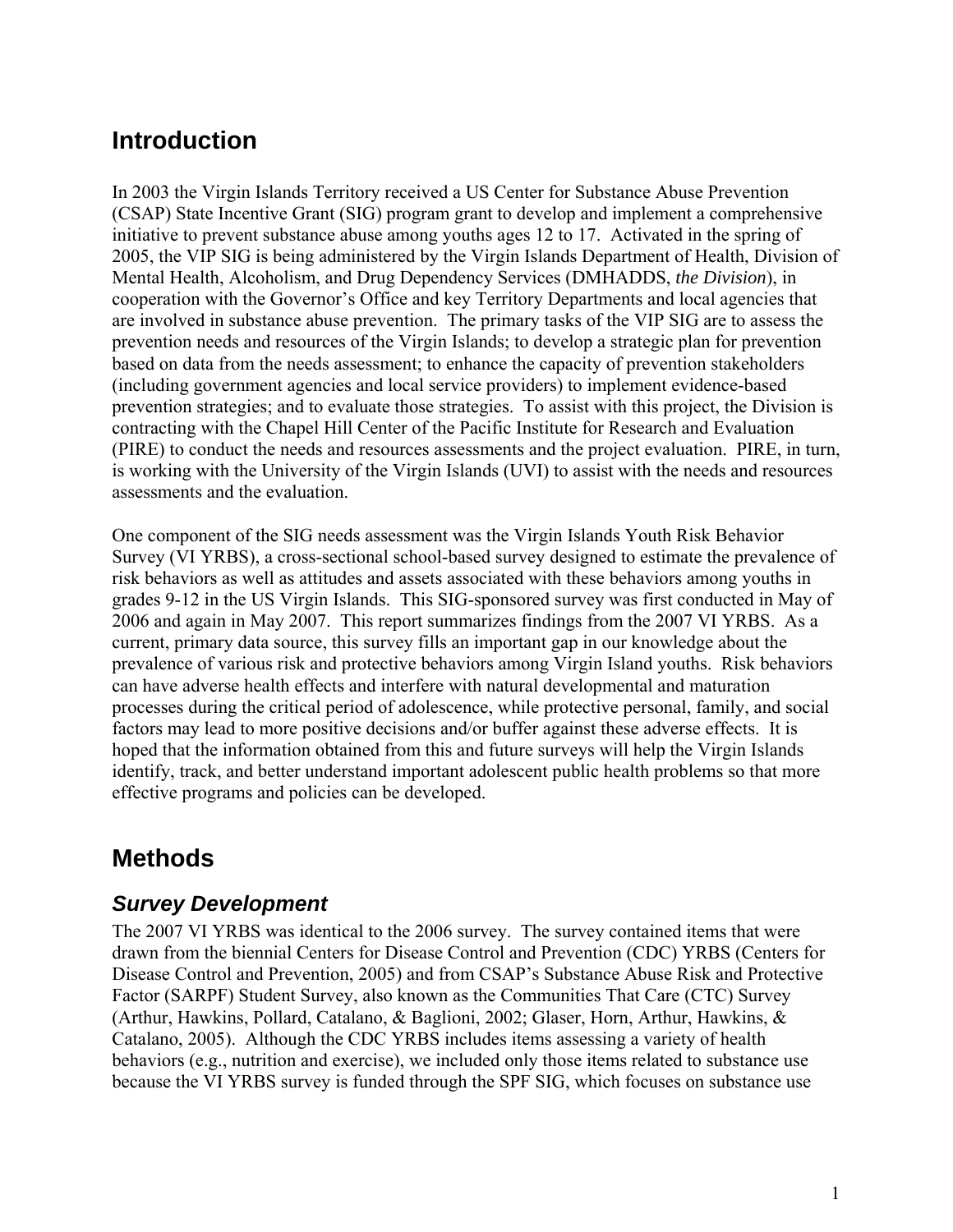prevention. By including items drawn directly from the CDC YRBS, the current survey is comparable to past (and potentially future) administrations of the CDC survey.

The VI YRBS consisted of 112 items on demographic characteristics (8), personal safety (14), bullying (2), suicidal feelings (4), substance use (23), sexual behavior (7), attitudes/perceptions regarding substances (12), and risk and protective behaviors and attitudes (42). Substance use items asked about use of alcohol, tobacco, and other drugs (ATODs), including marijuana, cocaine, heroin, hallucinogens, methamphetamine, steroids, and injectable drugs. Questions were asked about dosage and frequency of use, such as current (past 30 day) use, lifetime use, early onset (before age 13) use, daily or heavy (more than 10 cigarettes per day) cigarette use, exposure to secondhand smoke, and binge (5 or more drinks on a single occasion) alcohol use.

Items drawn from the CTC Survey assessed factors related to substance abuse. Some of these factors appear to increase the risk of substance abuse (e.g., favorable attitudes toward substance use), some appear to provide protection against substance abuse (e.g., school bonding), and others simply increase our understanding of how adolescents navigate a world in which they may be exposed to substances (e.g., whom they would turn to discuss substance abuse and related problems). These factors were as follows:

*Student attitudes favorable toward drug use.* This scale consisted of three items assessing how wrong the student felt it would be for someone his or her age to smoke cigarettes, drink alcohol, or smoke marijuana. These items were measured on a scale from 1 (very wrong) to 4 (not wrong at all).

*Community law enforcement favorable toward drug use.* The scale consisted of three items asking whether a kid who smoked marijuana, drank alcohol, or carried a gun in the student's neighborhood would be caught by the police. These items were measured on a scale from 1 (strongly agree) to 4 (strongly disagree).

*Perceived availability of drugs in the community.* This consisted of three items assessing how easy it would be for the student to obtain cigarettes, alcohol, or marijuana in his/her community. These items were measured on a scale from 1 (very hard) to 4 (very easy).

*Student antisocial behaviors.* Student antisocial behaviors were measured with nine items that asked students how many times in past year they had been suspended from school, arrested, drunk or high at school, sold illegal drugs, stolen or tried to steal a motor vehicle, attacked someone with the idea of seriously hurting them, carried a handgun, and taken a handgun to school.

*Peer substance use.* The peer substance use was measured by asking the student how many of his or her four best friends had smoked, drank alcohol, used marijuana, or used other illegal substances, respectively, in the past year.

*Parental attitudes favorable to drug use.* This scale consisted of three items asking the student how wrong his or her parents feel it would be for him or her to smoke cigarettes, drink alcohol, or smoke marijuana. Items were measured on a scale from 1 (very wrong) to 4 (not wrong at all).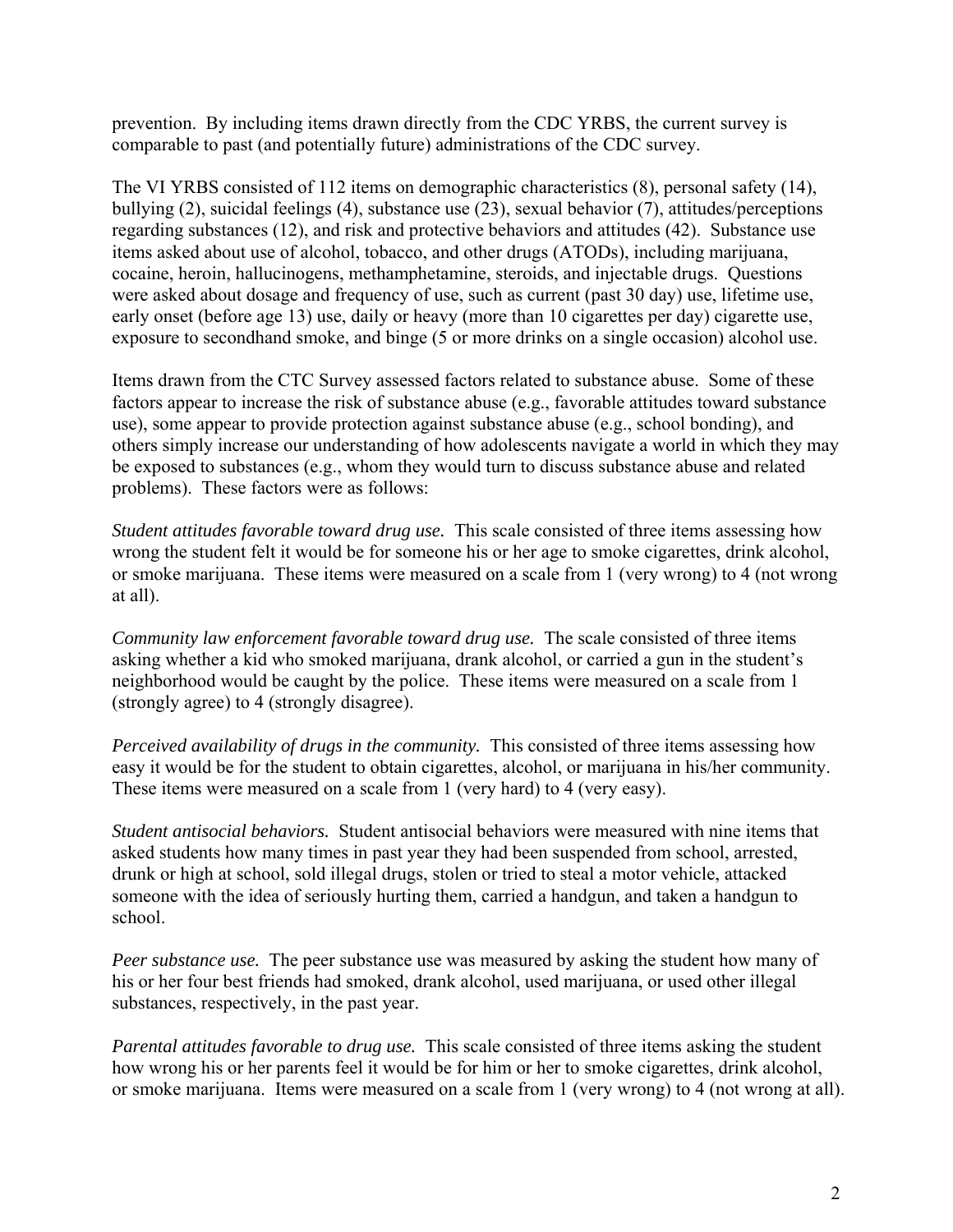*Family history of substance use.* This single item asked whether anyone in the student's family had ever had a severe alcohol or drug problem (yes or no).

*Other adult drug use/antisocial behavior.* These three items asked how many adults (over age 21) the student has known personally in the past year who had used marijuana or other illegal drugs, sold or dealt drugs, or done other things that could get them into trouble with the police, such as stealing, selling stolen goods, or mugging or assaulting others.

*Perceived risk of drug use.* The perceived risk of drug use scale included three items asking the student how much he or she thinks people risk harming themselves (physically or in other ways) if they smoke one or more packs of cigarettes a day, drink one or two alcoholic beverages nearly every day, or smoke marijuana regularly. These items were scaled 1 (no risk) to 4 (great risk).

*Prosocial involvement.* The prosocial involvement scale included two questions that assessed the number of hours in an average week students spent in extracurricular clubs or organizations (other than sports) and in community volunteer work.

*Effective family management.* This scale consisted of eight items assessing the student's perspective on whether there were clear family rules and parental monitoring and involvement. These items were measured on a scale from 1 (strongly disagree) to 4 (strongly agree).

*School bonding.* The school bonding scale consisted of six items measuring commitment to school (school assignments are meaningful, what is being learned in school will be important later on, courses are interesting and school enjoyable, and the student is committed to doing his/her best work). These items were scaled on a 1 (never) to 5 (almost always). Additional individual survey items assessed truancy and average grades.

*Religiosity.* This single item asked how often the student attends religious services or activities. Response options ranged from 1 (never) to 4 (about once a week or more).

*Attachments with others.* These four items assessed whom the student would turn to if he or she had a problem with tobacco, alcohol or other drugs; whether he or she had spoken with parents or other adults about AIDS or HIV; whether there is an adult in his or her life to turn to for advice; and the frequency with which parents talk with him or her about what he or she is doing in school.

The Virgin Islands SIG Prevention Advisory Council (PAC) and onsite evaluators reviewed the instrument for cultural appropriateness and made minor changes to item wording where necessary. A copy of the survey is available upon request.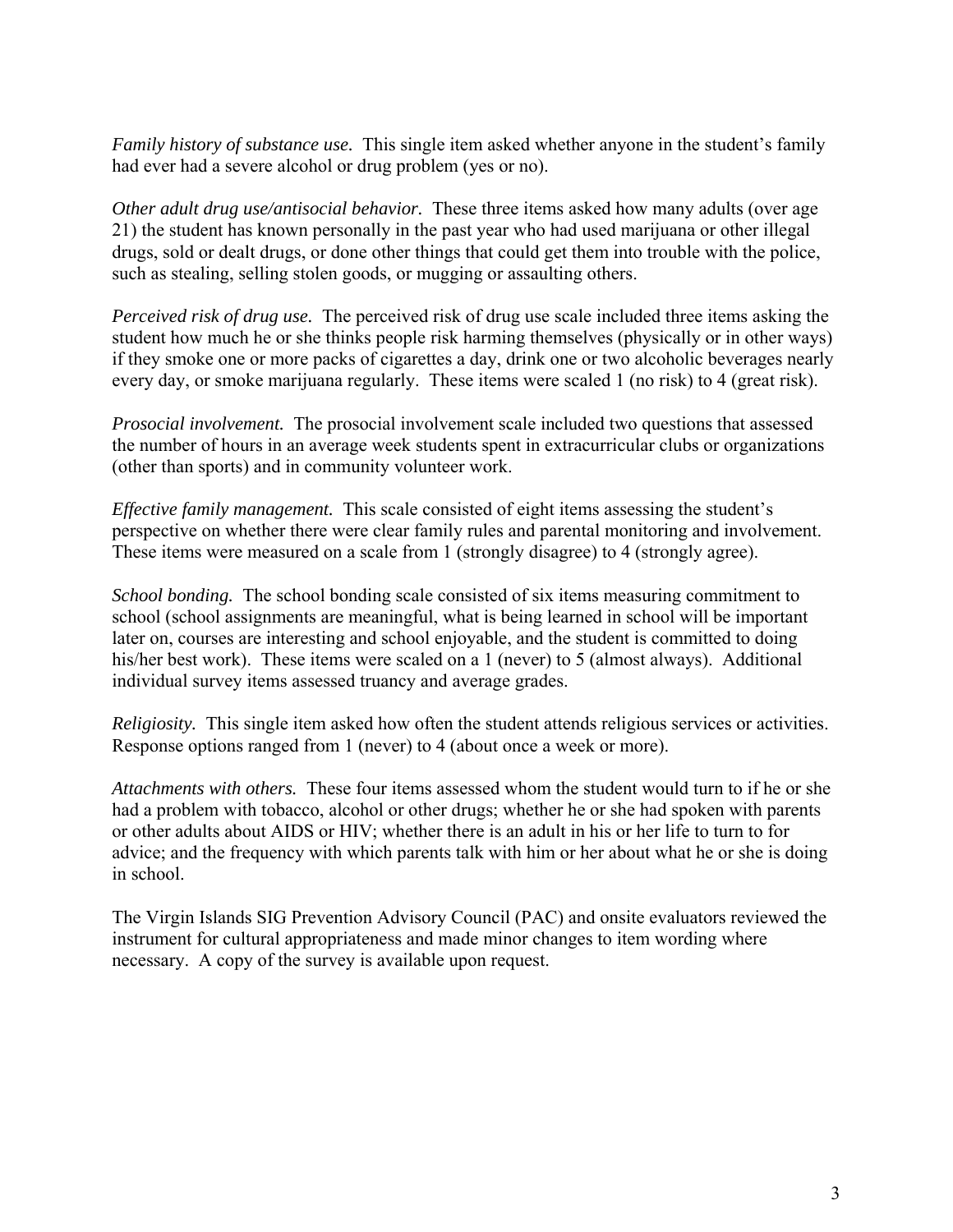# <span id="page-6-0"></span>*Survey Administration and Parent Notification*

The VI YRBS was jointly administered by DMHADDS and the Virgin Islands Department of Education in May, 2007. These two agencies, in collaboration with PIRE and UVI, developed the logistics plans for administering the survey. The survey was administered in all classes to students in all public high schools (St. Croix Central High School, St. Croix Educational Complex, Charlotte Amalie High School, and Ivanna Eudora Kent High School) and to students in grades 9-12 in four of the largest private/parochial schools on St. Croix (Seventh Day Adventist, Country Day School, Good Hope School, and St. Joseph Catholic High School).<sup>[1](#page-6-1)</sup>

The survey and the survey administration process underwent initial review by the PIRE Institutional Review Board (IRB) in March, 2007. The Division mailed notification letters to the parents of each high school student, informing them of the nature of this voluntary survey and giving them the chance to have their child opt out. The schools sent the same letter home with each student. In addition, the Division placed ads in local newspapers informing parents of the survey and instructing them on how to decline their children's participation, if they wished. Each school district determined which period/class to administer the survey, with the goal of reaching all students in a given school in a single day. On the day of the survey, student assent was obtained directly from the student. The Division mailed completed surveys to PIRE, where they were scanned into a software program for cleaning and analysis.

# *Data Analysis*

 $\overline{a}$ 

The sample subset for analysis included all surveys with valid age, race, and gender data. Analyses were performed separately on the public and private high school students in order to provide more accurate comparisons to CDC normative data for the US mainland population and previous administrations of the YRBS in the Virgin Islands (the CDC survey is only conducted in public high schools). We dichotomized most of the survey questions, including all of the CDC-derived questions, to yes/no responses (i.e., behavior present/absent) and reported the proportion responding "yes." As discussed below, we weighted these proportions to allow generalization of results to the Virgin Islands public high school population. For risk and protective factors, we reported either mean scale scores or the percentages of students reporting said factors, depending on the nature of the items. Where possible we plotted trend lines to compare VI and US mainland trends from 1993 to  $2007<sup>2</sup>$  $2007<sup>2</sup>$  and performed subgroup analyses by gender, grade, and race. We performed all analyses in SAS Version 9.1.3.

## **Weighting the Data by Grade, Gender, and Race**

Because we did not obtain data from all high school students, but we want to generalize the data to all students, we applied weights to our sample to make it better resemble the whole student population. Sample weights were applied at the individual student level to the public high school

<span id="page-6-1"></span><sup>&</sup>lt;sup>1</sup> We are uncertain whether the 2006 and 2007 SIG-sponsored samples are directly comparable to CDC YRBS samples between 1993 and 2003 because we do not know how CDC sampled the student population. For the SIGsponsored VI YRBS, we attempted to obtain data from all public high school students, and it is likely that a similar strategy was used for the CDC YRBS.

<span id="page-6-2"></span> $2^{2}$  Data from the 2006 VI YRBS were plotted as 2005 data on the trend graphs to make direct comparisons to the most recent available US data; the CDC YRBS survey is biennial and no data were available for 2006. US data for 2007 were not available at the time of this writing.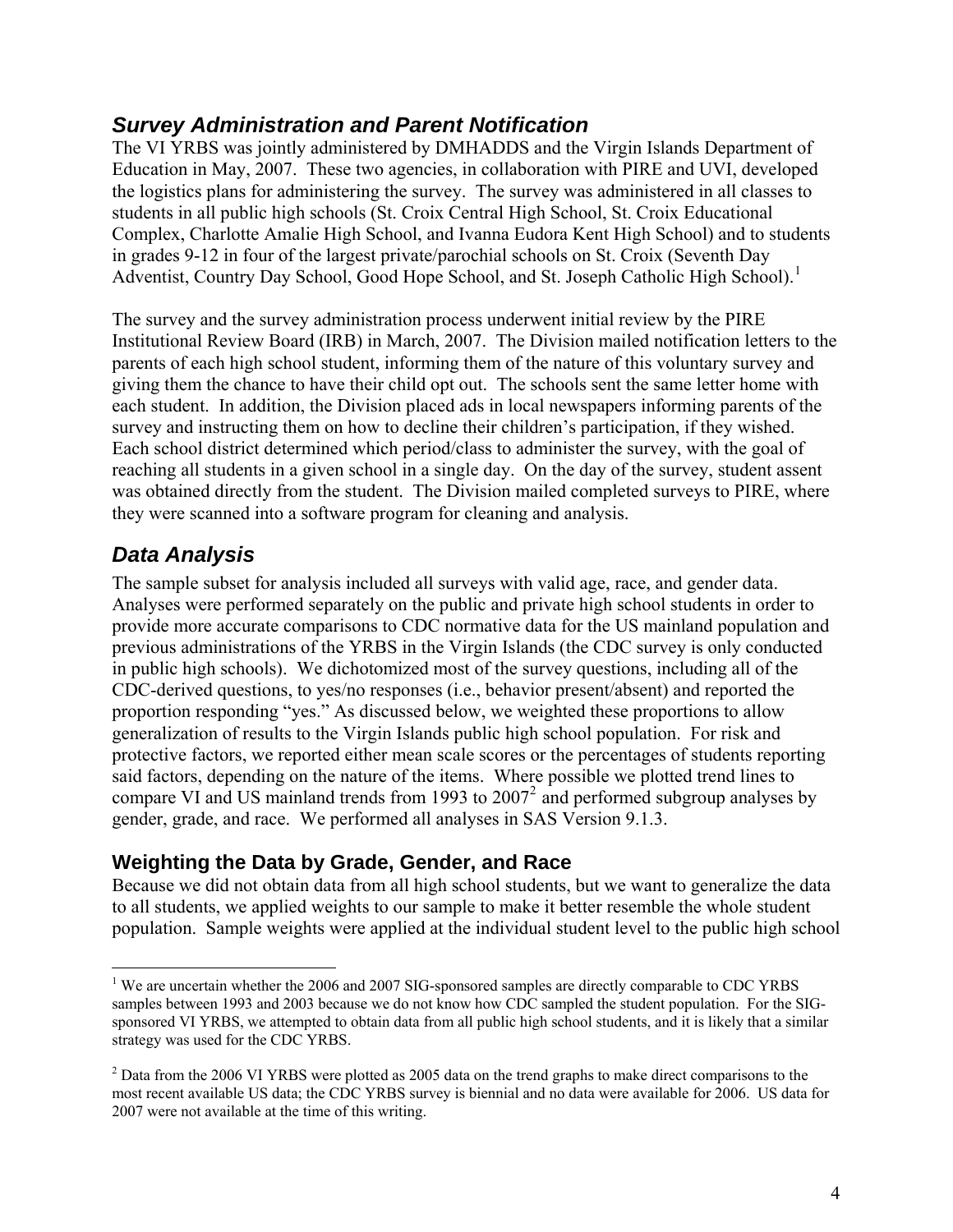<span id="page-7-0"></span>subset by first determining the proportions of students in the survey sample by each grade, race, and gender combination (grade x race x gender cross-products). Next, the actual proportions of students by grade, race, and gender in the public high school population were obtained from National Center for Education Statistics (NCES) data for the most recent school year (2005- 2006). Finally, weights were derived for each possible combination of grade, race, and gender as simply the ratio of the actual population grade-race-gender cross-product to the sample graderace-gender cross-product. All public school subsample analyses were then weighted by this weight variable. Weights were not used to analyze private/parochial student data.

A note should be made regarding racial categorization of the sample. Race was assessed with a single survey item: "How do you describe yourself? (Select one or more responses)." Possible responses were American Indian or Alaska Native, Asian, Black or African American, Hispanic or Latino/Latina, Native Hawaiian or Other Pacific Islander, and White. This item thus resulted in multiple race combinations, which proved problematic. Since the comparator proportions for weighting the data were derived from the NCES database, which uses five mutually exclusive race categories (American Indian/Alaskan, Asian, Black, Hispanic, and White), we had to apply a decision rule which would convert the multiple race categories from our survey data (approximately 5% of the public school student sample) to similar mutually exclusive race categories. If a student indicated a race/ethnicity of American Indian or Alaska Native; Asian; Native Hawaiian or Other Pacific Islander; any combinations of these three race/ethnicities, he/she was designated as Other race. If a student indicated he/she was one of these three race/ethnicities plus White or Black, he/she was designated as Other race. If a student indicated he/she was Hispanic or any combination of Hispanic and another race/ethnicity, he/she was counted as Hispanic. If a student indicated he/she was both White and Black, he/she was counted as Black. And if a student did not provide a response to the question, he/she was designated Black on the assumption that he/she would most likely be the majority race/ethnicity of Black.

## **Confidence Intervals**

In survey research samples are drawn from a larger population of individuals because we are rarely able to survey all members of the population. Measurements of the sample characteristics are used to estimate the same characteristics in the population. Despite the best efforts of the researchers to capture large representative samples, sample data are never completely accurate reflections of the population. The precision of our estimate is based on a number of factors, including the measurement techniques, the size of the sample, and the proportion of the population that demonstrates the characteristic being measured. Thus, depending on these factors, some estimates of the population are more precise than others. We express this level of precision, or the confidence we have that our estimate is the true value in the population from which the sample was drawn, as a confidence interval (CI). Wider CIs indicate lesser precision, and narrower CIs indicate greater precision. The true population is likely to lie anywhere between the low and high confidence limits.<sup>[3](#page-7-1)</sup> We calculated confidence intervals on the proportions using the Fleiss method (Fleiss, Levin, & Paik, 2003).

For all the substance use graphs in this report, we include CIs (the vertical lines at the tops of the bars bounded by the low and high limits) to show how precise our estimates are. One exception

<span id="page-7-1"></span> $\frac{3}{3}$  In fact, our analyses allow us to say that we are 95% sure that the true population value lies within the CIs.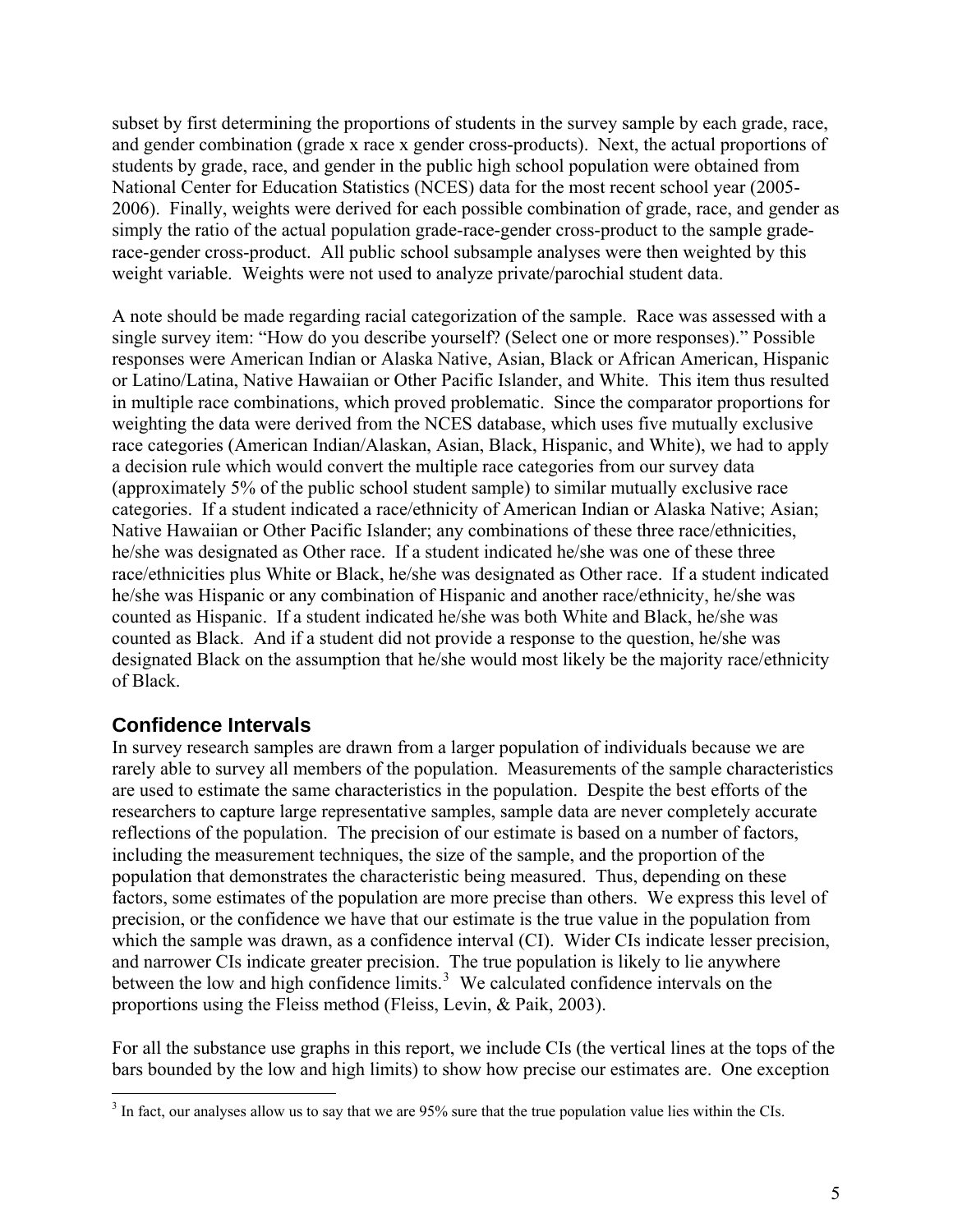<span id="page-8-0"></span>is for data from the 2001 VI YRBS. Because the response rates were unacceptably low, CDC did not generate CIs. Thus, the 2001 data do not reflect the overall population—they simply reflect the sample from which they were drawn. Another exception is the private school data, since the private school sample was not large enough to extrapolate results to all Virgin Island private school students.

In addition to showing how precise sample estimates are, CIs can be used to determine whether there are differences between groups. If the CIs for two groups (e.g., males and females) are overlapping, it generally means that there is no difference between the groups—even if the estimate itself appears to be different. If, on the other hand, the CIs do not overlap, or only overlap slightly, it means that the two groups are likely to be different from one another. The reader will note that because CIs depend in part on sample size and on the number of persons reporting the particular characteristic being measured, when the characteristic is rare (e.g., very low rates of use) or in subgroups with fewer members (e.g., Hispanics), these CIs are very wide. Such data should be interpreted with caution because the estimates are clearly imprecise.

### **Data Presentation**

We used the US population as a standard for comparison on indicators where possible. We also graphed US African American trend data for comparison purposes because African Americans make up 76% of the overall Virgin Islands population (Central Intelligence Agency, 2007) and 87% of the public high school population (National Center for Education Statistics, 2006). Survey data for white students were not provided in the graphs by race/ethnicity because the number of white students in the sample was too low to generate reliable population estimates. Substance use indicators were organized by type (i.e., most commonly-used substances, followed by less commonly-used substances), and within type by more common use patterns (e.g., past 30-day use) and then less common but more dangerous use patterns (heavy use, binge use, daily use). Where possible, indicators were graphed using the same scale ranges (0 to 50 percent, for example) to allow for easier comparisons across indicators. However, in cases where prevalence rates were very low or very high, scales had to be adjusted to a more appropriate range to visualize small group differences or to accommodate the full range of data.

# **Results**

# *Sample Demographics*

After excluding 19 duplicate surveys (data entry errors), there were 4,077 student surveys returned, of which 3,398 were from public school students. Assuming that all enrolled public high school students were available to take the survey ( $n = 4.997$  according to the (National Center for Education Statistics, 2006), this number represented a public high school student response rate of 68%. There were 3,808 student surveys with valid, non-missing grade, sex, and race responses,  $83\%$  (n = 3,144) from students in the four public high schools and  $17\%$  (n = 664) from students in the four private/parochial high schools. These students constituted the analysis dataset. Demographic characteristics of the overall student sample and subsamples are summarized in Table 1.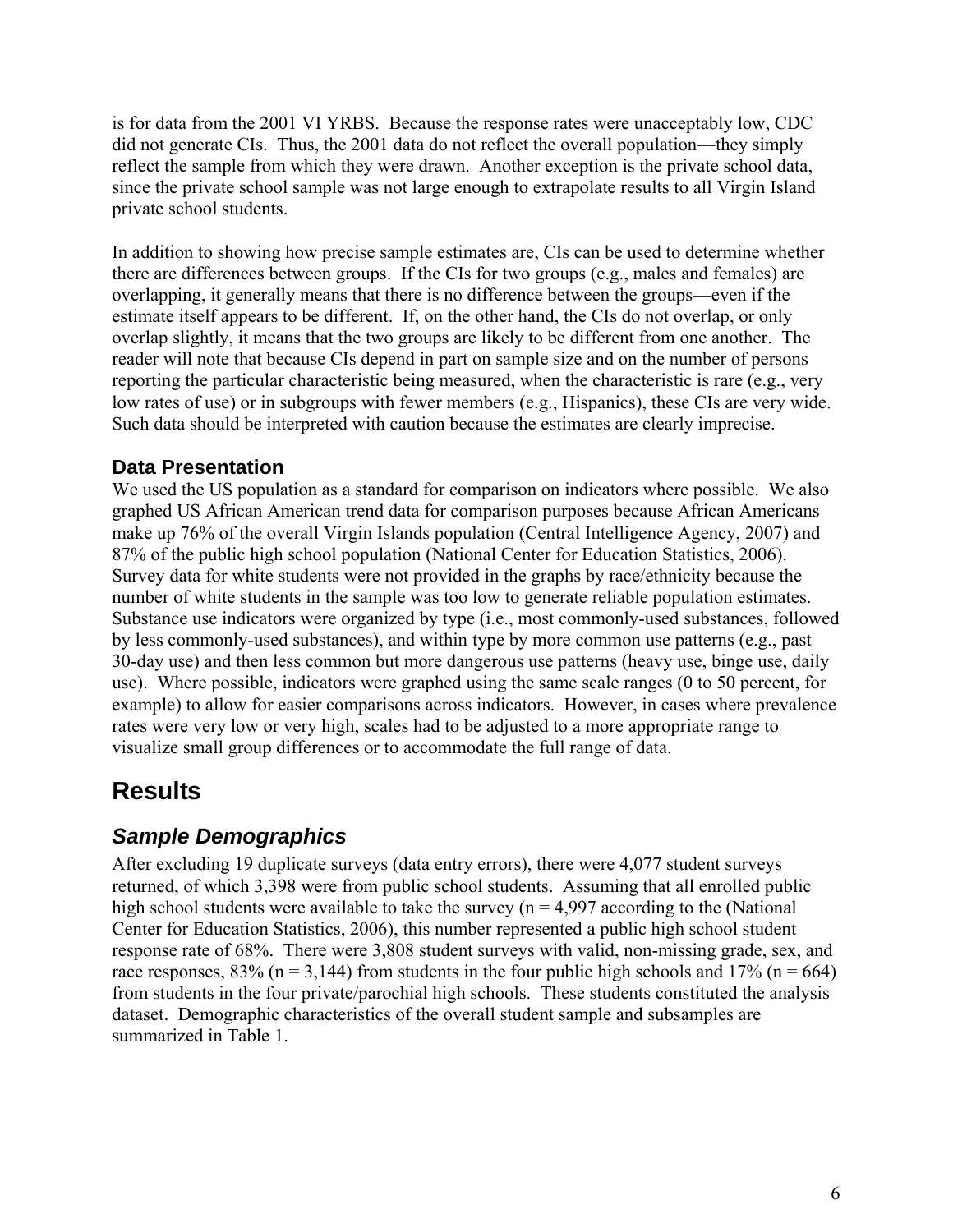| Table 1. Demographic Characteristics of the 2007 VIYRBS High School Survey Sample |                |                  |               |               |
|-----------------------------------------------------------------------------------|----------------|------------------|---------------|---------------|
|                                                                                   | Public         | Private          |               |               |
|                                                                                   | Students in    | Students in      | All Students  | All Students  |
|                                                                                   | Analyses       | Analyses         | in Analyses   | Surveyed      |
|                                                                                   | $(n = 3, 144)$ | $(n = 664)$      | $(n = 3,808)$ | $(n = 4.077)$ |
| Age, median years, (SD)                                                           | 16.0 (1.24)    | 16.0 (1.22)      | 16.0(1.24)    | 16.0 (1.25)   |
| range                                                                             | $12 - 18$      | $12 - 18$        | $12 - 18$     | $12 - 18$     |
| Sex, n (%) male                                                                   | 1,397(44.4)    | 281 (42.3)       | 1,678(44.1)   | 1,692 (44.2)  |
| Grade, n (%)                                                                      |                |                  |               |               |
| 9 <sup>th</sup>                                                                   | 1,018(32.4)    | 166 (25.0) ***   | 1,184(31.1)   | 1,188(31.0)   |
| $10^{th}$                                                                         | 916(29.1)      | 176 (26.5)       | 1,092(28.7)   | 1,093 (28.5)  |
| 11 <sup>th</sup>                                                                  | 666 (21.2)     | 171 (25.8)       | 837 (22.0)    | 848 (22.1)    |
| $12^{th}$                                                                         | 544 (17.3)     | 151 (22.7)       | 695 (18.2)    | 696 (18.1)    |
|                                                                                   |                |                  |               |               |
| Race/ethnicity, n (%)                                                             |                |                  |               |               |
| African American                                                                  | 2,642 (84.0)   | 449 (67.6) ***   | 3,091 (81.2)  | 3,347(82.1)   |
| Hispanic                                                                          | 421 (13.4)     | 118 (17.8)       | 539 (14.2)    | 541 (13.3)    |
| White                                                                             | 28(0.9)        | 70 (10.5)        | 98(2.6)       | 105(2.6)      |
| Other                                                                             | 53(1.7)        | 27(4.1)          | 80(2.1)       | 84(2.1)       |
| Language                                                                          |                |                  |               |               |
| English                                                                           | 2,871 (92.0)   | 604 (91.9)       | 3,475 (92.0)  | 3,500(91.7)   |
| Spanish                                                                           | 175(5.6)       | 38(5.8)          | 213(5.6)      | 215(5.6)      |
| Patois                                                                            | 40(1.3)        | 5(0.8)           | 45 (1.2)      | 48 ( 1.3)     |
| Arabic                                                                            | 15(0.5)        | 6(0.9)           | 21(0.6)       | 27(0.7)       |
| Other                                                                             | 20(0.6)        | 4(0.6)           | 24(0.6)       | 25(0.7)       |
| Mother's education level                                                          |                |                  |               |               |
| Completed grade school or less                                                    | 122(4.0)       | 13 ( $2.0$ ) *** | 135(3.6)      | 136(3.6)      |
| Some high school                                                                  | 361 (11.7)     | 38(5.8)          | 399 (10.6)    | 402 (10.6)    |
| Completed high school                                                             | 1,017 (32.9)   | 151(23.1)        | 1,168 (31.2)  | 1,179 (31.2)  |
| Some college                                                                      | 395 (12.8)     | 92(14.1)         | 487 (13.0)    | 489 (12.9)    |
| Completed college                                                                 | 572 (18.5)     | 198 (30.3)       | 770 (20.6)    | 775 (20.5)    |
| Graduate or professional school                                                   | 171(5.5)       | 100(15.3)        | 271(7.2)      | 274 (7.2)     |
| Not sure                                                                          | 453 (14.7)     | 62(9.5)          | 515(13.8)     | 526 (13.9)    |
| Father's education Level                                                          |                |                  |               |               |
| Completed grade school or less                                                    | 162(5.3)       | 30(4.6)          | 192 ( 5.2)    | 196(5.2)      |
| Some high school                                                                  | 390 (12.7)     | 62(9.6)          | 452 (12.1)    | 459 (12.2)    |
| Completed high school                                                             | 923 (30.0)     | 154 (23.7)       | 1,077 (28.9)  | 1,083 (28.8)  |
| Some college                                                                      | 170(5.5)       | 72(11.1)         | 242(6.5)      | 244 (6.5)     |
| Completed college                                                                 | 403 (13.1)     | 121 (18.6)       | 524(14.1)     | 526 (14.0)    |
| Graduate or professional school                                                   | 135(4.4)       | 88 (13.6)        | 223(6.0)      | 226(6.0)      |
| Not sure                                                                          | 896 (29.1)     | 122 (18.8)       | 1,018(27.3)   | 1,033(27.4)   |
| Sexual orientation                                                                |                |                  |               |               |
| Heterosexual                                                                      | 2,979 (96.0)   | 624 (94.6)       | 3,603(95.8)   | 3,628(95.6)   |
| <b>Bisexual</b>                                                                   | 54(1.7)        | 18(2.7)          | 72 ( 1.9)     | 73 ( 1.9)     |
| Gay or lesbian                                                                    | 20(0.6)        | 5(0.8)           | 25(0.7)       | 29(0.8)       |
| Not sure                                                                          |                | 13(2.0)          | 62(1.6)       | 65(1.7)       |
|                                                                                   | 49 ( 1.6)      |                  |               |               |

Significant difference between public and private/parochial schools: \*p<.05; \*\*p<.01; \*\*\*p<.001. Note: for non-dichotomous characteristics, significance test is the Cochran-Mantel-Haenszel Statistic (based on table scores) for a difference in the distributions of students across categories.

For students who were included in the analyses, the median age was 16 with a range of 12 to 18; 44% were males; 31% were 9<sup>th</sup> graders but only 18% were  $12<sup>th</sup>$  graders; and 81% were African-American, 14% Hispanic, 3% White, and 2% classified as other race. The vast majority (92%) were English-speaking. Thirty one percent of mothers and 29% of fathers had completed a high school education, and 20% of mothers and 14% of fathers had completed college, although nearly twice the percentage of students (27%) reported being unsure of their father's educational status versus their mother's educational status (14%). Ninety-six percent of students reported a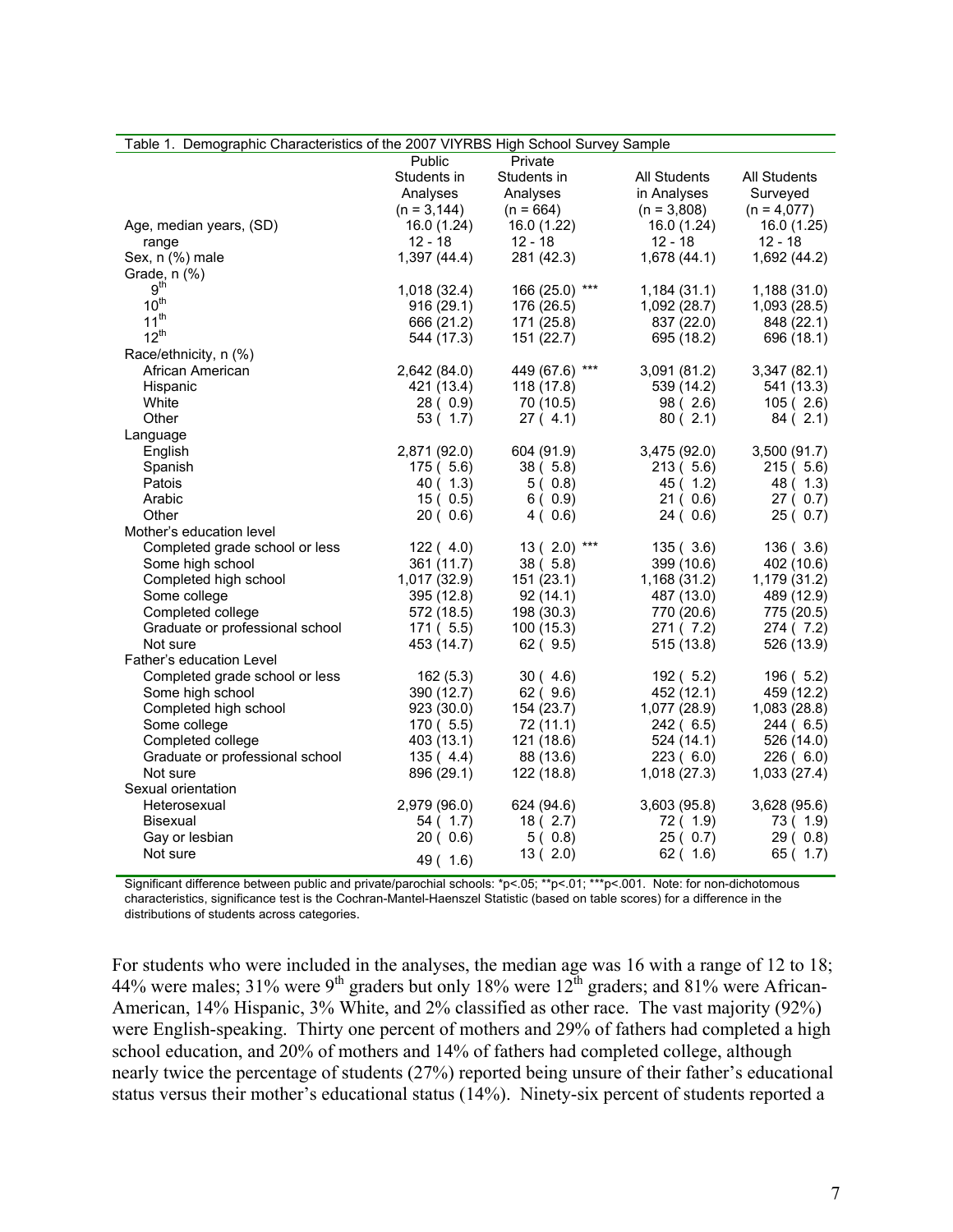heterosexual orientation. Compared to public school students, private/parochial school students were more likely to be upper classmen, non African-American, and have mothers with more education.

Looking at the public high school subset,  $63\%$  (n = 3,144) of the estimated 4,997 VI public high school students (NCES 2005-2006 estimated census) in the four targeted public high schools were included in the analysis. As indicated in Table 2, 2007 VIYRBS sample demographic characteristics were similar to those of two prior YRBS surveys in the Territory (2001 and 2003) and fairly representative of the 2005-2006 VI public high schools population. Nevertheless, weighting allowed for correction of some slight differences, such as the 2007 VI YRBS oversampling of females,  $10^{th}$  graders, whites and other races, and under-sampling of  $9^{th}$  and  $12^{th}$ graders. Caution is warranted when directly comparing demographic characteristics to prior CDC YRBS surveys because it is unclear from the description of its methodology whether the CDC employs valid sex, race, and grade data as an inclusion criterion during its data cleaning and editing processes (Brener et al., 2004). We employed this criterion to the 2007 YRBS survey sample because valid sex, race and grade data were needed to apply weights.

Table 2. Sex, Grade, and Race Composition of Recent CDC YRBS Public High School Survey Samples, the 2007 YRBS Public High School Survey Sample, and the Public High School Student Population\*

|                    |      |        |      |      |      |                  | African |       |       | Other | Multiple |
|--------------------|------|--------|------|------|------|------------------|---------|-------|-------|-------|----------|
|                    | Male | Female | 9th  | 10th | 11th | 12 <sub>th</sub> | Amer.   | Hisp. | White | races | races    |
| <b>YRBS 2001</b>   | 43.3 | 56.7   | 26.7 | 30.3 | 24.0 | 19.0             | 81.4    | 14.5  | 0.5   | 1.8   | 1.7      |
| <b>YRBS 2003</b>   | 43.3 | 56.1   | 33.7 | 29.3 | 20.6 | 15.8             | 79.4    | 16.5  | 0.4   | 1.9   | 1.0      |
| <b>YRBS 2006**</b> | 42.0 | 58.1   | 34.6 | 24.7 | 24.0 | 16.7             | 83.5    | 14.5  | 0.6   | 1.3   | ΝA       |
| <b>YRBS 2007**</b> | 44.4 | 55.6   | 32.4 | 29.1 | 21 2 | 17.3             | 84.0    | 13.4  | 0.9   | 1.7   | NA       |
| VI Public HS***    | 47.0 | 53.0   | 37.7 | 22.3 | 20.0 | 20.0             | 87.0    | 11.8  | 0.6   | 0.5   | NA       |

\*Numbers are percentages.

\*\*Subset of public high school students with valid sex, race and grade data

\*\*\*From NCES 2005-2006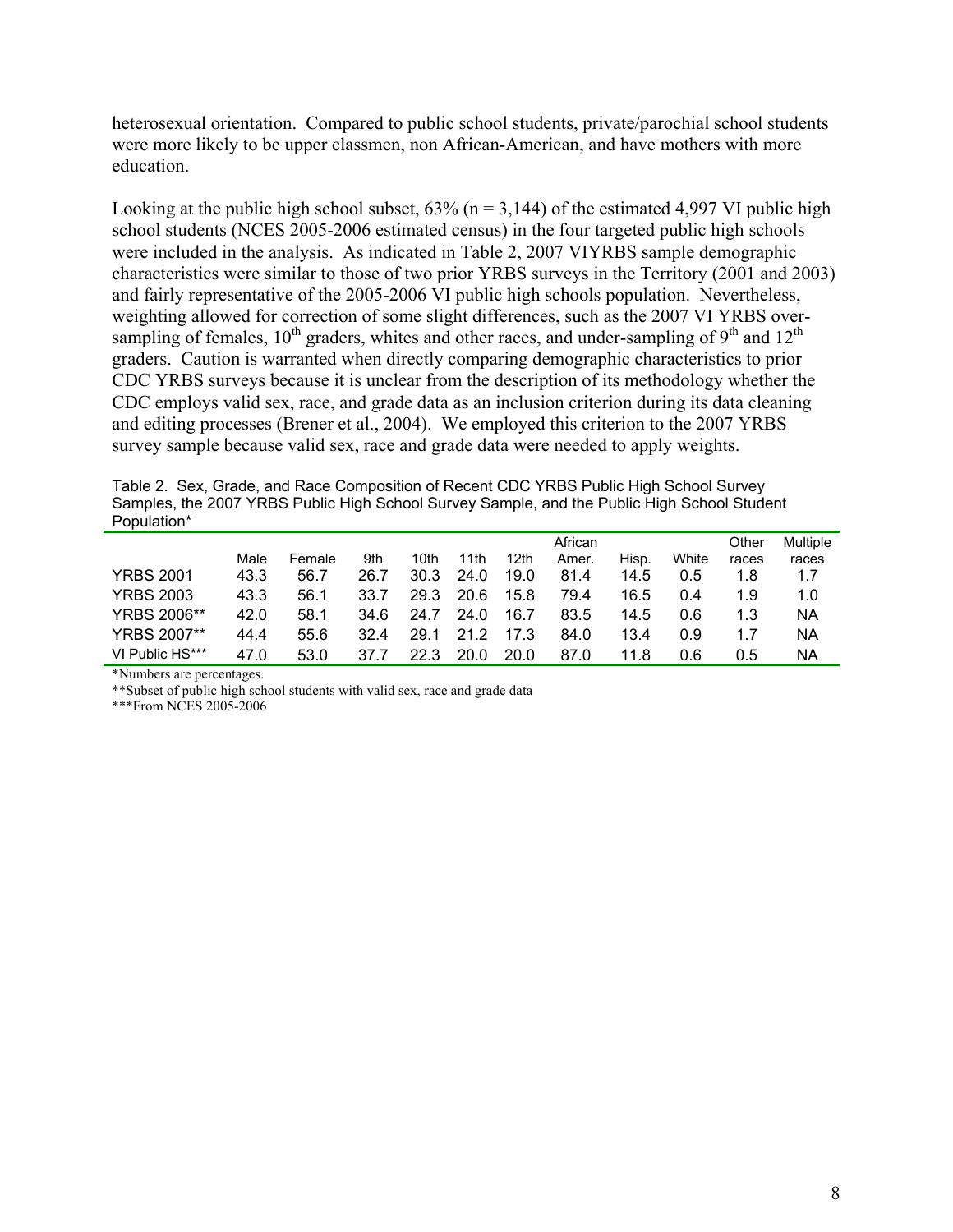## <span id="page-11-0"></span>*Substance Use Indicators, Public High School Students*

Alcohol is the substance most commonly used by Virgin Island public high school students (45.9% in 2007), followed by marijuana (20.2% in 2007) (Figure 1). Since the last reporting period (2006), there appears to have been a significant rise in current alcohol use and binge alcohol use (defined as five or more drinks on a single occasion), and an increase in marijuana use, all of which are disconcerting trends. Smoking rates remained low and declined in 2007 to 2.8%.





2006 & 2007 Virgin Islands Youth Risk Behavior Surveys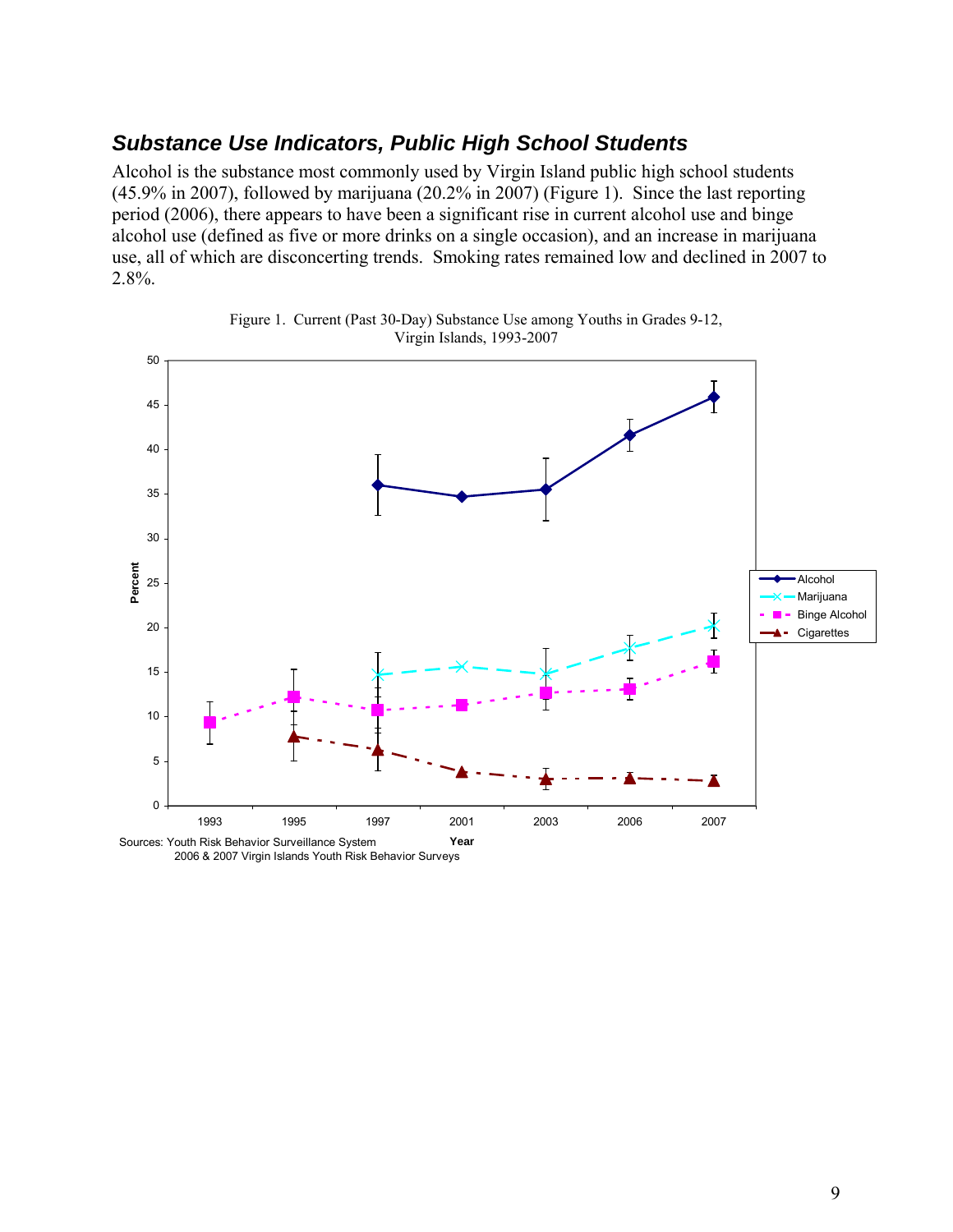#### <span id="page-12-0"></span>**Alcohol**

Figures 2 through 13 provide information about alcohol use among Virgin Islands public high school students. Current alcohol use among Virgin Islands public high school students rose from 35.5% in 2003 to 45.9% in 2007, including a sharp increase from 2006. Virgin Islands 2007 rates appear to have surpassed US mainland rates, as the latter have declined in recent years (Figure 2). Until 2003, alcohol use among US Blacks was on a similar track as Virgin Islanders, but US Blacks reported a substantial decrease in 2005. As shown in Figure 3, students reporting the highest rates of current use were 11<sup>th</sup> and 12<sup>th</sup> graders (49.8% and 52.6%, respectively) and Hispanic students (53.3%).



Figure 2. Current (Past 30-Day) Alcohol Use among Youths in Grades 9-12, Virgin Islands and US, 1993-2007

Figure 3. Current (Past 30-Day) Alcohol Use among Youths in Grades 9-12, by Gender, Grade, and Race, Virgin Islands, 2007



Source: 2007 Virgin Islands Youth Risk Behavior Survey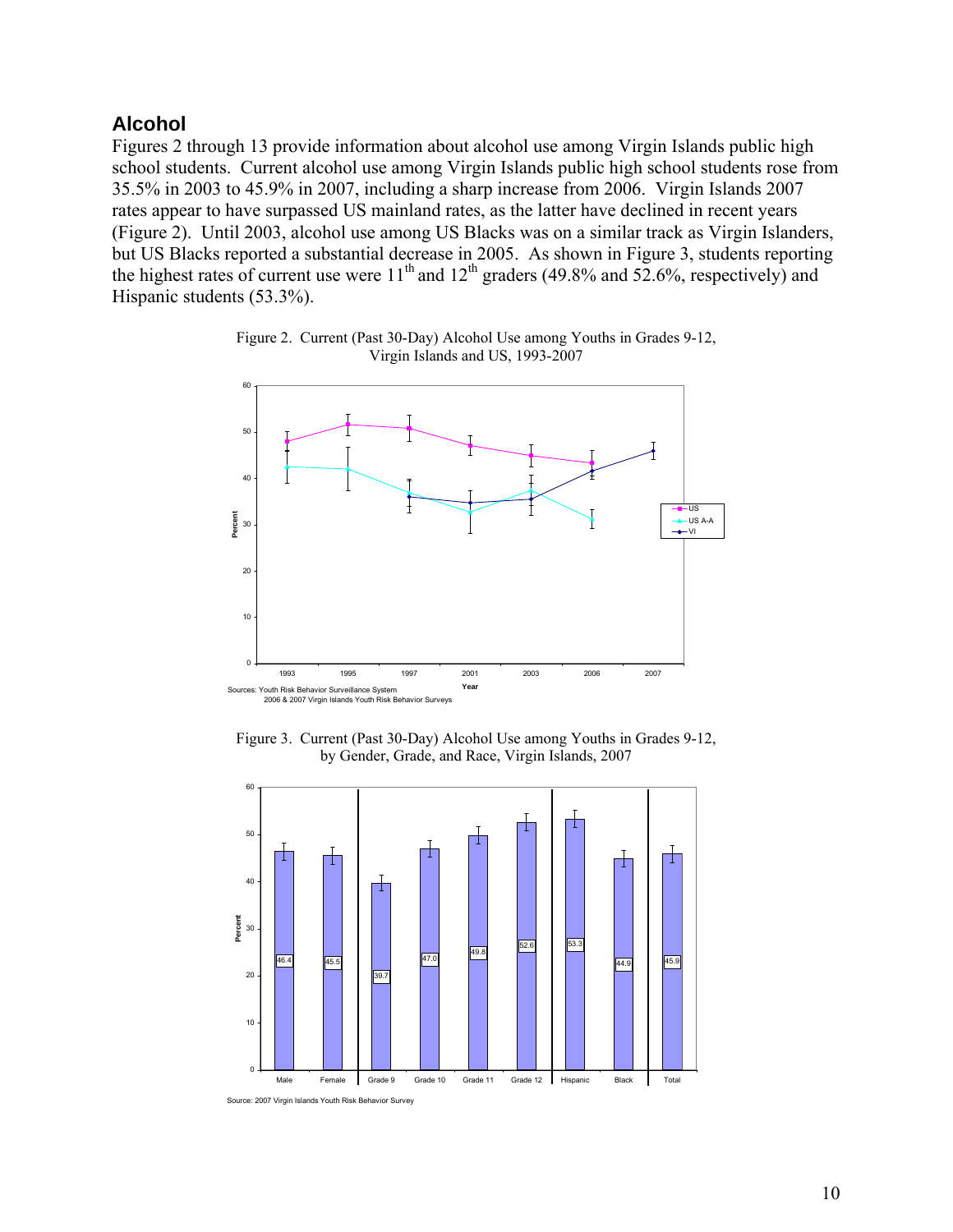In 2007, 38.9% of Virgin Islands youth reported early use of alcohol, slightly higher than in 2006 (37.3%) and much higher than the 25.6% of US youth in 2005. Rates of early use among US youth overall and US African American youth have decreased since the early 1990's, while early use has increased in the Virgin Islands. As seen in Figure 5, males and  $9<sup>th</sup>$  and  $10<sup>th</sup>$  graders were most likely to report early use  $(41.8\%, 42.7\%, \text{ and } 41.3\%, \text{ respectively})$ . Ninth and  $10^{\text{th}}$  graders may be more likely to report early alcohol use because of a recall bias—that is, their memories of first use may be better than students who are older.



Figure 4. First Alcohol Use Before Age 13 among Youths in Grades 9-12, Virgin Islands and US, 1993-2007

Figure 5. First Alcohol Use Before Age 13 among Youths in Grades 9-12, by Gender, Grade, and Race, Virgin Islands, 2007

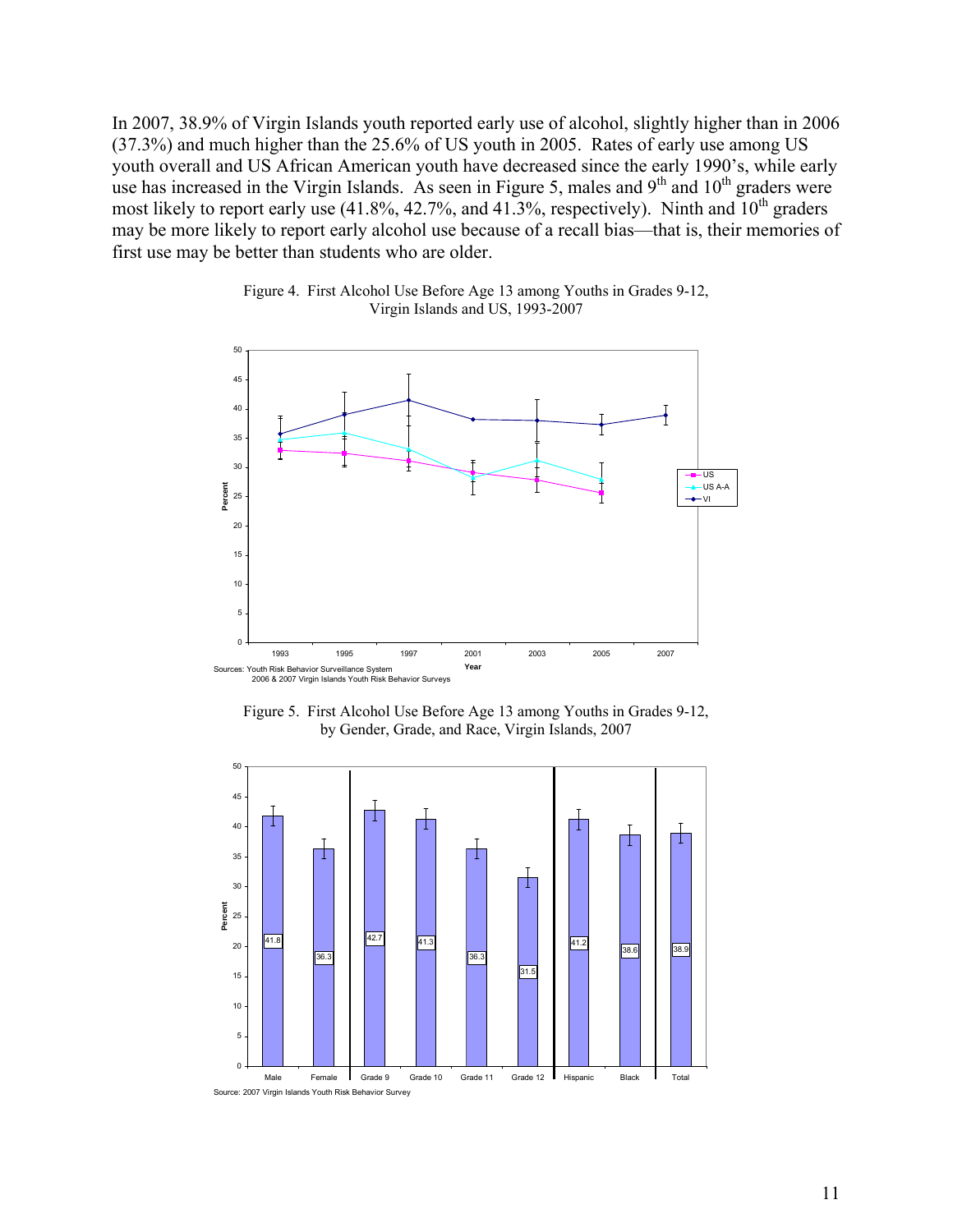Binge alcohol use rates have remained much lower among Virgin Islands public high school students compared to US students, and have been similar to US African American rates in recent years (Figure 6). However, US binge drinking rates have been steadily declining since 1997 while Virgin Islands rates have been increasing and showed a significant rise since the last reporting period. In 2007, Virgin Island binge rates were 16.2%, compared 13.1% in 2006 and to a US rate of 25.5% in 2005. As shown in Figure 7, the rates were higher among males (19.0%),  $12^{th}$  graders (18.6%), and Hispanic students (26.5%).



Figure 6. Binge Alcohol Use\* among Youths in Grades 9-12, Virgin Islands and US, 1993-2007

Figure 7. Binge Alcohol Use\* among Youths in Grades 9-12, by Gender, Grade, and Race, Virgin Islands, 2007

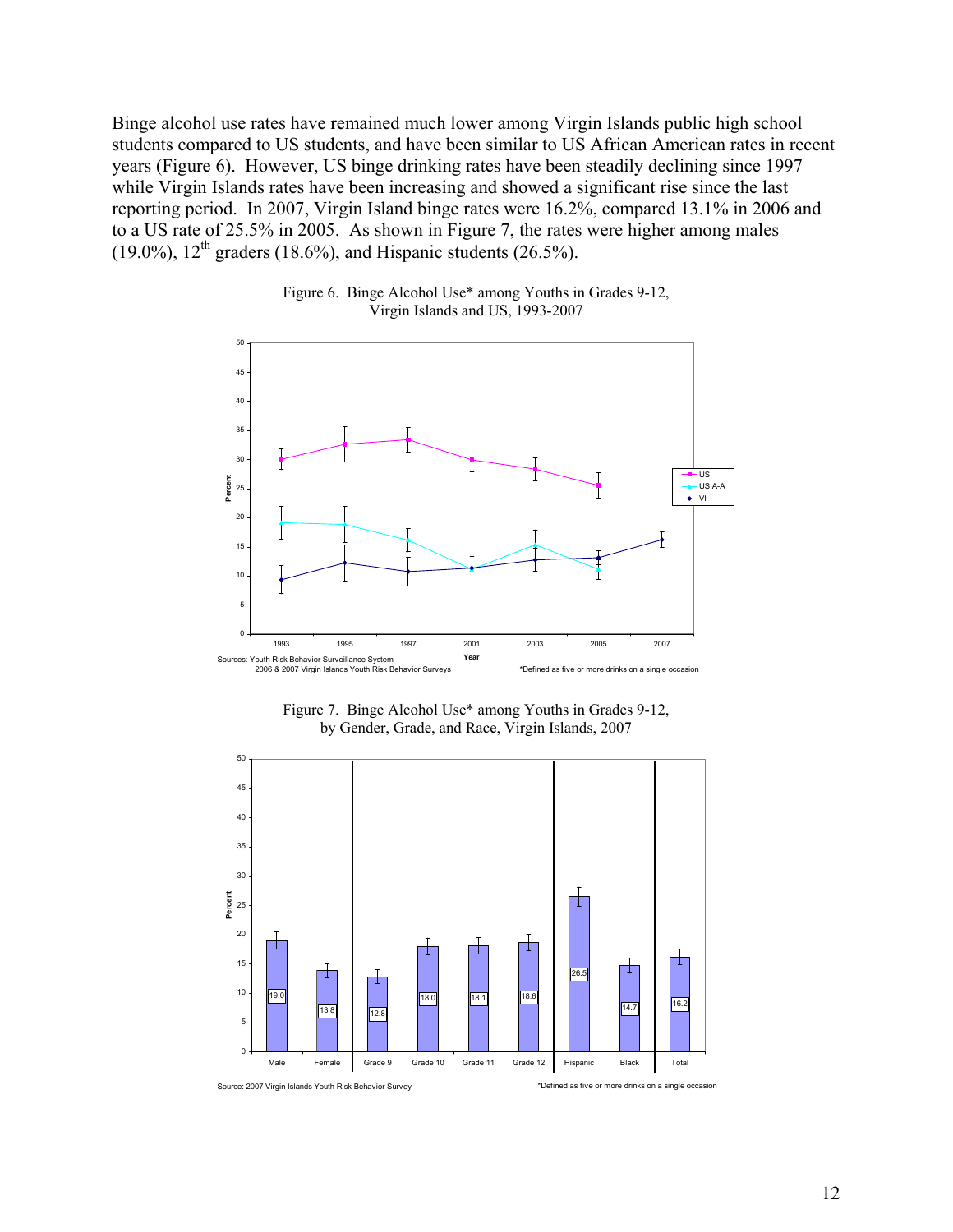Rates of public high school student drinking and driving is declining in the US (overall and among African Americans) but increasing in the Virgin Islands, to the point where they appear to be exceeding US rates (Figure 8). In 2007, 10.3% of Virgin Islands youth reported drinking and driving, compared to 8.5% in 2006. As seen in Figure 9, rates of drinking and driving were clearly higher among males (13.4%) and  $12<sup>th</sup>$  graders (16.1%).



Figure 8. Driving After Drinking among Youths in Grades 9-12, Virgin Islands and US, 1993-2007

Figure 9. Driving After Drinking among Youths in Grades 9-12, by Gender, Grade, and Race, Virgin Islands, 2007

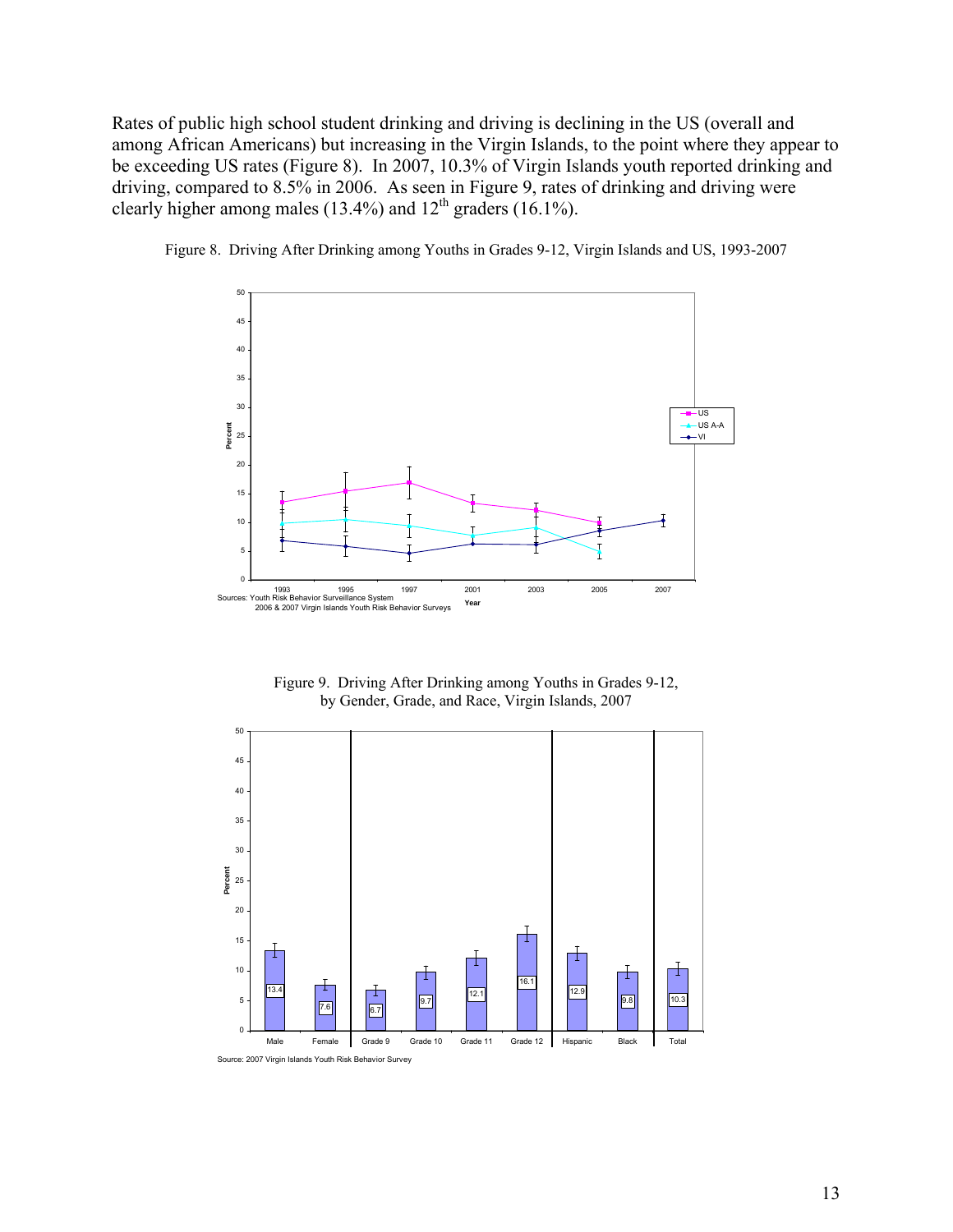Rates of public high school students being a passenger in a car with a drinking driver were lower in the Virgin Islands than the US, but rose significantly since the last reporting period (Figure 10). In 2007, 25.9% of Virgin Islands youth rode in a car with a drinking driver, compared to 20.6% in 2006 and 28.5% of US youth in 2005. As shown in Figure 11, rates were higher among males (28.1%),  $12^{th}$  graders (30.0%), and Hispanics (31.0%).



Figure 10. Riding in a Car with a Drinking Driver among Youths in Grades 9-12, Virgin Islands and US, 1993-2007

Figure 11. Riding in a Car with a Drinking Driver among Youths in Grades 9-12, by Gender, Grade, and Race, Virgin Islands, 2007

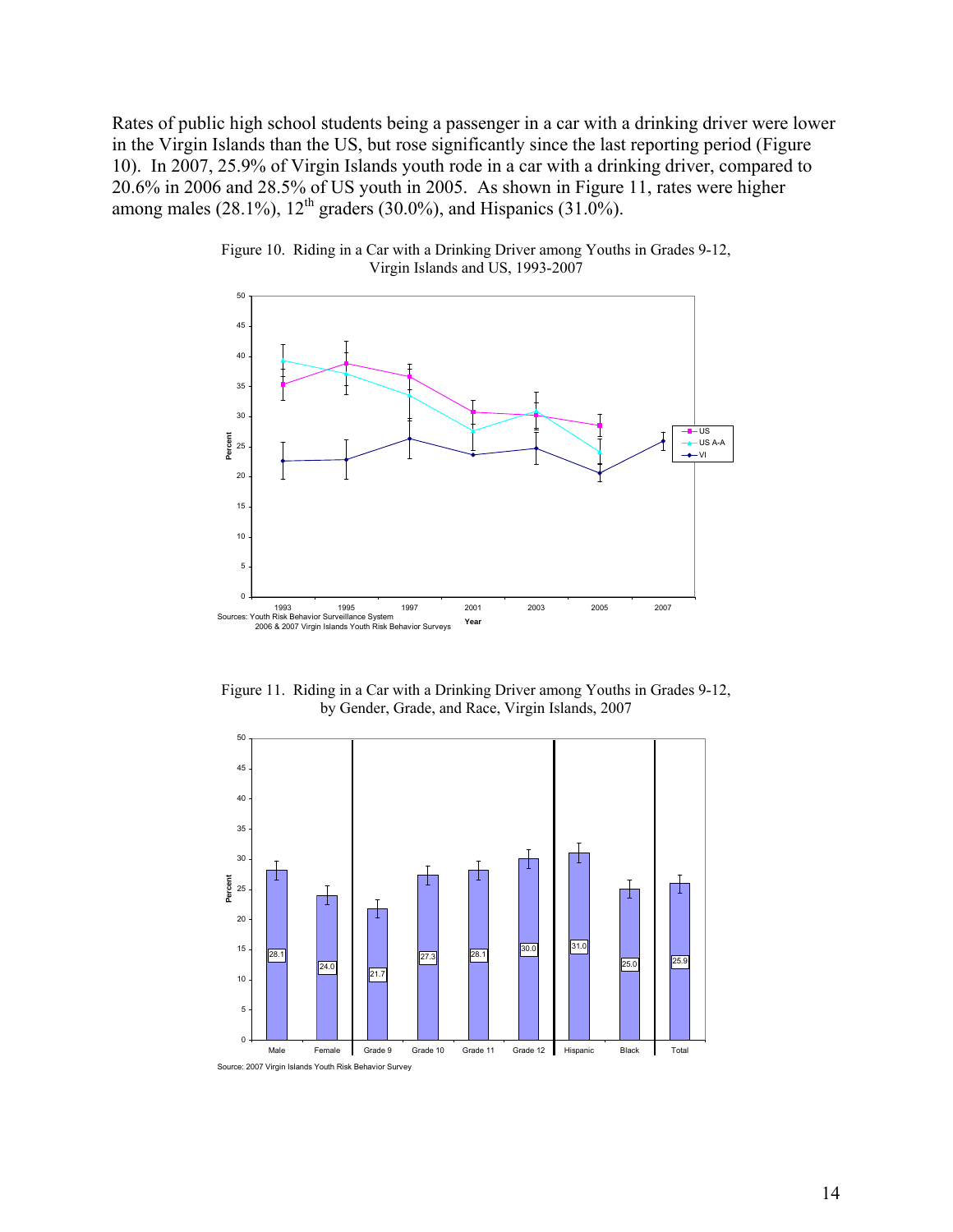Rates of current alcohol use on school property in 2007 were similar to 2006 (6.7% vs. 7.5%, respectively). Males (9.2%), 9<sup>th</sup> and  $10^{th}$  graders (both 8.7%), and Hispanics (11.5%) reported higher rates of this behavior (Figure 12).



Figure 12. Current (Past 30-Day) Alcohol Use on School Property among Youths in Grades 9-12, by Gender, Grade, and Race, Virgin Islands, 2007

Finally, we asked students where they obtain alcohol. A lower percent of students obtained it from home in 2007 vs. 2006, and a higher percentage "got it some other way."



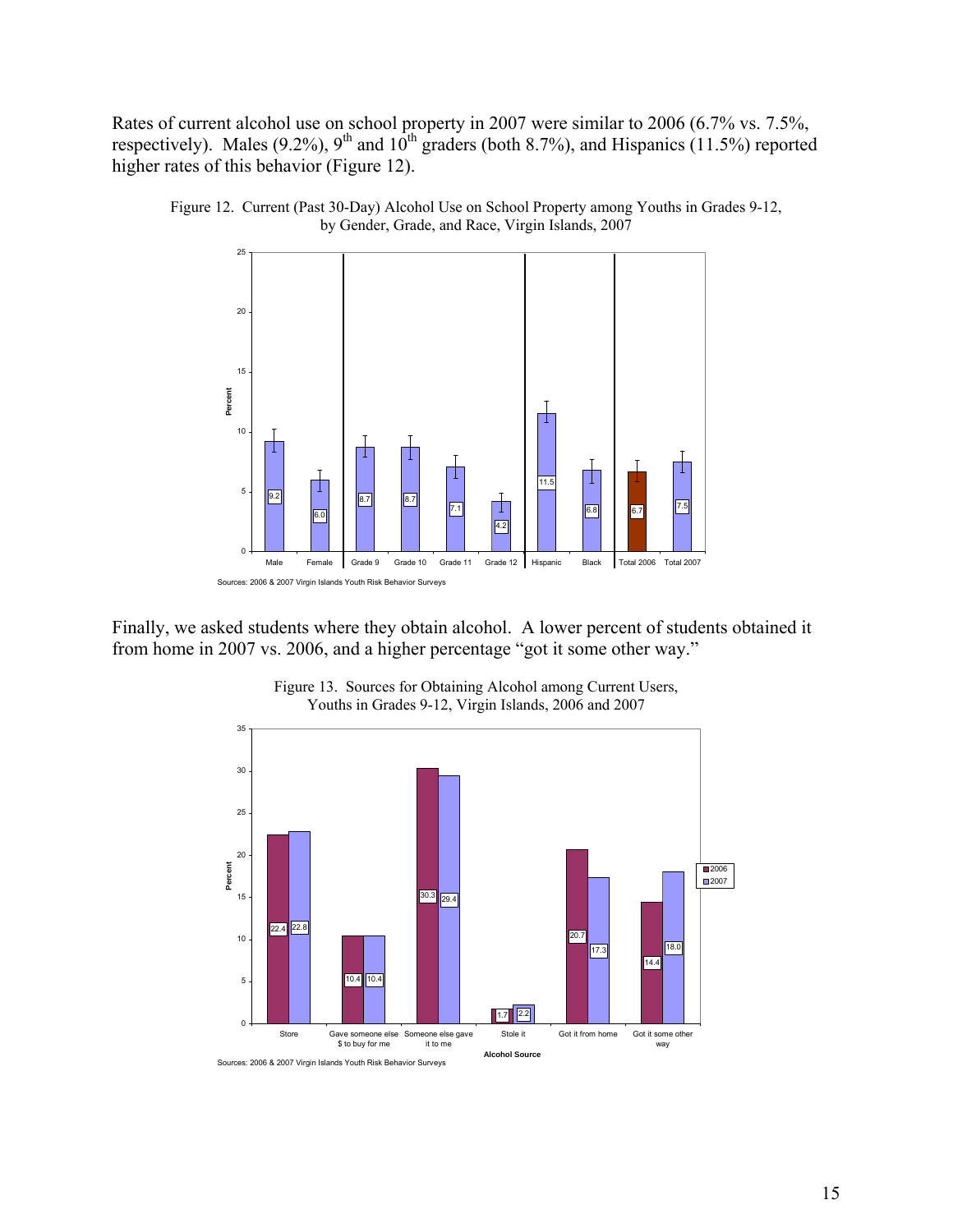#### <span id="page-18-0"></span>**Tobacco**

Figures 14 through 23 provide information about tobacco use among Virgin Islands public high school students. Figure 14 shows that current cigarette use among Virgin Islands public high school students has been much lower compared to that of US youth since at least 1995. In 2007, 2.8% of Virgin Islands youth used tobacco, compared to 23.0% of US youth in 2005. Use rates were higher among Hispanic students (6.0%), although rates among all subgroups were less than 10% (Figure 15).



Figure 14. Current (Past 30-Day) Cigarette Use among Youths in Grades 9-12, Virgin Islands and US, 1993-2007





Source: 2007 Virgin Islands Youth Risk Behavior Survey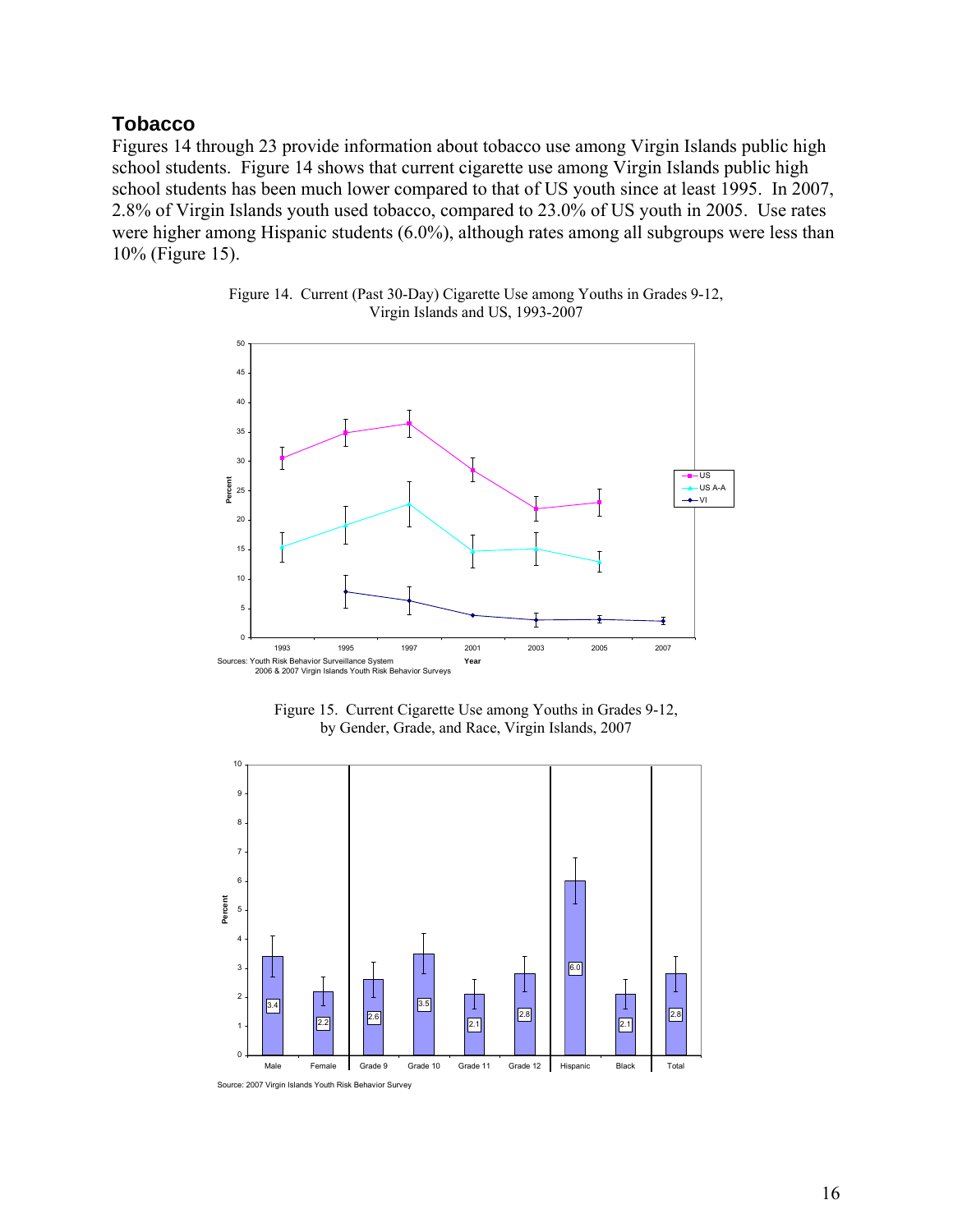Virgin Islands public high school students reported lower rates of first using cigarettes before age 13, compared to US students overall and US African American students (Figure 16). In 2007, 5.8% of Virgin Islands youth reported early cigarette use, compared to 16.0% of US youth in 2005. Early use appears to be declining in both the VI and US. As shown in Figure 17, early cigarette use rates were highest among Hispanic students (10.4%).



Figure 16. First Cigarette Use Before Age 13 among Youths in Grades 9-12, Virgin Islands and US, 1993-2007

Figure 17. First Cigarette Use Before Age 13 among Youths in Grades 9-12, by Gender, Grade, and Race, Virgin Islands, 2007

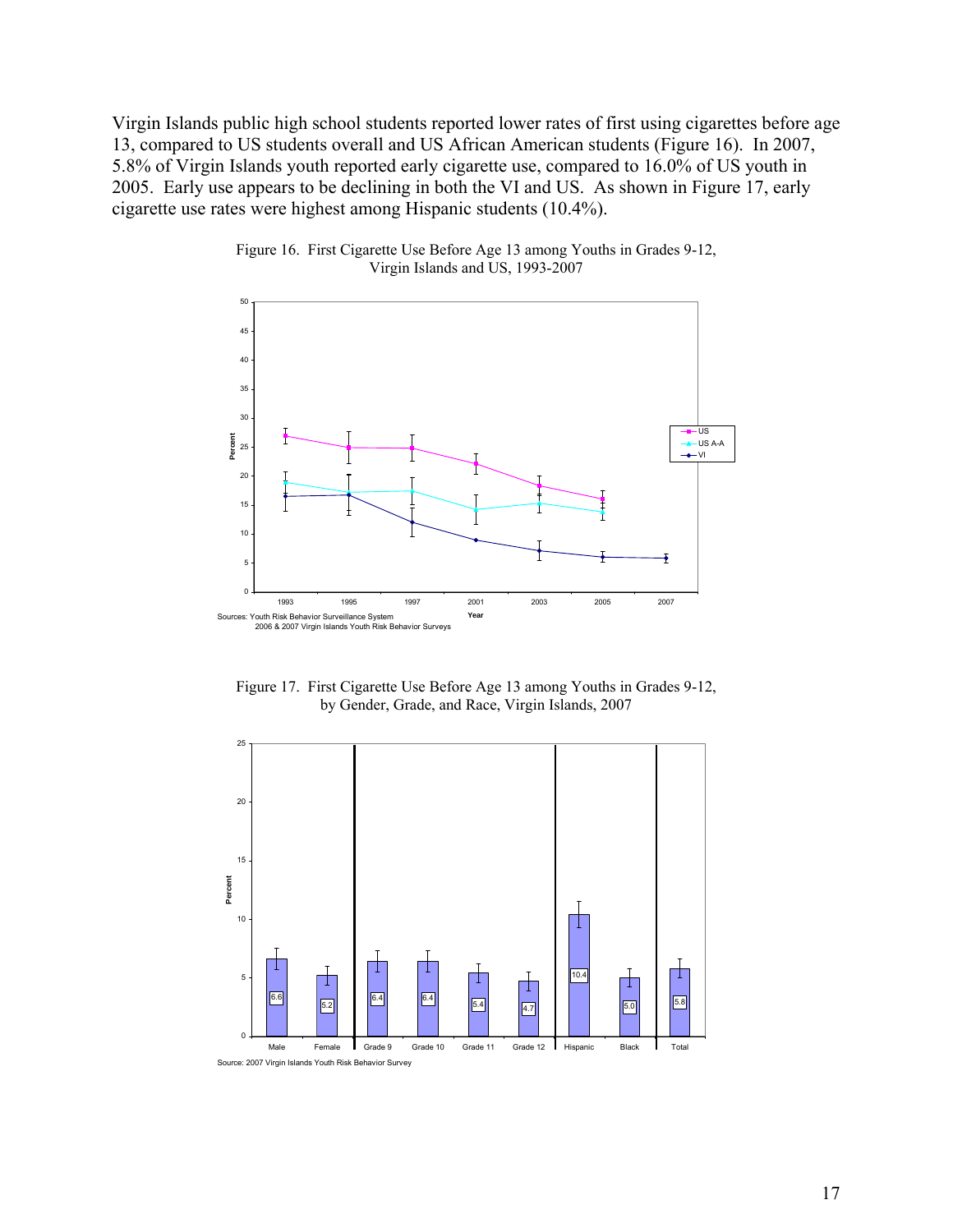Daily cigarette use (smoked on  $\geq 20$  of the past 30 days), an indicator of nicotine addiction, was very rare among Virgin Islands public high school students, compared to US public high school students (Figure 18). Because there were extremely low rates (less than 1%) and wide, overlapping confidence bands for this indicator, no subgroups could be identified as having higher daily use rates (Figure 19).





Figure 19. Daily Cigarette Use (on at least 20 days during the month) among Youths in Grades 9-12, by Gender, Grade, and Race, Virgin Islands, 2007

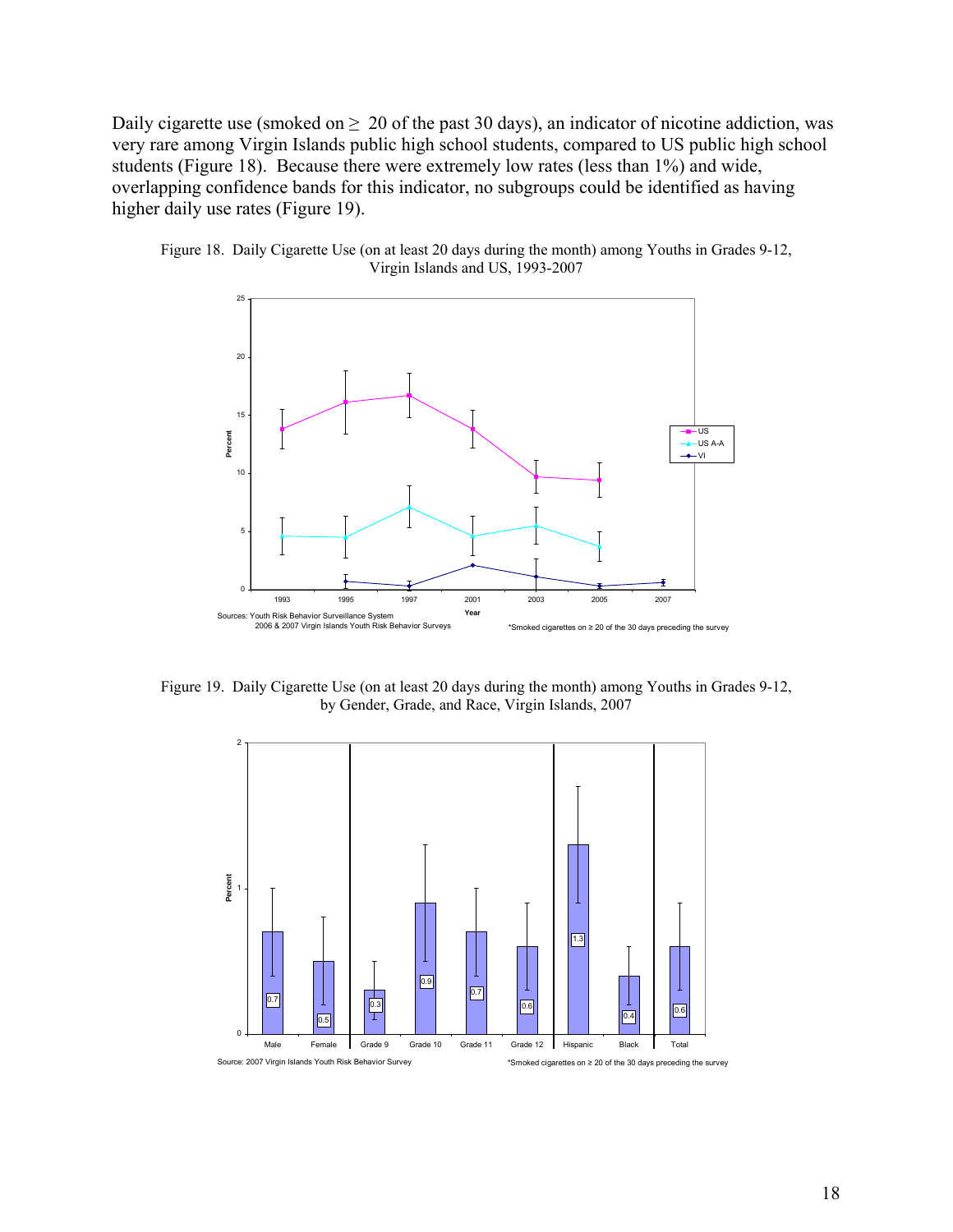Figure 20 shows that heavy cigarette use (more than 10 cigarettes per day) among current smokers nearly doubled from 2006 to 2007 (10.6% vs. 18.1%, respectively). Although the number of heavy users  $(n = 19)$  was small, this is a disconcerting trend. This rate was particularly high among males,  $10^{th}$  graders, and  $12^{th}$  graders, although the low numbers make the confidence intervals very wide.





On average, over half (52%) of adolescents who had smoked cigarettes during the past year reported stopping smoking for one or more days because they were trying to quit, similar to the rate in 2006. Over 60% of 11<sup>th</sup> graders reported doing so (Figure 21).

Figure 21. Youths in Grades 9-12 Who Smoked During the Past Year and Stopped Smoking for One or More Days Because They Were Trying to Quit, by Gender, Grade, and Race, Virgin Islands, 2007



Source: 2006 & 2007 Virgin Islands Youth Risk Behavior Surveys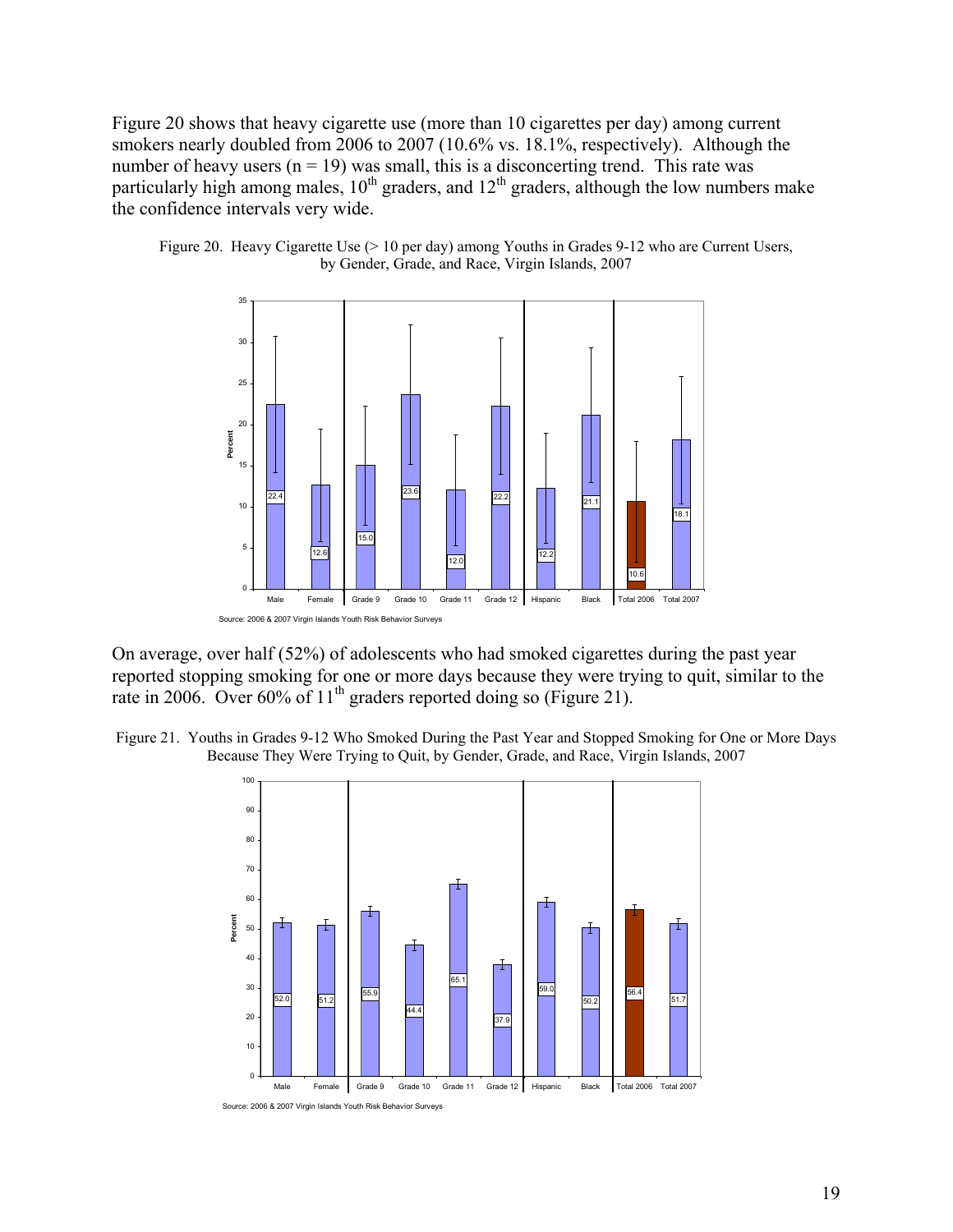Figure 22 indicates that smokeless tobacco use rates were also much lower among Virgin Islands public high school students (0.6% in 2007) compared to US students (8.0% in 2005) but similar to US African American student rates (1.7%). Due to the extremely low use rates (1 to 2%) and very wide, overlapping confidence bands about the estimates, we were unable to determine which subgroups had higher use rates (Figure 23).



Figure 22. Current (Past 30-Day) Smokeless Tobacco Use among Youths in Grades 9-12, Virgin Islands and US, 1997-2007

Figure 23. Current Smokeless Tobacco Use among Youths in Grades 9-12, by Gender, Grade, and Race, Virgin Islands, 2007

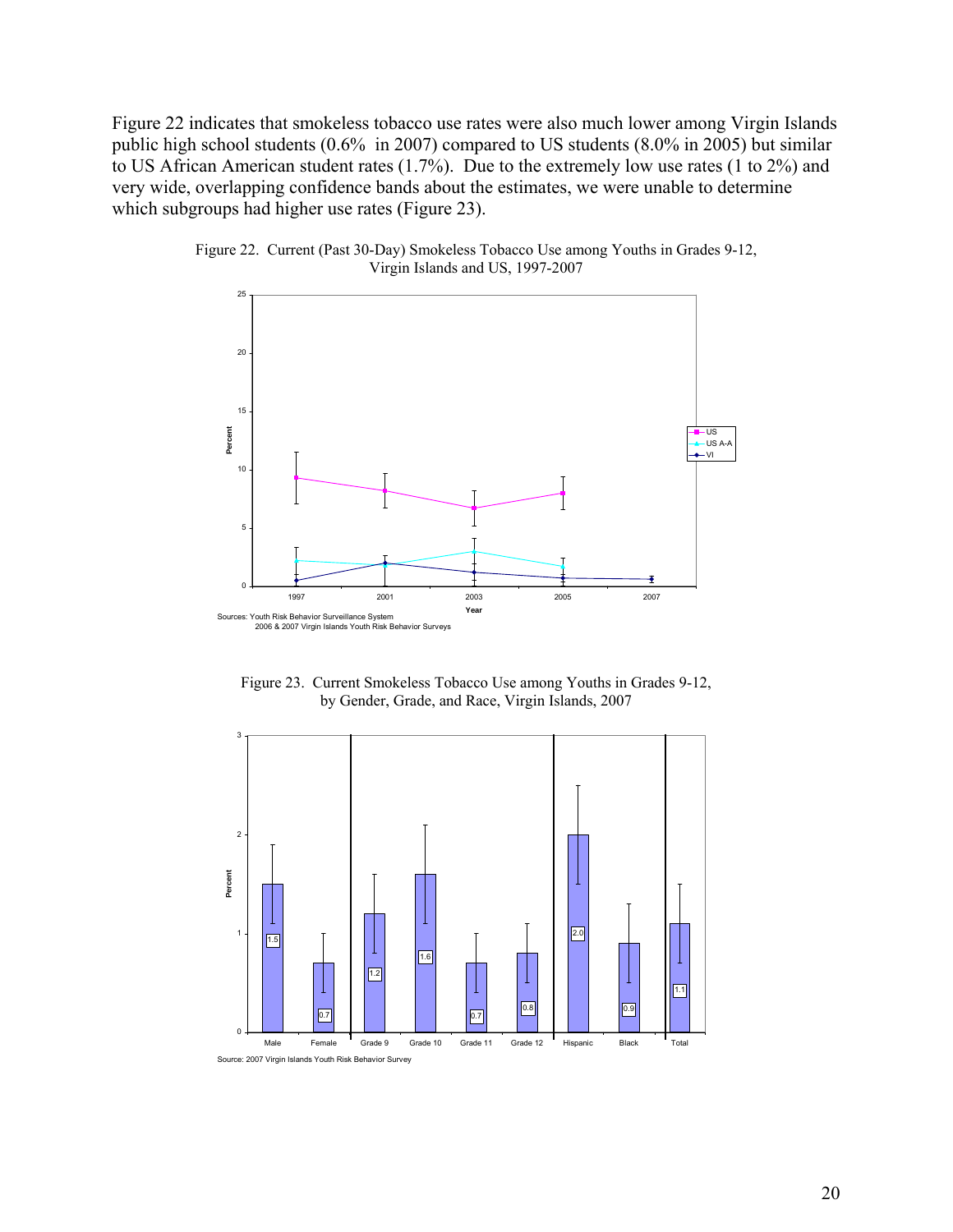#### <span id="page-23-0"></span>**Marijuana and Other Illicit Drugs**

Figures 24 through 35 provide information about marijuana and other illicit drug use. Current (past 30-day) marijuana use rates among Virgin Islands students have increased since the mid 1990's, while US rates have steadily decreased. In 2007, 20.2% of Virgin Islands youth reported current marijuana use, up from 17.7% in 2006 (Figure 24). Figure 25 indicates that males were nearly twice as likely as females to report marijuana use (27.4% vs. 13.9%, respectively), and 10<sup>th</sup> through 12<sup>th</sup> graders reported slightly higher use rates (21.4%, 21.5%, and 20.8%) compared to  $9^{\text{th}}$  graders (18.4%).





Figure 25. Current (Past 30-Day) Marijuana Use among Youths in Grades 9-12, by Gender, Grade, and Race, Virgin Islands, 2007



Source: 2007 Virgin Islands Youth Risk Behavior Survey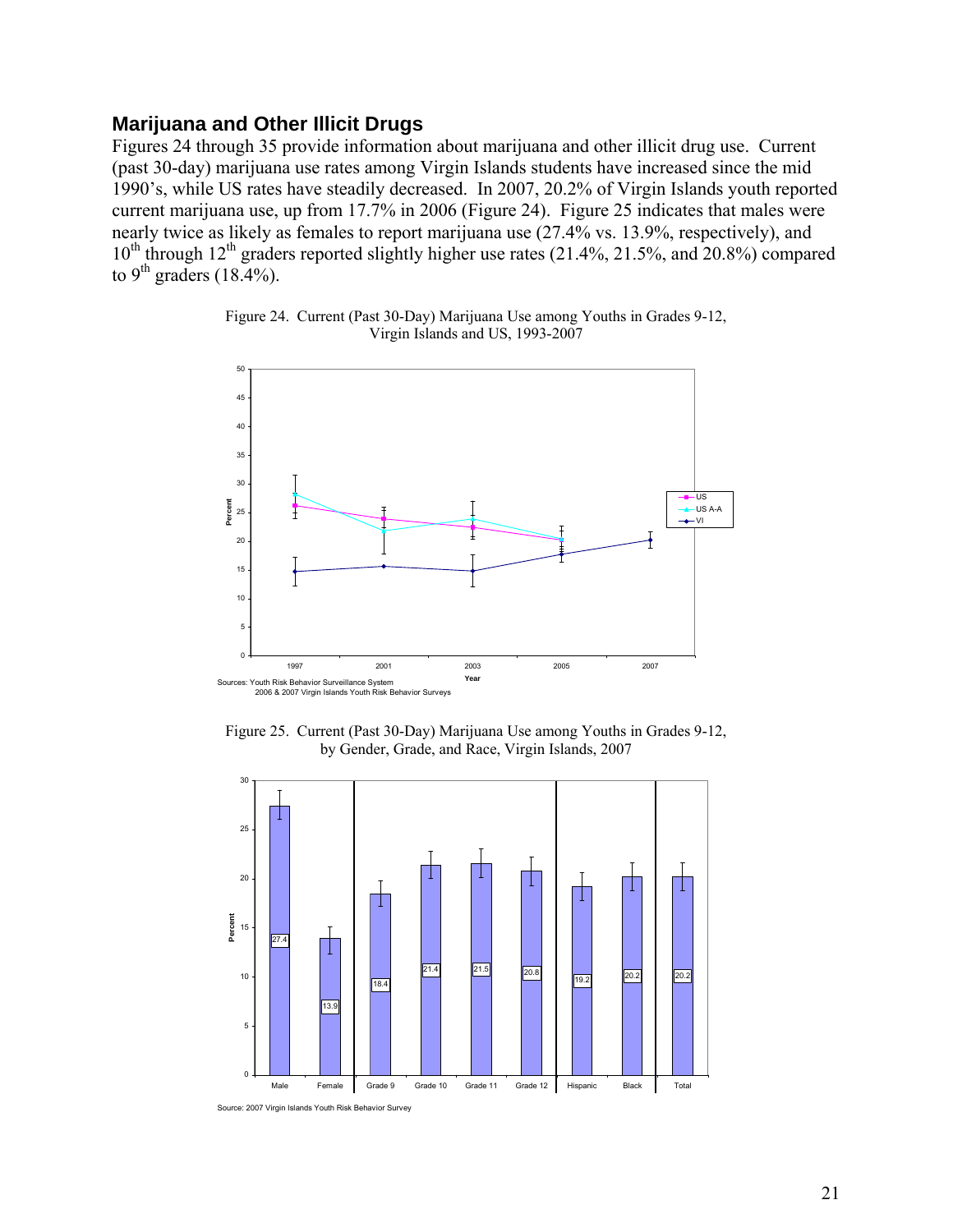Virgin Islands youth consistently reported higher rates of first marijuana use before age 13 compared to US youth (Figure 26). In 2007, 16.3% of Virgin Islands youth reported early marijuana use, up from 14.0% in 2006 and compared to 8.7% of US youth in 2005. Males reported early use more frequently than the other subgroups (23.5%); females (10.0%) and Hispanic students (11.5%) less frequently (Figure 27). There was a similar declining trend for reports of early use by grade level, again suggesting recall bias—that is, 9<sup>th</sup> graders could more easily recall early use of marijuana.



Figure 26. First Used Marijuana Before Age 13 among Youths in Grades 9-12, Virgin Islands and US, 1993-2007

Figure 27. First Used Marijuana Before Age 13 among Youths in Grades 9-12, by Gender, Grade, and Race, Virgin Islands, 2007

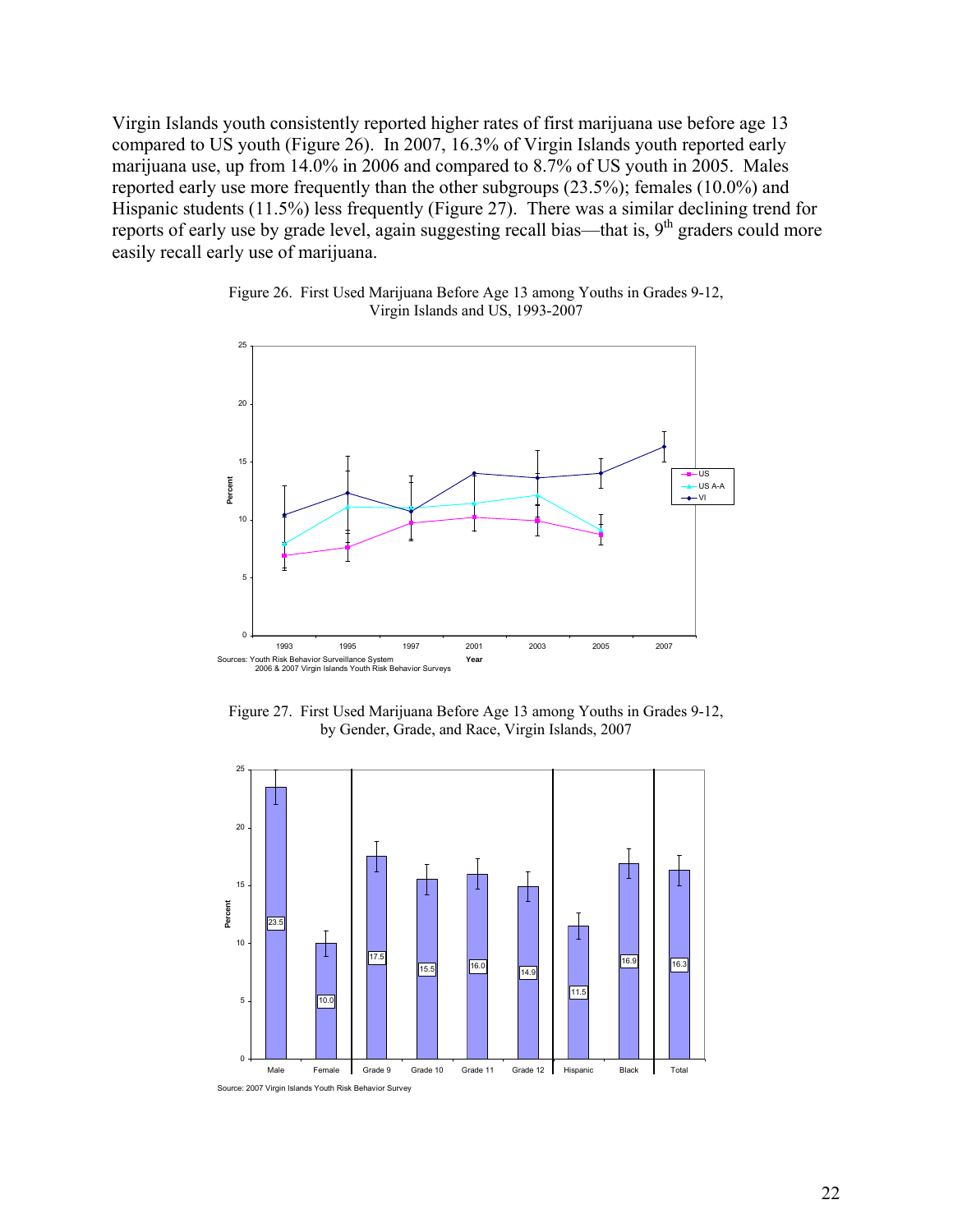As seen in figure 28, rates of driving a car after smoking marijuana were similar in 2006 and 2007 (7.8% vs. 8.3%, respectively). In 2007, they were highest among males (12.2%). For riding in a car with someone who had smoked marijuana, the rate increased in 2007, from 26.8% to 29.8% (Figure 29). There were few subgroup differences. Males reported slightly higher rates than females (32.5% vs. 27.5%, respectively).



Figure 28. Youths in Grades 9-12 Who Drove a Car after Smoking Marijuana, by Gender, Grade, and Race, Virgin Islands, 2007

Figure 29. Youths in Grades 9-12 Who Rode in a Car with Someone Who Had Smoked Marijuana, by Gender, Grade, and Race, Virgin Islands, 2007



Sources: 2006 & 2007 Virgin Islands Youth Risk Behavior Surveys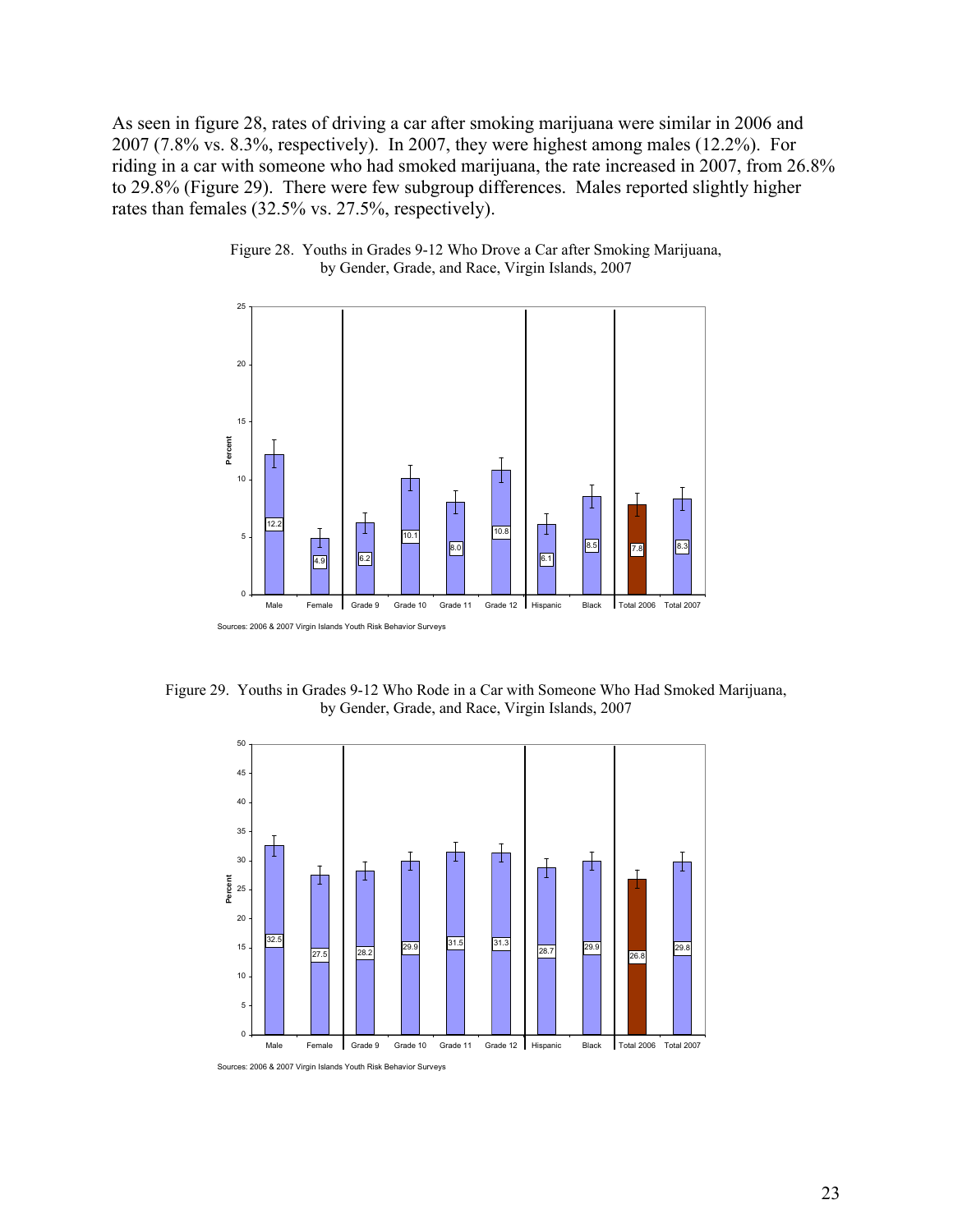While relatively few students reported using marijuana on school property in the past 30 days, rates appear to be increasing in the Virgin Islands but decreasing in the US. In the Virgin Islands, rates increased from 4.0% in 1997 to 6.6% in 2007—though there was little change from 2006. In contrast they decreased from a high of 8.8% in 1995 to 4.5% in 2005 in the US (Figure 30). In the Virgin Islands in 2007, males  $(10.9\%)$  and  $10<sup>th</sup>$  graders  $(8.0\%)$  were more likely to report using m arijuana on school property than other subgroups (Figure 31).





Figure 31. Current (Past 30-Day) Marijuana Use on School Property among Youths in Grades 9-12, by Gender, Grade, and Race, Virgin Islands, 2007



Source: 2007 Virgin Islands Youth Risk Behavior Survey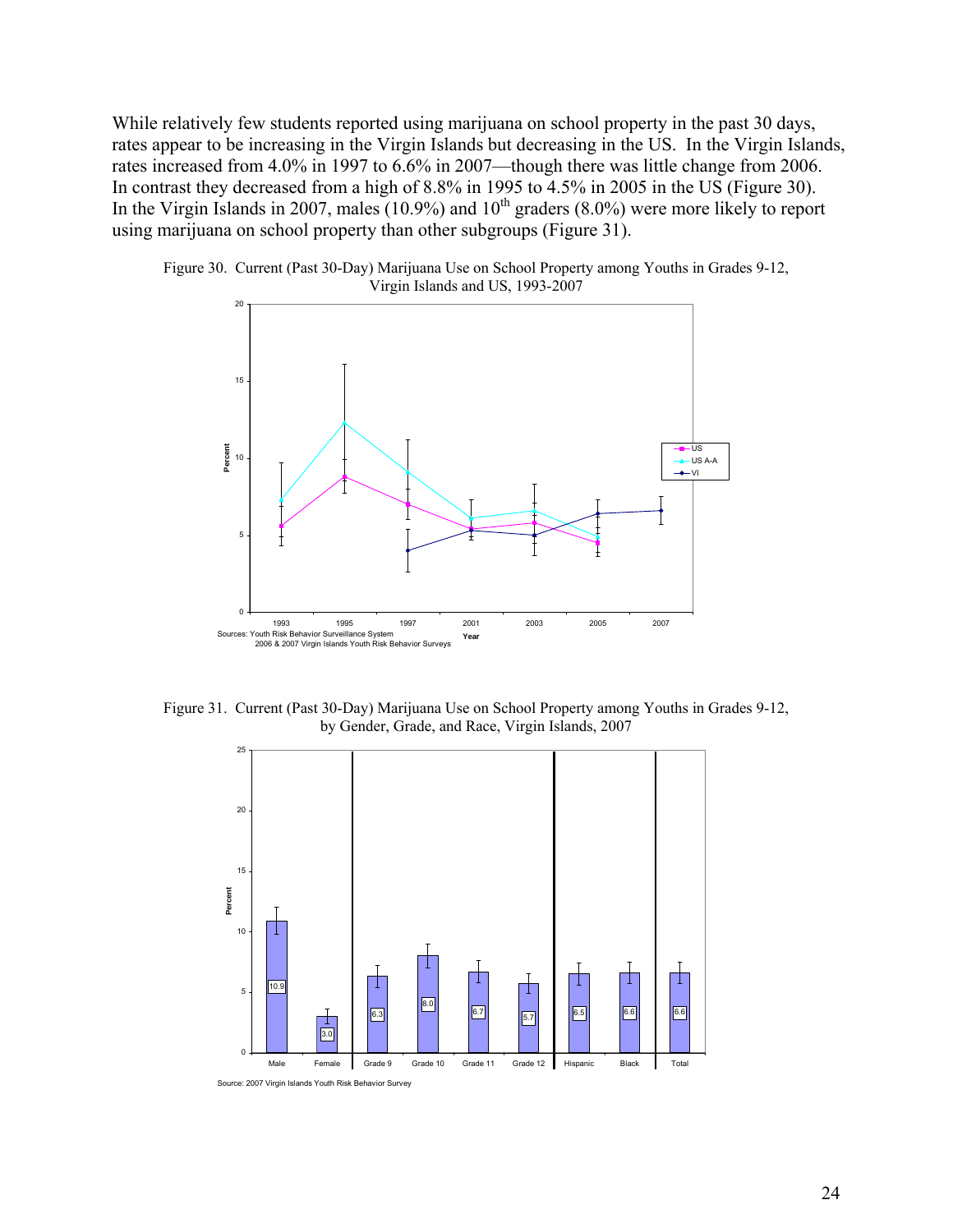Figure 32 shows that 13.8% of Virgin Islands students used marijuana and fonta together in 2007, slightly higher than in 2006 (12.4%). Use was higher among males (17.8%) and slightly higher among  $10^{th}$  graders  $(15.1\%)$ .





Figure 33 shows little change in reported use of hallucinogens or methamphetamines from 2006 to 2007, and that the rates are considerably lower than the US use rates, particularly for hallucinogens.



Figure 33. Lifetime Hallucinogen and Methamphetamine Use Among Youths in Grades 9-12, Virgin Islands (2007) and US (2005)

Sources: 2005 Youth Risk Behavior Surveillance System & 2006 & 2007 Virgin Islands Youth Risk Behavior Surveys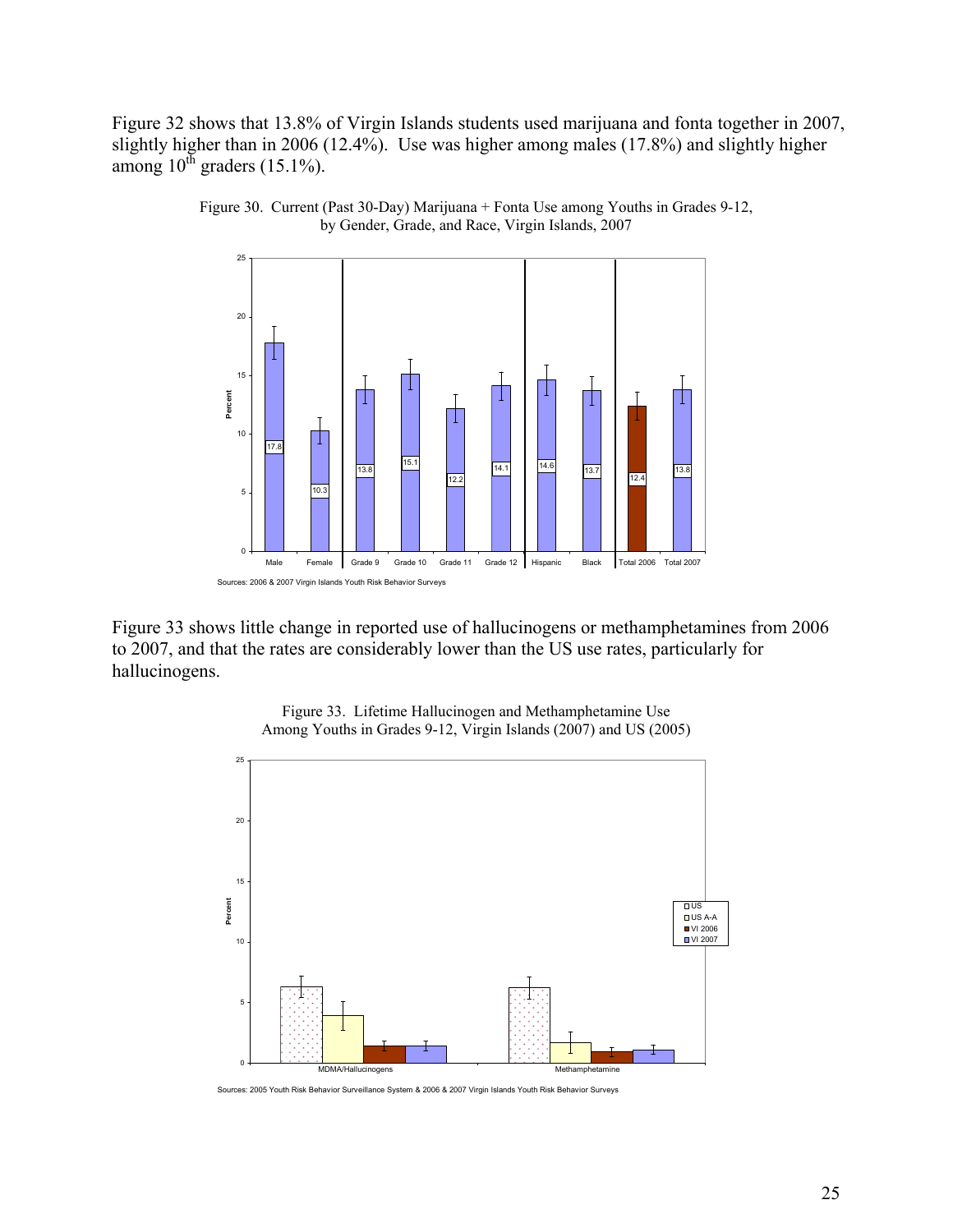In subgroup analyses, the rates of hallucinogen and methamphetamine use were very low and confidence limits overlapping, so we could not tell with sufficient confidence whether any particular group reported higher use rates (Figures 34 and 35).



Figure 34. Lifetime Hallucinogen Use among Youths in Grades 9-12, by Gender, Grade, and Race, Virgin Islands, 2007

Figure 35. Lifetime Methamphetamine Use among Youths in Grades 9-12, by Gender, Grade, and Race, Virgin Islands, 2007



Source: 2007 Virgin Islands Youth Risk Behavior Survey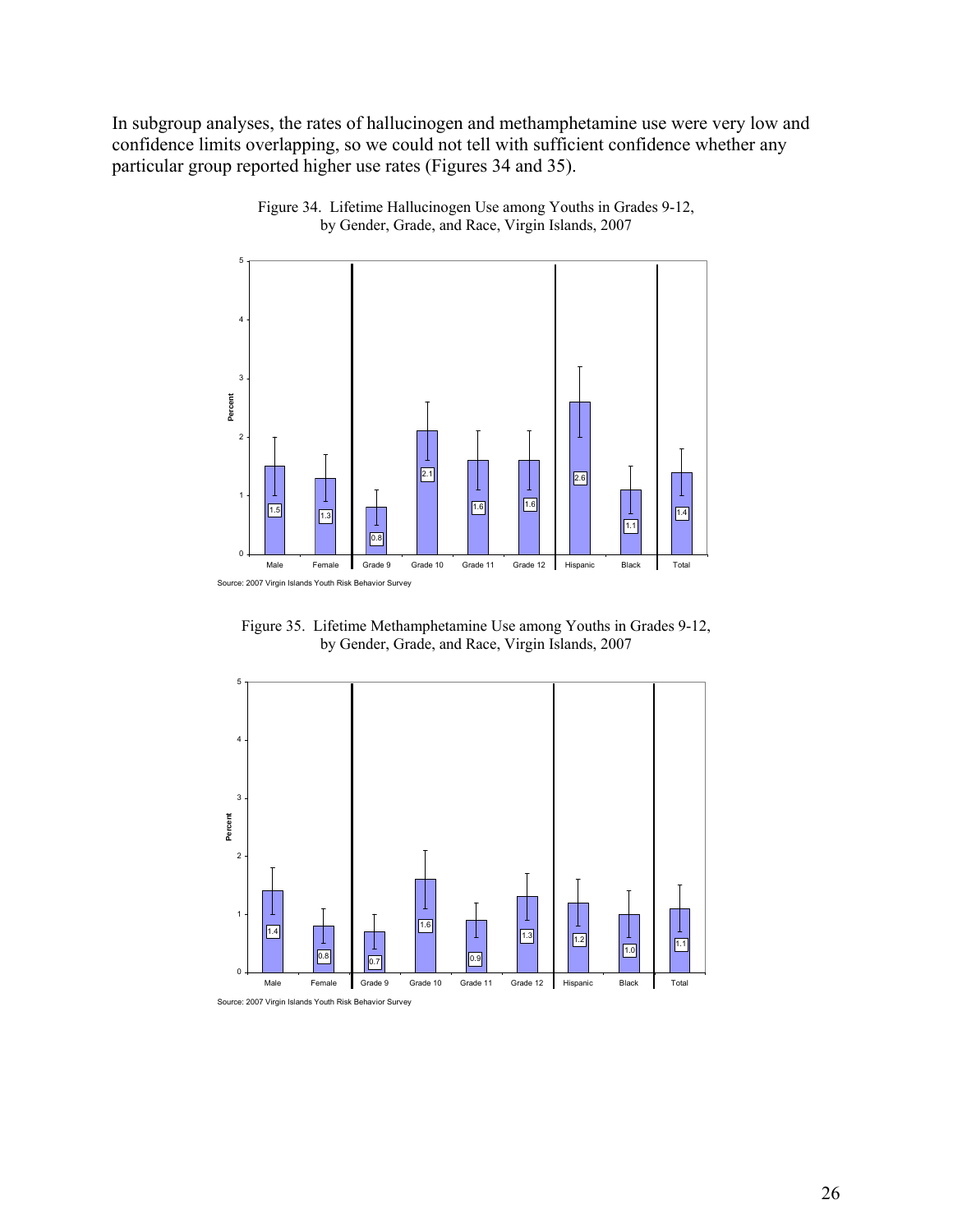## <span id="page-29-0"></span>**Summary of Alcohol, Tobacco, and Other Drug Use**

Alcohol continues to be the most commonly used substance among Virgin Islands public high school students, with 46% of students reporting past-30 day use in 2007. Rates in the Virgin Islands are now approaching or surpassing US mainland rates. As summarized in Table 3, the following alcohol indicators increased significantly from 2006 to 2007: current alcohol use, binge alcohol use, and being a passenger in a car with a drinking driver. Current alcohol use rates were higher among 11<sup>th</sup> and 12<sup>th</sup> graders and Hispanic students. Especially risky alcohol use, such as binge drinking and drinking and driving, was highest among males,  $12<sup>th</sup>$  graders, and Hispanic students.

|                     | Table J. Ourilliary of Oubstance Ose Rates Antony Virgin Blands Fublic High Ochool Ottuaritis, 2007 |                        |                      |
|---------------------|-----------------------------------------------------------------------------------------------------|------------------------|----------------------|
| <b>Substance</b>    | <b>Indicator</b>                                                                                    | <b>Percent</b><br>2007 | 2006-2007<br>Change* |
| Alcohol             | Current use                                                                                         | 45.9                   |                      |
|                     | Use before age 13                                                                                   | 38.9                   |                      |
|                     | Binge use                                                                                           | 16.2                   |                      |
|                     | Driving after drinking                                                                              | 10.3                   |                      |
|                     |                                                                                                     | 25.9                   |                      |
|                     | Passenger with drinking driver                                                                      |                        |                      |
|                     | Use on school property                                                                              | 7.5                    |                      |
| Tobacco             | Current cigarette use                                                                               | 2.8                    |                      |
|                     | Cigarette use before age 13                                                                         | 5.8                    |                      |
|                     | Daily cigarette use ( $\geq 20$ of past 30 days)                                                    | 0.6                    |                      |
|                     | Heavy cigarette use among current users (> 10 per day)                                              | 18.1                   |                      |
|                     | Past year smokers who tried to quit                                                                 | 51.7                   |                      |
|                     | Current smokeless tobacco use                                                                       | 1.1                    |                      |
| Marijuana and       | Current marijuana use                                                                               | 20.2                   |                      |
| other illicit drugs | Marijuana use before age 13                                                                         | 16.3                   |                      |
|                     | Driving after smoking marijuana                                                                     | 8.3                    |                      |
|                     | Passenger with driver smoking marijuana                                                             | 29.8                   |                      |
|                     | Marijuana use on school property                                                                    | 6.6                    |                      |
|                     | Current marijuana + fonta use                                                                       | 13.8                   |                      |
|                     | Lifetime hallucinogen use                                                                           | 1.4                    |                      |
|                     | Lifetime methamphetamine use                                                                        | 1.1                    |                      |

|  |  |  | Table 3. Summary of Substance Use Rates Among Virgin Islands Public High School Students, 2007 |  |
|--|--|--|------------------------------------------------------------------------------------------------|--|
|  |  |  |                                                                                                |  |

\* ↑ or ↓ indicates change that exceeds the range of measurement uncertainty (i.e., upper or lower confidence limits).

Current cigarette use rates among Virgin Islands high school students were much lower than rates in the US (2.8% vs. 23.0%) and remained stable from 2006 to 2007. Heavy use rates, however, increased significantly from 2006 to 2007 (Table 3). Males and  $10^{th}$  and  $12^{th}$  graders reported the highest rates of heavy cigarette use. More than half of those who had smoked during the past year had tried to quit for at least one day, but this rate was lower in 2007 than in 2006.

Since 2003, current marijuana use rates in the Virgin Islands appear to be increasing and possibly surpassing US rates, although rates remained relatively stable from 2006 to 2007 (Table 3). Rates of marijuana use were highest among males,  $10^{th}$  graders, and  $11^{th}$  graders. Males and  $10^{th}$ graders also showed higher rates of especially risky use, such as driving a car after smoking marijuana. Use on school property was higher among males and  $10<sup>th</sup>$  graders.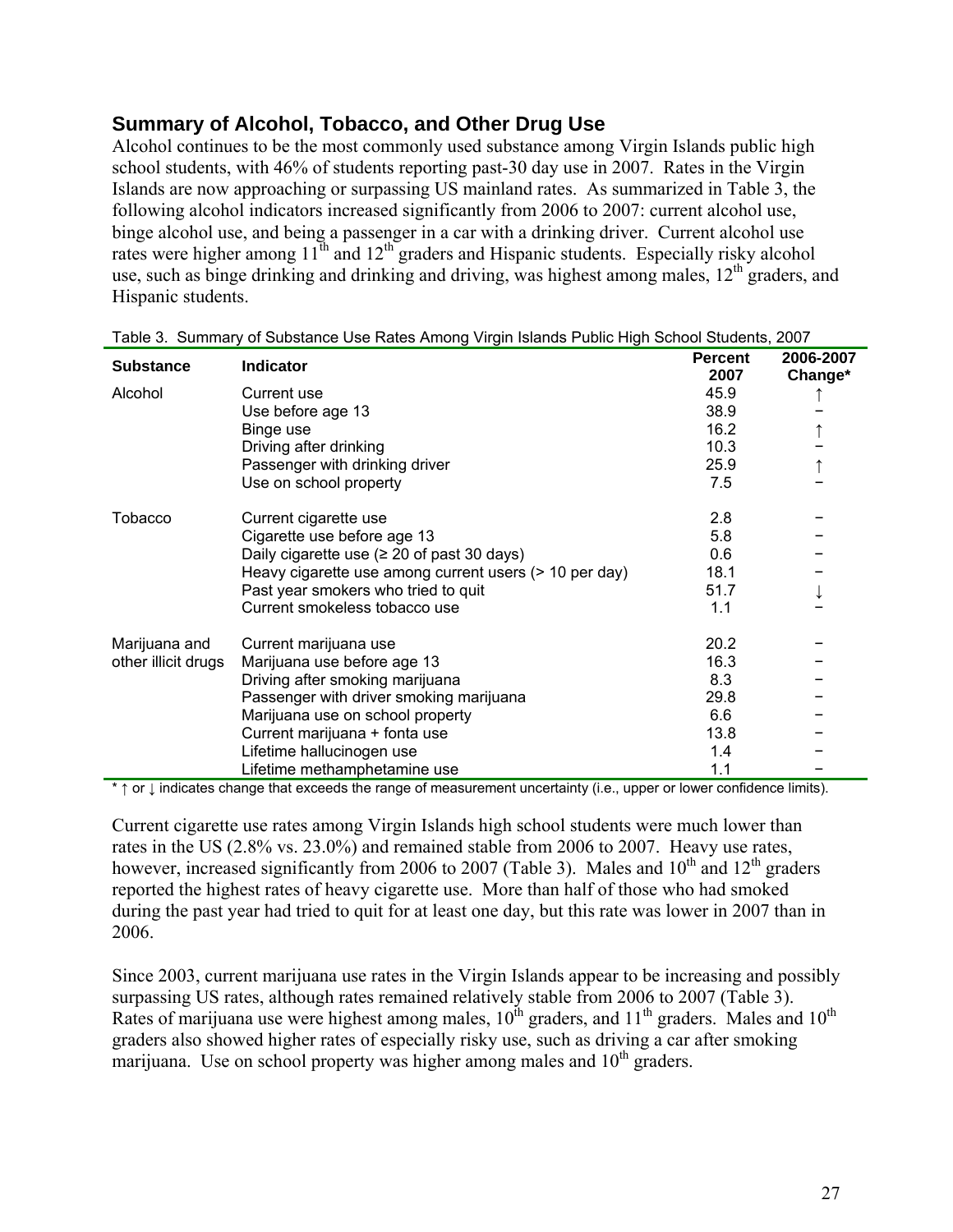# <span id="page-30-0"></span>*Violence-Related Behaviors*

#### **Carrying Weapons**

Rates of carrying a weapon on school property had been equivalent and decreasing among both Virgin Islands and US students through 2003 (Figure 36). However, Virgin Island rates increased from 7.3% in 2003 to 13.2% in 2006, and then held steady at 12.6% in 2007. As shown in Figures 37 and 38, rates for both weapons and handguns in particular were higher among males,  $10^{th}$  graders and Hispanic students.

Figure 36. Percentage of Youths in Grades 9-12 Who Carried a Weapon on School Property in the Past 30 Days, Virgin Islands and US, 1993-2007



Figure 37. Percentage of Youths in Grades 9-12 Who Carried a Weapon on School Property in the Past 30 Days, by Gender, Grade, and Race, Virgin Islands, 2007



Source: 2007 Virgin Islands Youth Risk Behavior Survey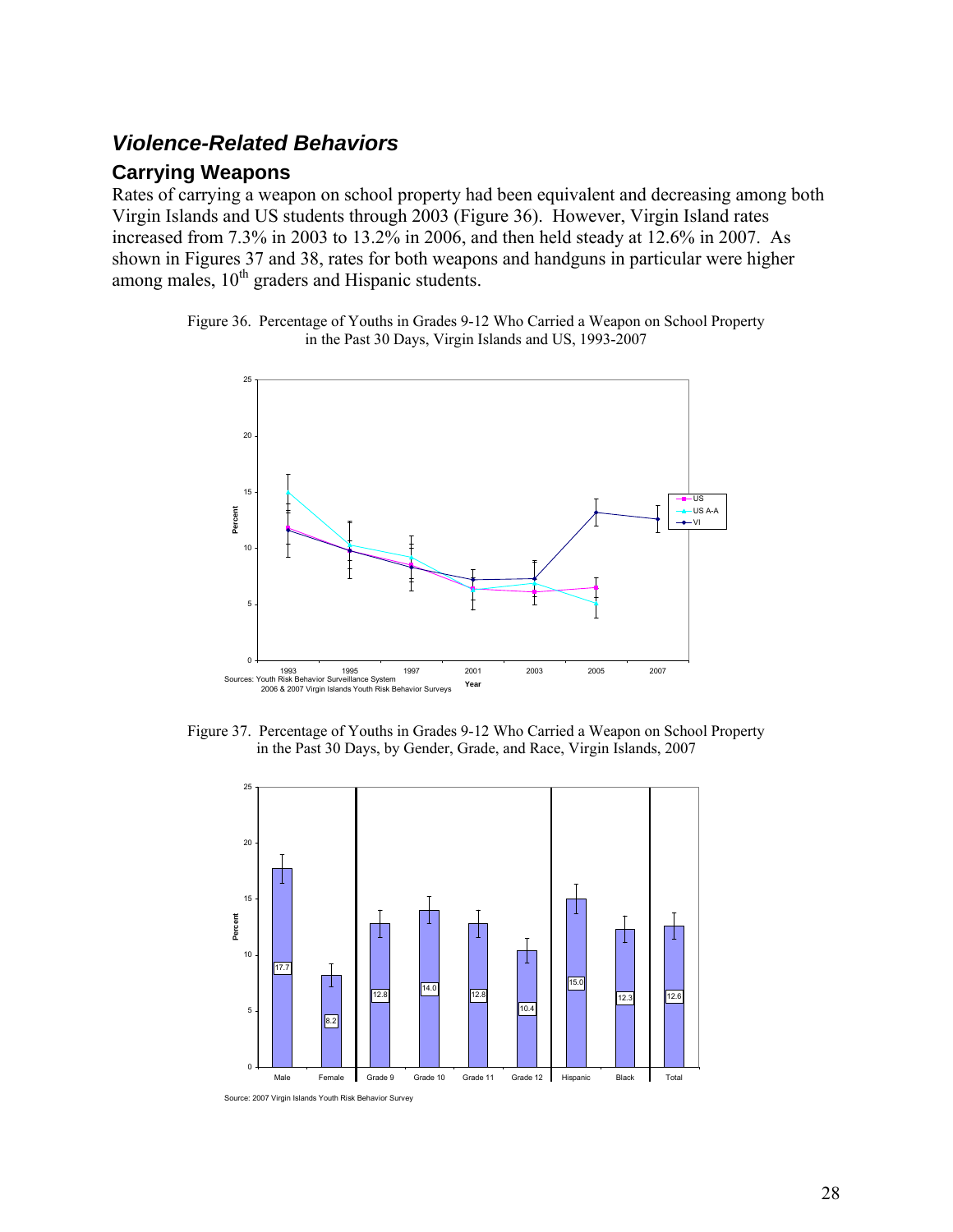

<span id="page-31-0"></span>Figure 38. Percentage of Youths in Grades 9-12 Who Carried a Handgun to School in the Past Year, by Gender, Grade, and Race, Virgin Islands, 2007

#### **Feelings of Safety and Physical Fighting**

As indicated in Figures 39 through 41, school safety has been consistently a greater concern among Virgin Islands students than US students. In 2007, Virgin Islands students were more likely to report not attending school of personal safety reasons  $(9.4\%)$ , to have been threatened or injured on school property (11.2%), and to have been in a physical fight on school property (16.8%). Unlike the data on substance use, students did not report substantial increases in these behaviors from 2006. Virgin Island rates for school safety indicators have been similar to those for US African American students.



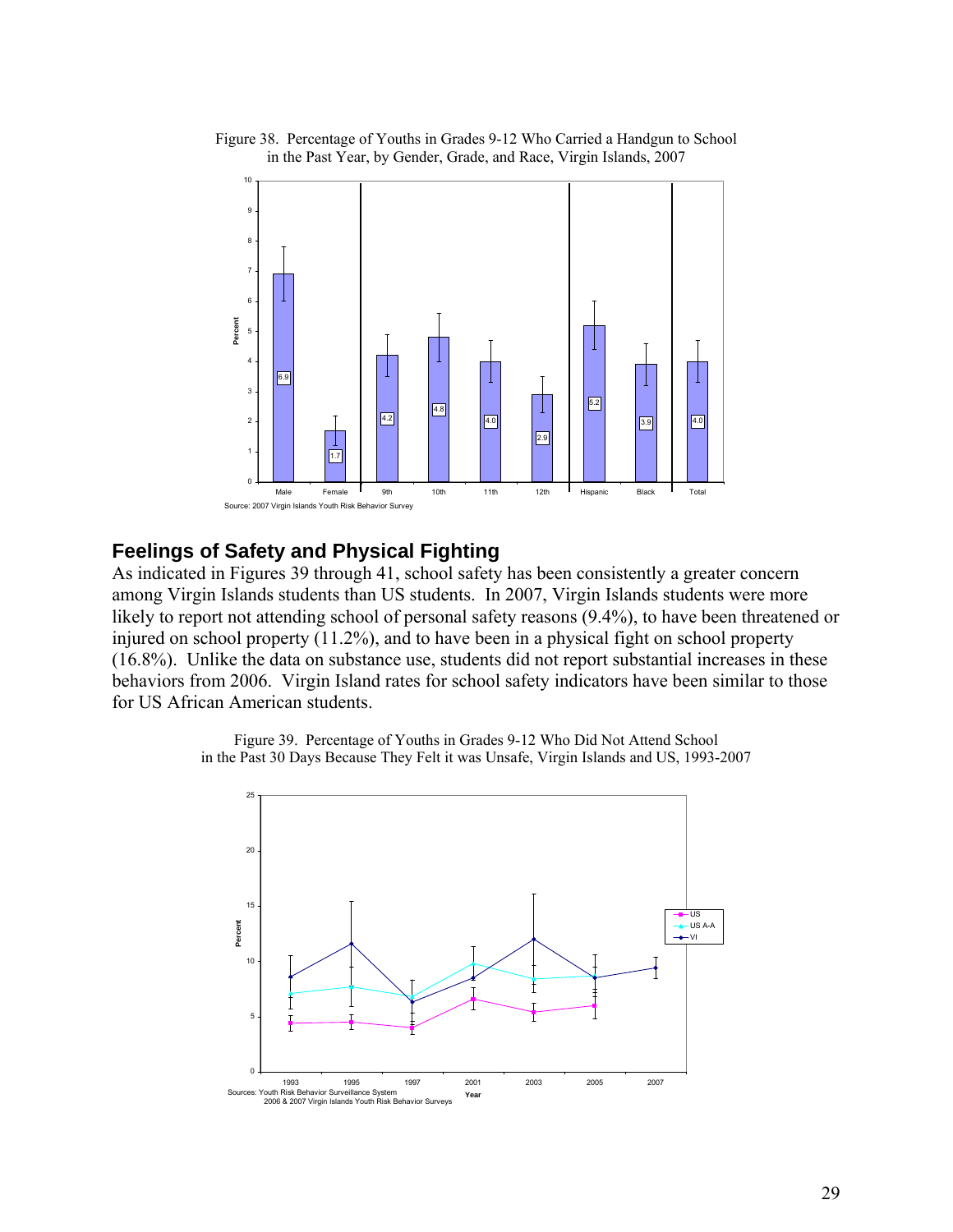#### Figure 40. Percentage of Youths in Grades 9-12 Who Were Threatened or Injured on School Property in the Past Year, Virgin Islands and US, 1993-2007



Figure 41. Percentage of Youths in Grades 9-12 Who Were in a Physical Fight on School Property in the Past Year, Virgin Islands and US, 1993-2007

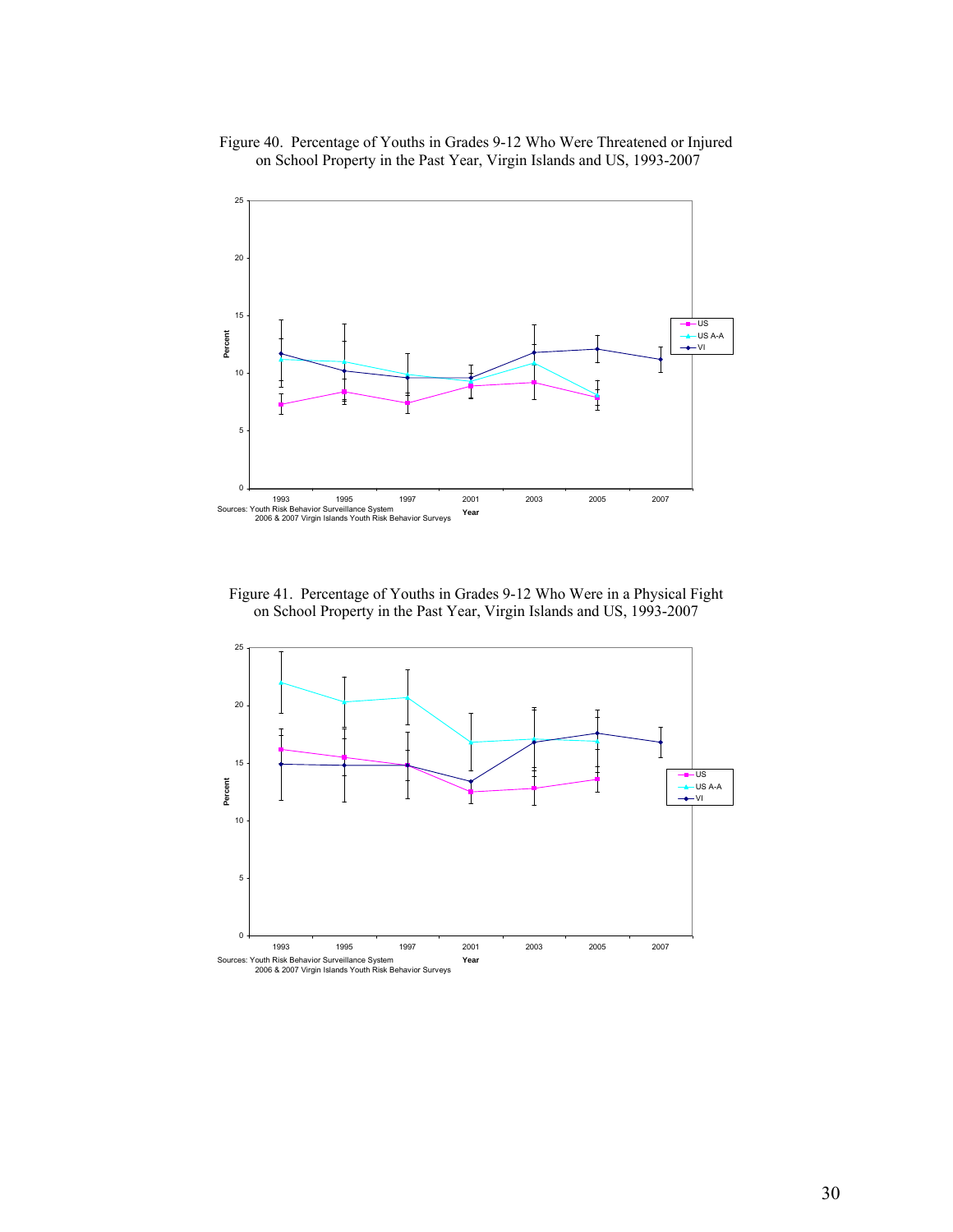<span id="page-33-0"></span>Figure 42 indicates that rates of physical fighting among Virgin Islands students (34.8%) were about the same as those reported by US students (35.9%) but lower than those reported by US African American students (43.1%).





#### **Theft**

Rates of property theft/damage were lower in Virgin Islands public high schools compared to US public high schools, with 2007 rates standing at 24.2% for Virgin Islands students (up slightly from 2006) and 29.8% and 29.9% for US students and US African American students, respectively, in 2005 (Figure 43).



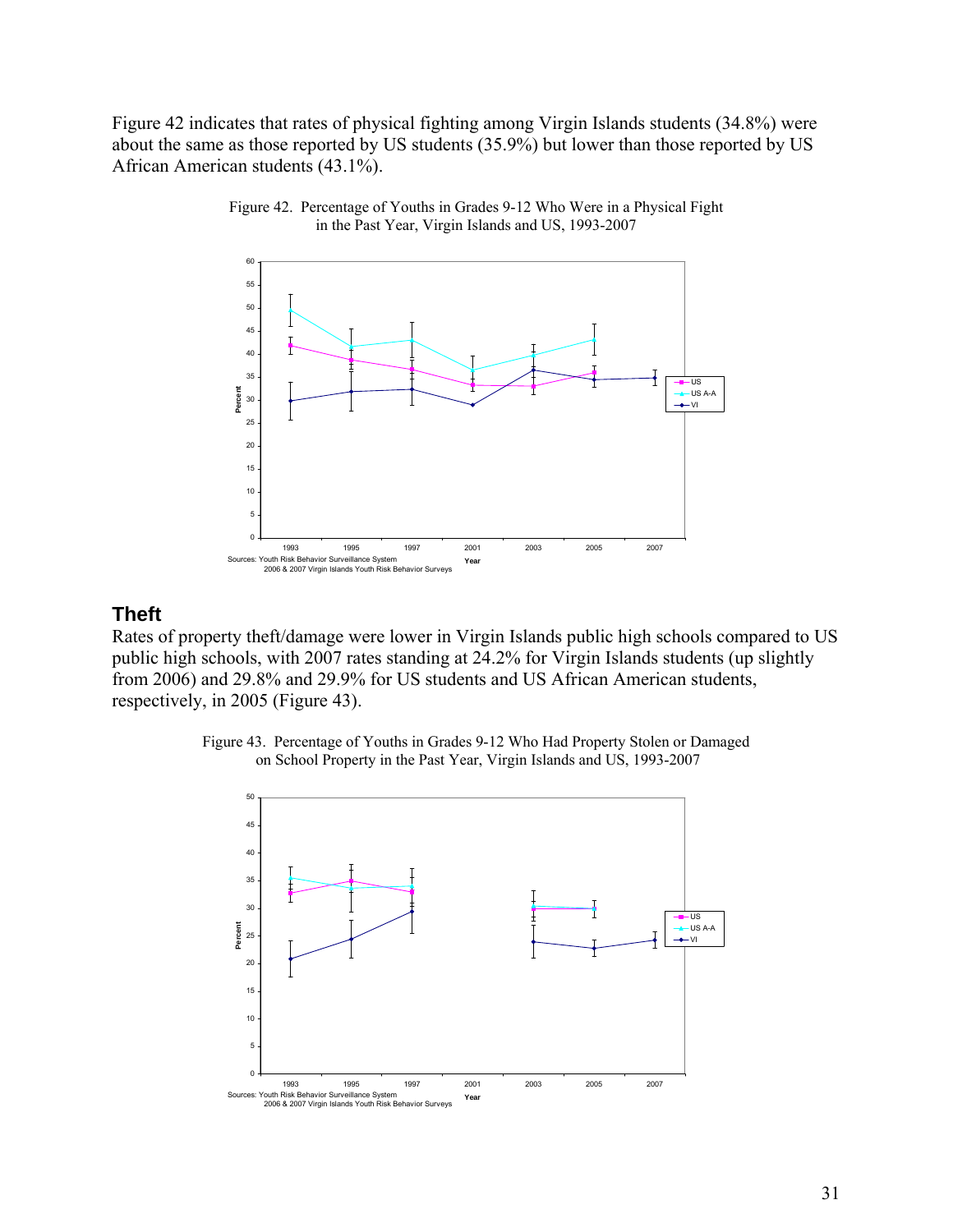#### <span id="page-34-0"></span>**Bullying**

 $\overline{a}$ 

Figure 44 shows that 8.1% of Virgin Islands students reported being bullied, slightly down from 2006. The highest rates are among  $9^{th}$  graders (10.0%) and Hispanic students (10.9%).<sup>[4](#page-34-1)</sup> Figure 45 displays much higher rates of bullying someone else, with 26.3% of students reporting that they bullied (slightly higher than in 2006). Higher rates of bullying were reported by males  $(28.6\%)$  and 9<sup>th</sup> graders (27.5%) and 11<sup>th</sup> graders (27.6%).



![](_page_34_Figure_3.jpeg)

Sources: 2006 & 2007 Virgin Islands Youth Risk Behavior Surveys

Figure 45. Percentage of Youths in Grades 9-12 Who Bullied Someone in the Past 30 Days, by Gender, Grade, and Race, Virgin Islands, 2007

![](_page_34_Figure_6.jpeg)

<span id="page-34-1"></span><sup>4</sup> Bullying was defined as saying or doing unpleasant things to another student to make fun of, tease, embarrass, scare, or exclude him/her.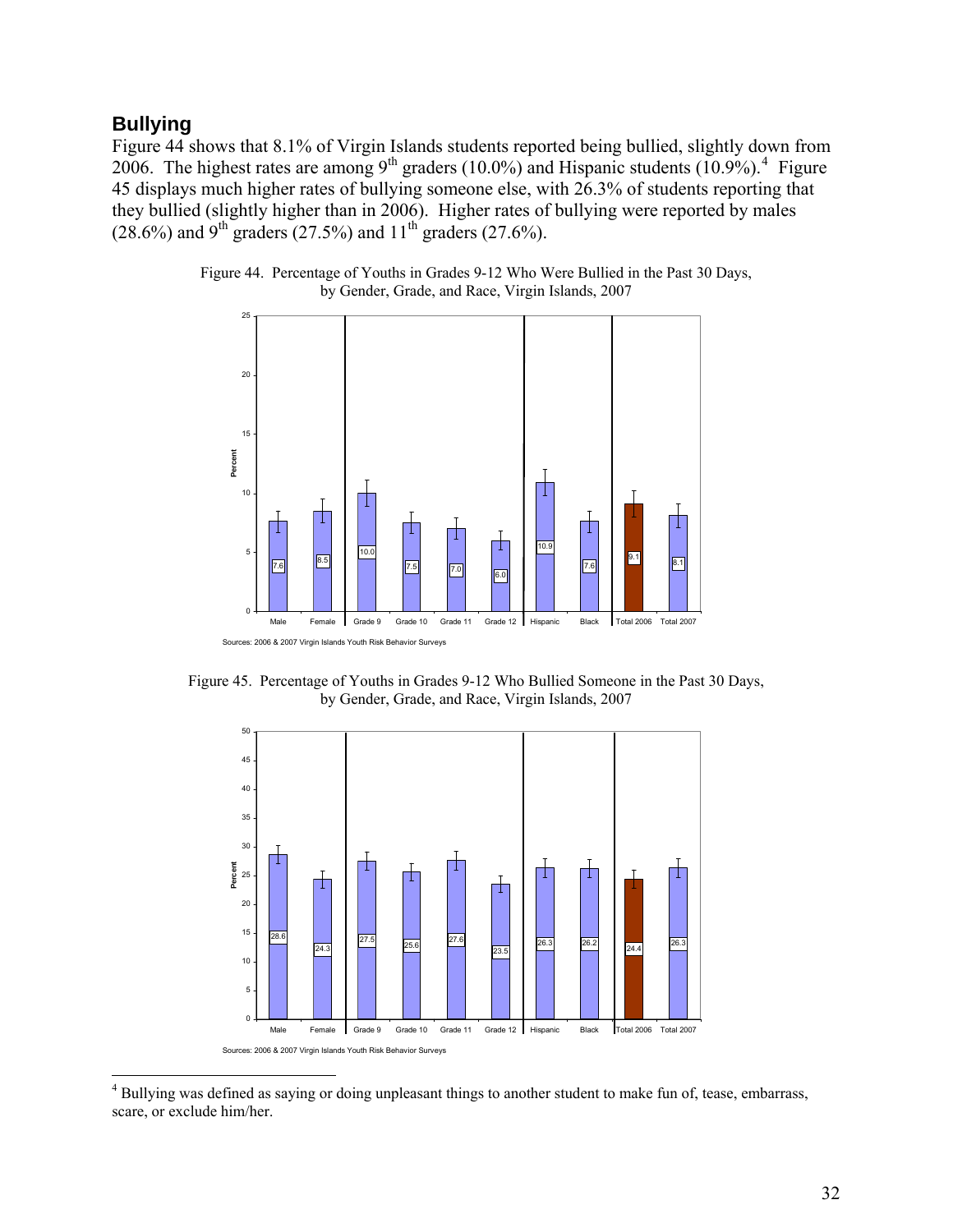#### <span id="page-35-0"></span>**Suicidal Feelings and Attempts**

In 2007, 8.5% of Virgin Islands students reported attempting to commit suicide in the last year, down from 9.1% in 2006 (Figure 46). As shown in Figure 47, reported rates were over twice as high among females compared to males (11.4% vs. 5.2%), and also higher among Hispanic students (12.1%).

![](_page_35_Figure_2.jpeg)

![](_page_35_Figure_3.jpeg)

Figure 47. Percentage of Youths in Grades 9-12 Who Attempted Suicide in the Past Year, by Gender, Grade, and Race, Virgin Islands, 2007

![](_page_35_Figure_5.jpeg)

Source: 2007 Virgin Islands Youth Risk Behavior Survey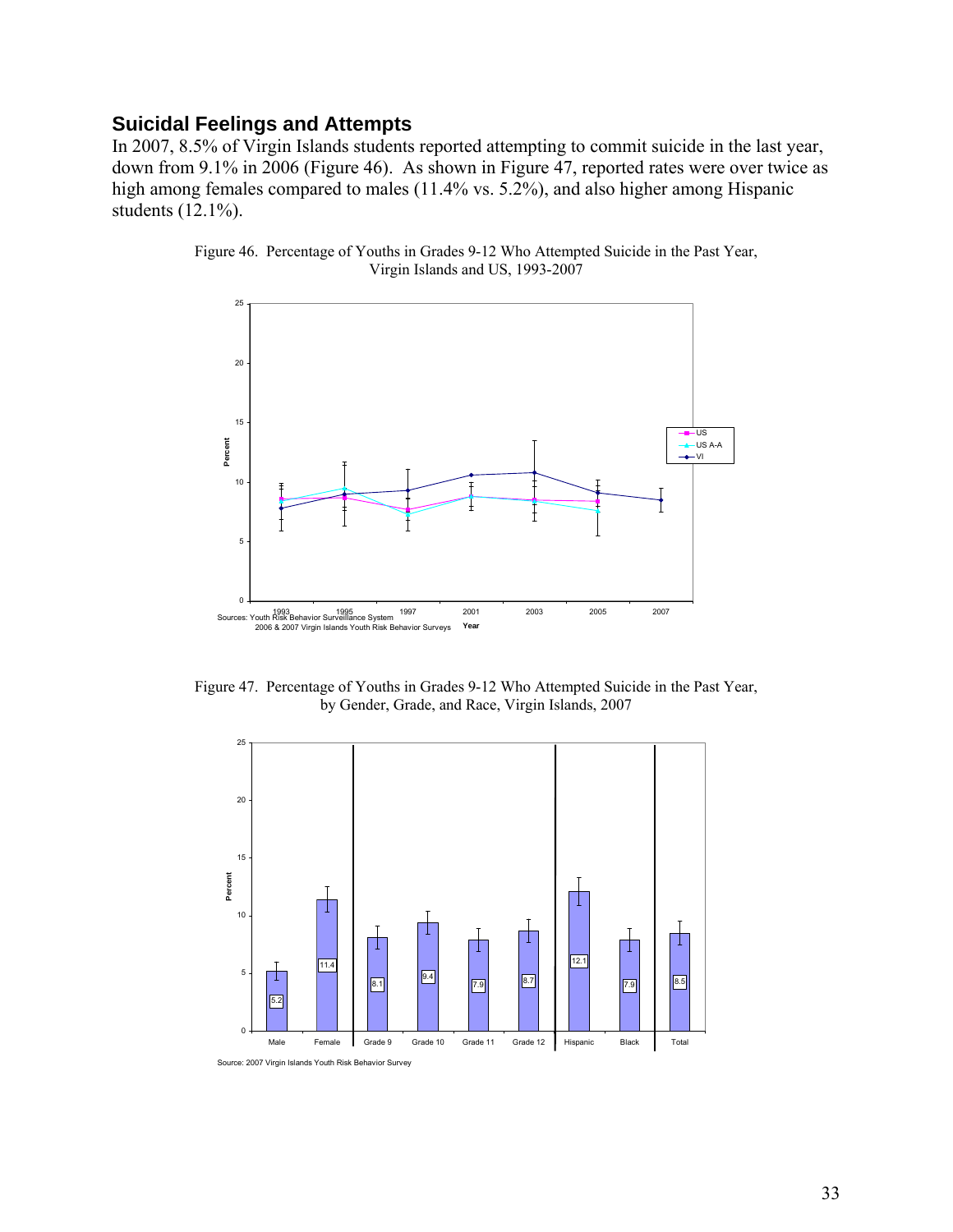As shown in Figure 48, 2.3% of Virgin Islands students reported a suicide attempt resulting in injury (no change from 2006). Such attempts were higher among females compared to males  $(3.1\% \text{ vs. } 1.5\%)$ , and were elevated among  $10^{\text{th}}$  graders  $(2.7\%)$  and  $12^{\text{th}}$  graders  $(3.9\%)$ .

![](_page_36_Figure_1.jpeg)

Figure 48. Percentage of Youths in Grades 9-12 Who Attempted Suicide Resulting in Injury in the Past Year, by Gender, Grade, and Race, Virgin Islands, 2007

Source: 2006 & 2007 Virgin Islands Youth Risk Behavior Surveys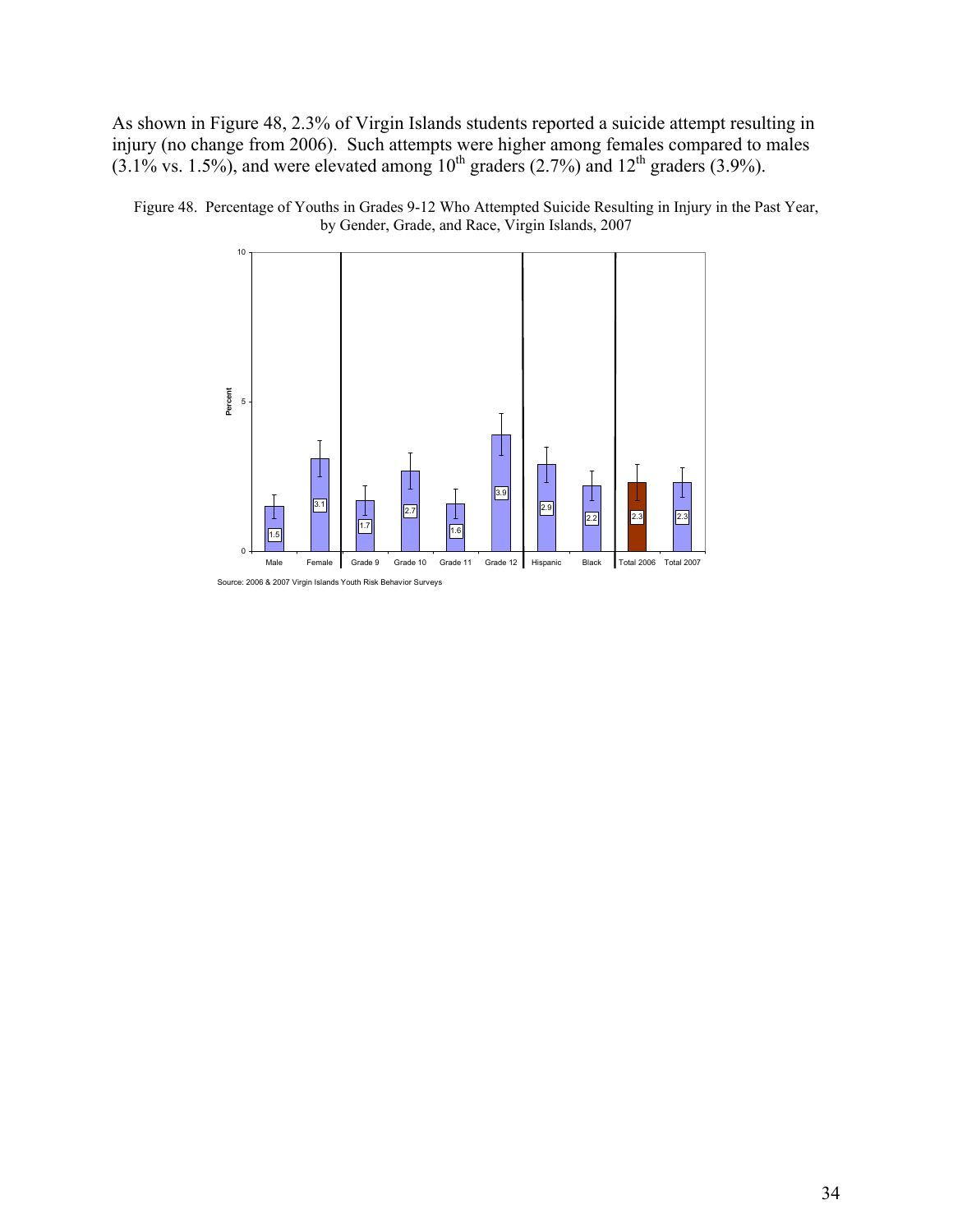#### <span id="page-37-0"></span>**Summary of Violence-Related Behaviors**

As summarized in Table 4, students reported little change in violence-related behaviors and concerns from 2006 to 2007. As we discussed in our 2006 report, school safety appears to be a greater concern among Virgin Islands public high school students compared to their US mainland counterparts. Virgin Islands youth were more likely to report not attending school for personal safety reasons, to have been threatened or injured on school property, to have been in a physical fight on school property, and to have carried a weapon on school property, compared to US students. However, rates of property theft/damage at school were higher in US mainland public schools. Over 25% of Virgin Islands students reported bullying other students, with males, 9<sup>th</sup>, and 11<sup>th</sup> graders reporting higher rates of bullying; 8.2% of students reported being bullied  $(9<sup>th</sup>$  graders and Hispanic students at higher rates). Suicide attempt rates were equivalent to US rates, much higher for females compared to males, and higher among Hispanic students.

Table 4. Summary of Violence-Related Behavior Indicators Among Virgin Islands Public High School Students, 2007

| <b>Indicator</b>                                               | <b>Percent</b><br>2007 | 2006-2007<br>Change* |
|----------------------------------------------------------------|------------------------|----------------------|
| Carried weapon on school property in past month                | 12.6                   |                      |
| Did not attend school in past month because felt it was unsafe | 9.4                    |                      |
| Threatened or injured on school property in past year          | 11.2                   |                      |
| In a physical fight on school property in past year            | 16.8                   |                      |
| In a physical fight in the past year                           | 34.8                   |                      |
| Had property stolen or damaged on school property in past year | 24.2                   |                      |
| Bullied by someone in past month                               | 8.1                    |                      |
| Bullied someone in past month                                  | 26.3                   |                      |
| Attempted suicide in past year                                 | 8.5                    |                      |
| Attempted suicide resulting in injury in past year             | 2.3                    |                      |

\* ↑ or ↓ indicates change that exceeds the range of measurement uncertainty (i.e., upper or lower confidence limits).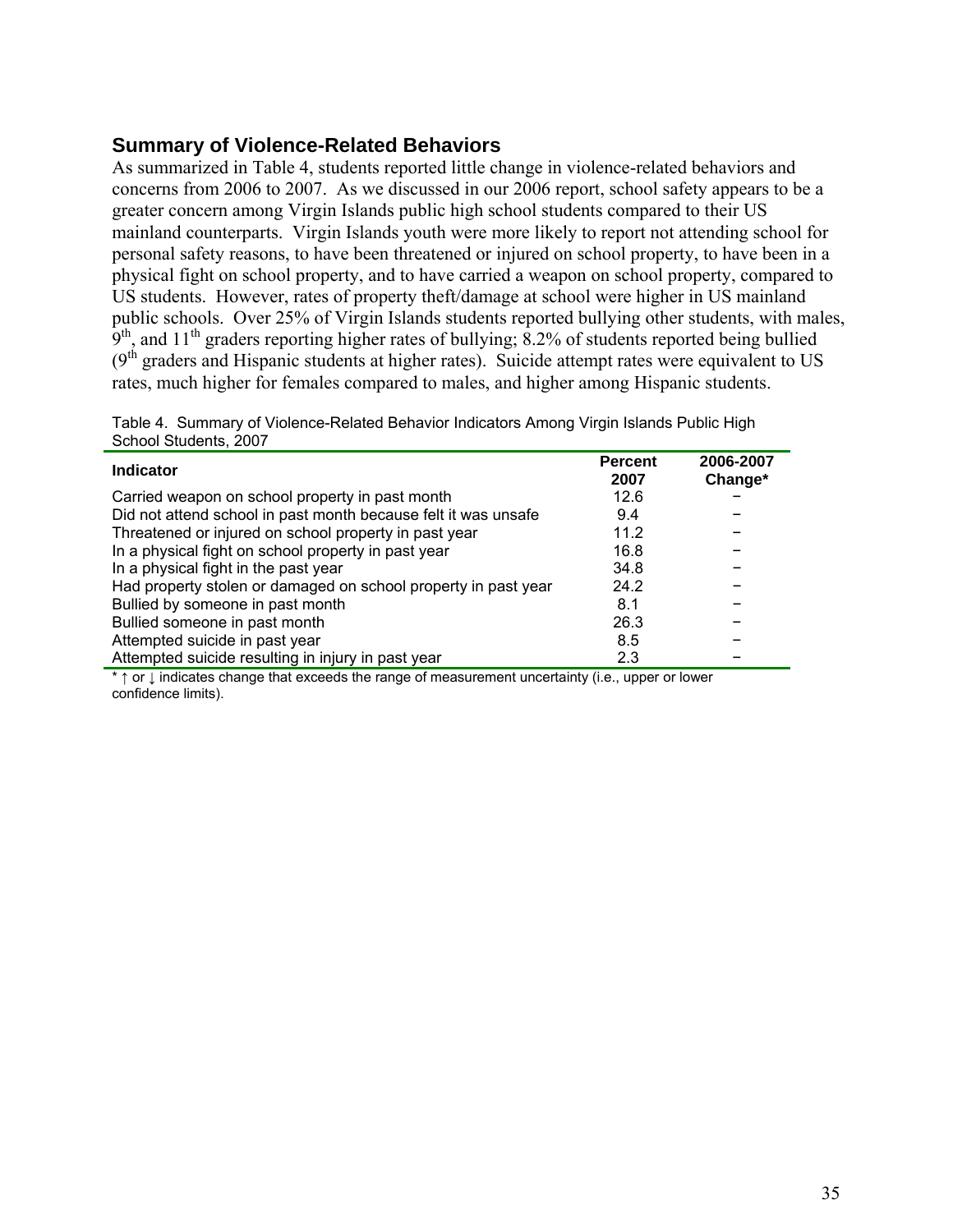## <span id="page-38-0"></span>*Sexual Behaviors*

Figures 49 through 62 display data about sexual behaviors. Virgin Islands students have consistently reported having sex before age 13 at a higher rate than US students, although the Virgin Islands rate has decreased from 27.3% in 1993 to 18.3% in 2007 (Figure 51). Since 1993, Virgin Islands and US African American rates have been remarkably similar. Figure 52 indicates that males were much more likely to report early sexual intercourse compared to females (31.3% vs. 7.1%). The decline in rates by grade level again suggests a recall bias, with younger students reporting higher rates. Hispanic students may be less likely to report early onset intercourse.

![](_page_38_Figure_2.jpeg)

![](_page_38_Figure_3.jpeg)

Figure 50. Percentage of Youths in Grades 9-12 Who Had Sex Before Age 13, by Gender, Grade, and Race, Virgin Islands, 2007

![](_page_38_Figure_5.jpeg)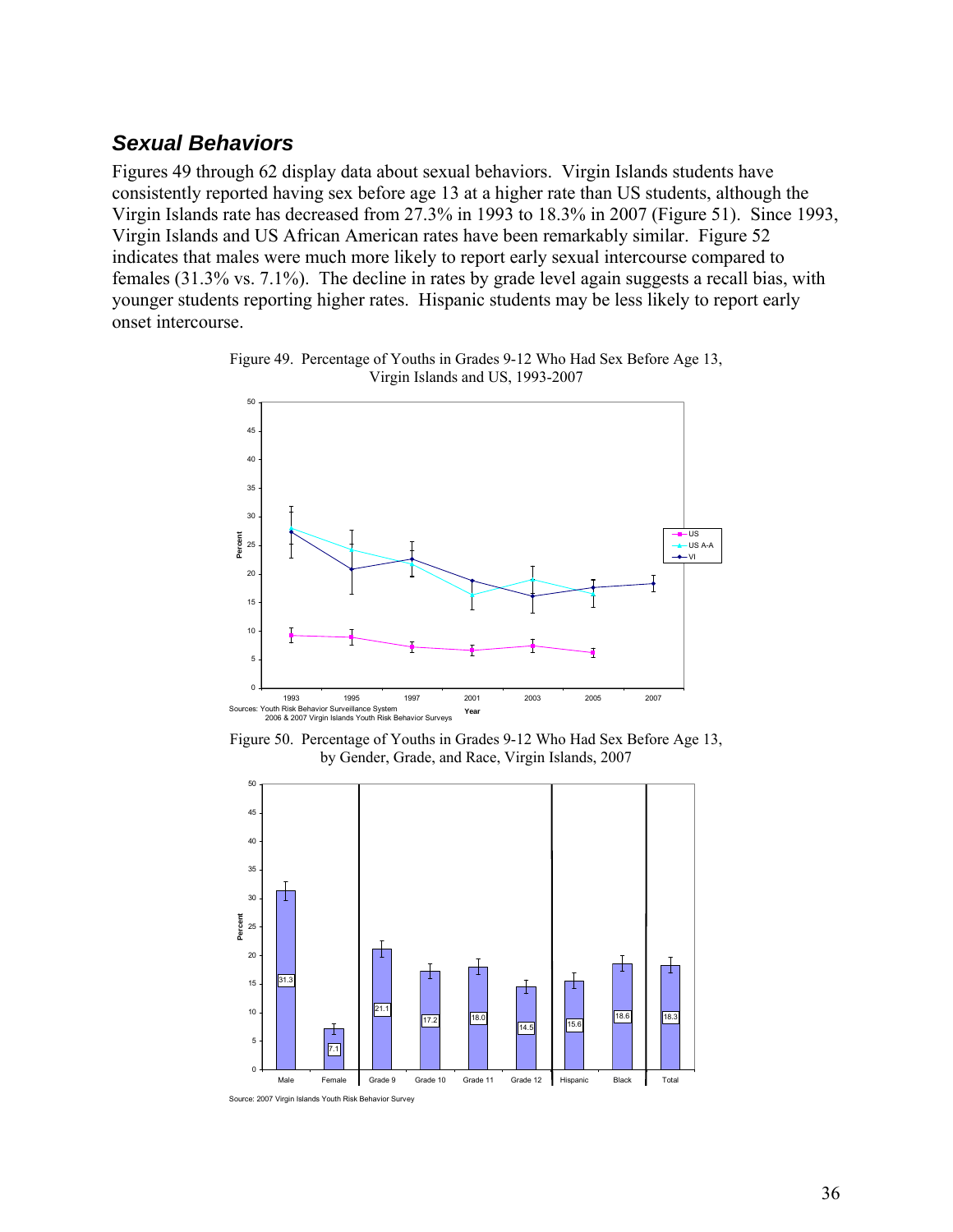Virgin Islands students have consistently reported slightly higher rates of ever having sex compared to US rates. Although the Virgin Islands rate increased from 48.6% in 2003 to 56.8% in 2006, there was virtually no change in 2007 (Figure 51). Virgin Islands rates have been consistently lower than US African American rates. Subgroup analysis (Figure 52) revealed particularly high rates among males (69.4%),  $11^{th}$  graders (63.6%) and  $12^{th}$  graders (74.4%).

![](_page_39_Figure_1.jpeg)

Figure 51. Percentage of Youths in Grades 9-12 Who Have Ever Had Sex, Virgin Islands and US, 1993-2007

Figure 52. Percentage of Youths in Grades 9-12 Who Have Ever Had Sex, by Gender, Grade, and Race, Virgin Islands, 2007

![](_page_39_Figure_4.jpeg)

Source: 2007 Virgin Islands Youth Risk Behavior Survey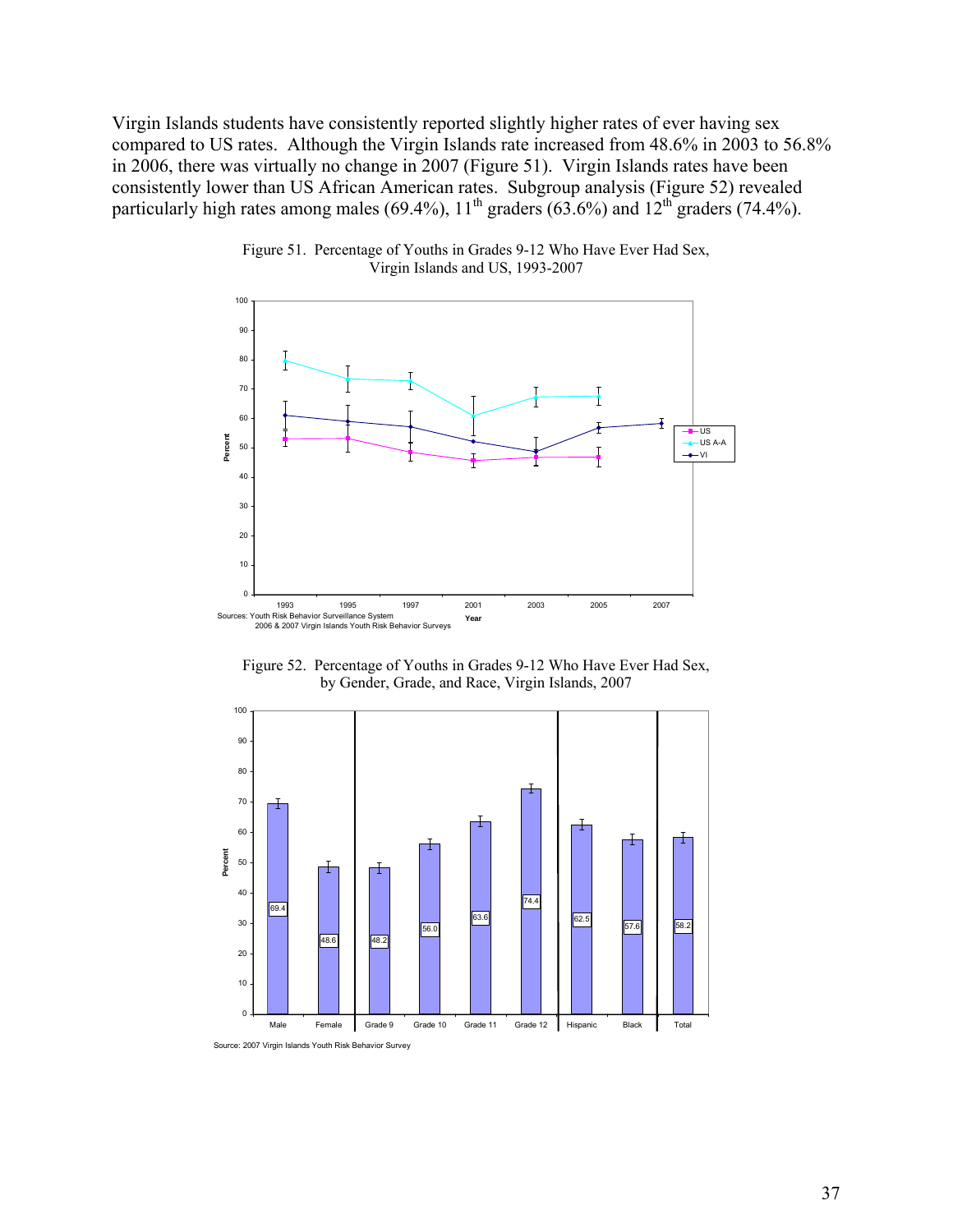As shown in Figure 53, the rate of Virgin Islands students that reported having four of more sexual partners in their lifetime rose only slightly from 2006 to 2007. As in previous years, Virgin Islands students (24.2%) were more likely than US students (14.3%), but less likely than US African American students (28.2%), to report having had four or more sexual partners. 2007 subgroup analysis showed that males  $(37.6\%)$ ,  $11<sup>th</sup>$  graders  $(27.0\%)$  and  $12<sup>th</sup>$  graders  $(37.2\%)$ were considerably more likely to report four or more sexual partners in their lifetimes than other students (Figure 54).

Figure 53. Percentage of Youths in Grades 9-12 Who Have Had Four or More Lifetime Sexual Partners, Virgin Islands and US, 1993-2007

![](_page_40_Figure_2.jpeg)

Figure 54. Percentage of Youths in Grades 9-12 Who Have Had Four or More Lifetime Sexual Partners, by Gender, Grade, and Race, Virgin Islands, 2007

![](_page_40_Figure_4.jpeg)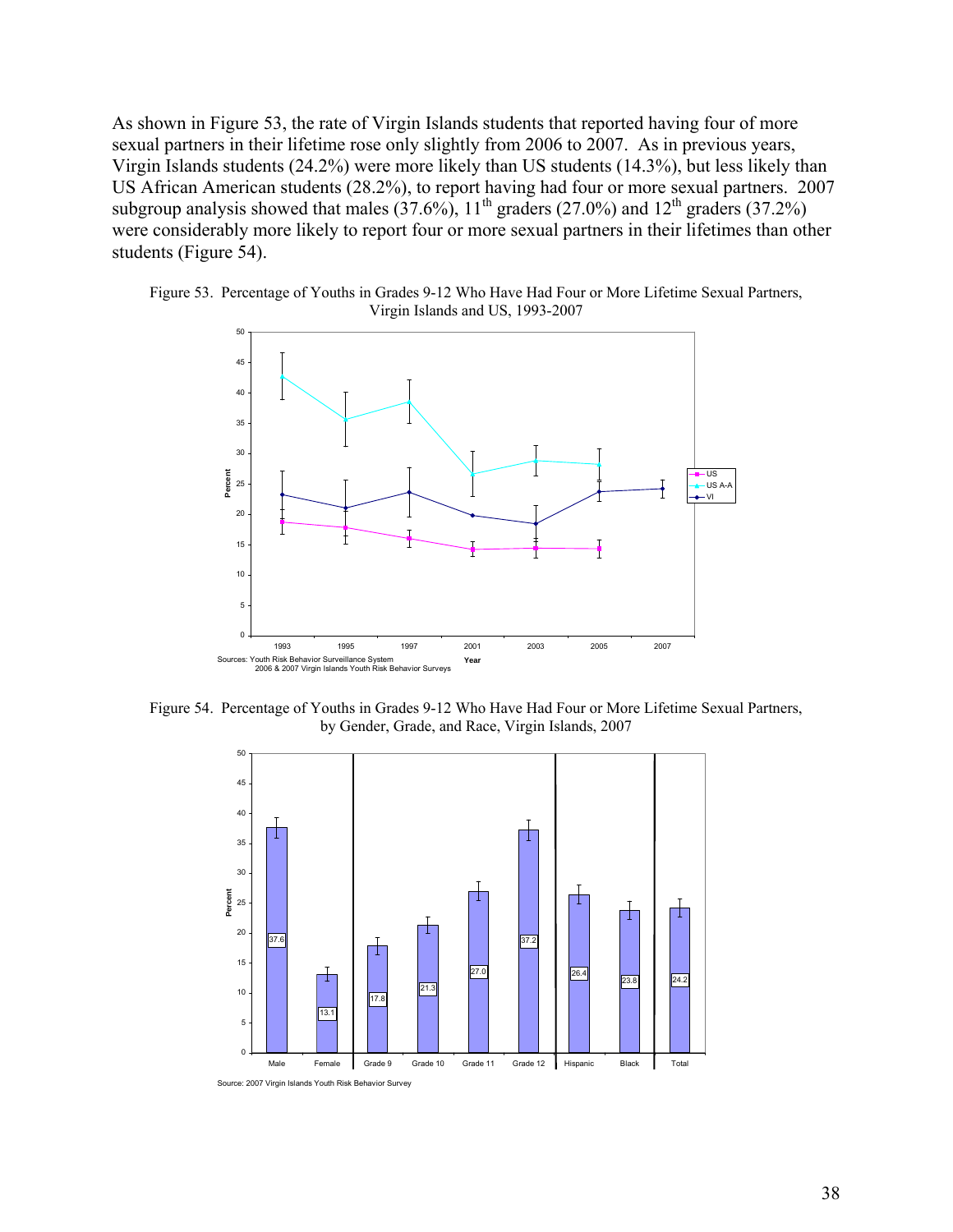As shown in Figure 55, Virgin Islands students reported slightly higher rates of having had sex in the past three months in 2007 than in 2006 (36.9% vs. 38.7%). The Virgin Islands rate appears to be higher than the US rate but lower than the US African American rate. Subgroup analysis of the 2007 data showed that males  $(41.9\%)$ ,  $11<sup>th</sup>$  graders  $(42.6\%)$  and  $12<sup>th</sup>$  graders  $(55.9\%)$  reported particularly high rates of recent sexual intercourse (Figure 56).

![](_page_41_Figure_1.jpeg)

![](_page_41_Figure_2.jpeg)

Figure 56. Percentage of Youths in Grades 9-12 Who Have Had Sex in the Past Three Months, by Gender, Grade, and Race, Virgin Islands, 2007

![](_page_41_Figure_4.jpeg)

Source: 2007 Virgin Islands Youth Risk Behavior Survey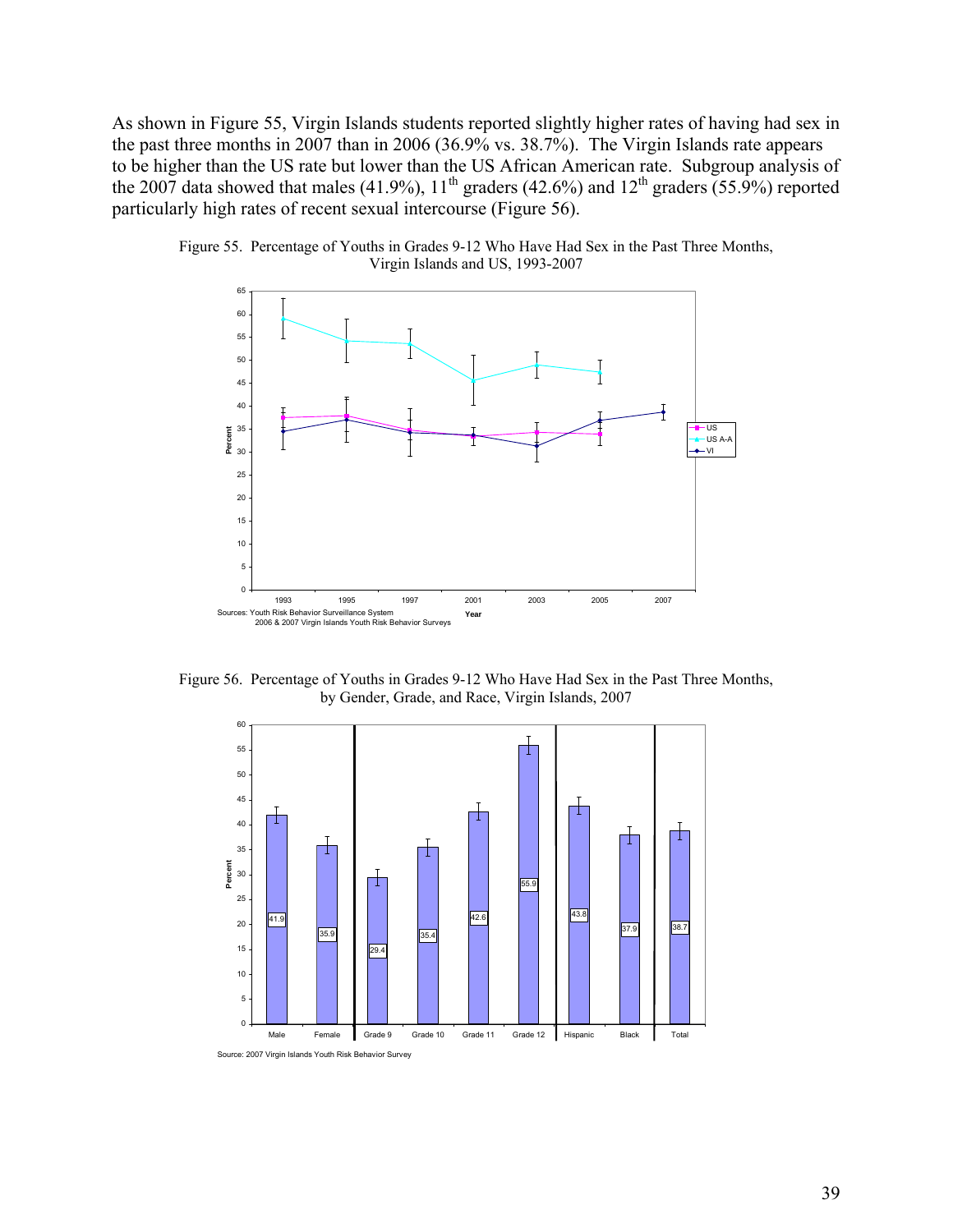As indicated in Figure 57, US students have consistently reported engaging in the risky behavior of drinking and/or using drugs (including marijuana) before sex more frequently than both Virgin Islands students and US African American students. The 2007 Virgin Islands rate (11.8%) appears to have increased slightly since 2006 (9.9%). Subgroup analysis showed that the rate for males was more than twice that for females (16.3% vs. 7.4%), and that rates among  $10^{th}$  and  $12^{th}$ graders (12.7% and 14.5%) were higher than rates in other grades (Figure 58).

![](_page_42_Figure_1.jpeg)

Figure 57. Percentage of Youths in Grades 9-12 Who Drank or Used Drugs Before Sex, Virgin Islands and US, 1993-2007

Figure 58. Percentage of Youths in Grades 9-12 Who Drank or Used Drugs Before Sex, by Gender, Grade, and Race, Virgin Islands, 2007

![](_page_42_Figure_4.jpeg)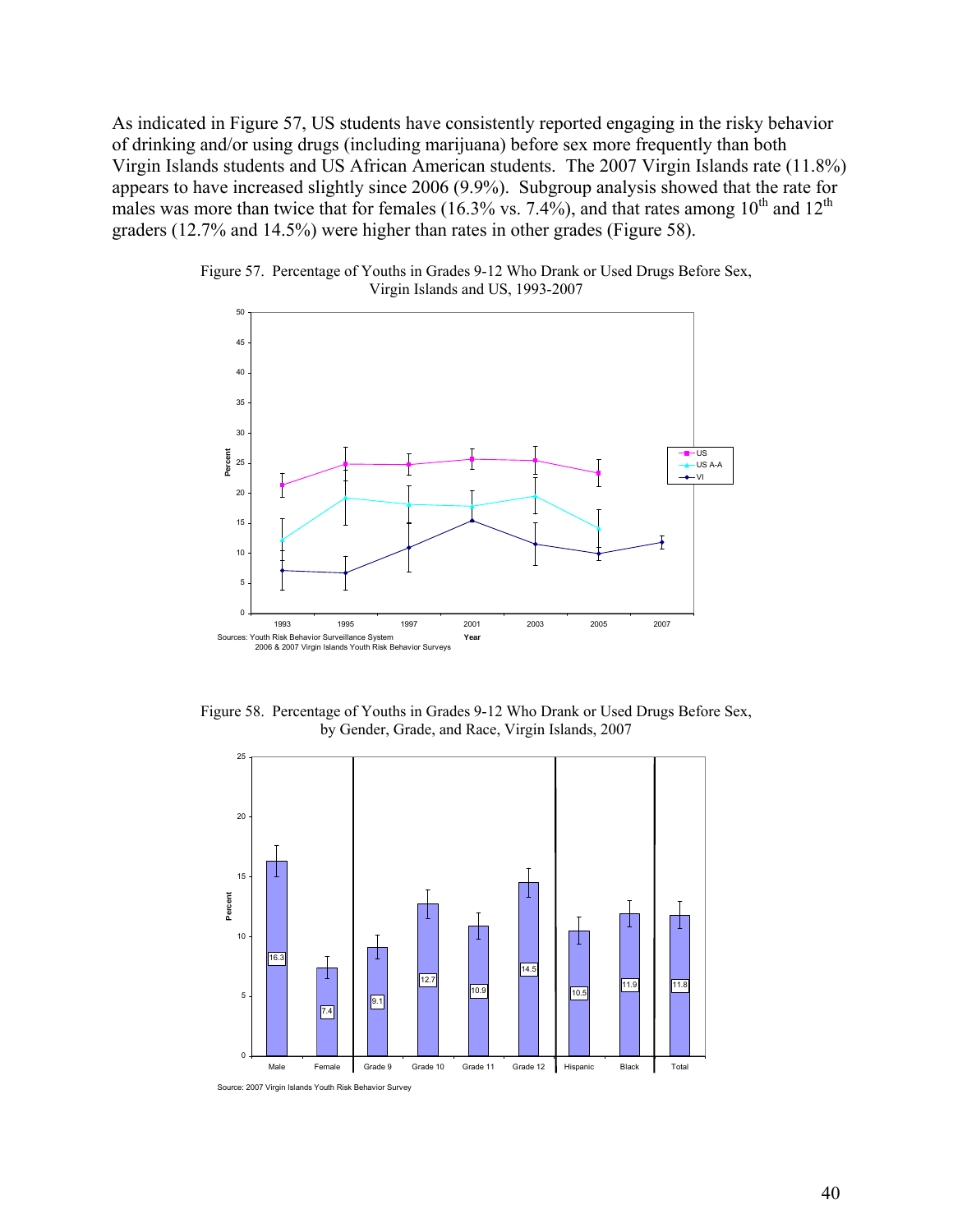As shown in Figure 59, the rate of condom use by Virgin Islands students was virtually unchanged from 2006 to 2007 (72.2% vs. 71.0%). Virgin Islands youth and US African American students have consistently tended to report similar rates of condom use, both of which are higher than average US rates. 2007 subgroup analysis showed that males  $(78.3\%)$ ,  $9<sup>th</sup>$ graders (75.0%), and  $10^{th}$  graders (74.8%) reported higher rates of condom use than other students (Figure 60).

![](_page_43_Figure_1.jpeg)

Figure 59. Percentage of Youths in Grades 9-12 Who Used a Condom Before Sex, Virgin Islands and US, 1993-2007

Figure 60. Percentage of Youths in Grades 9-12 Who Used a Condom Before Sex, by Gender, Grade, and Race, Virgin Islands, 2007

![](_page_43_Figure_4.jpeg)

Source: 2007 Virgin Islands Youth Risk Behavior Survey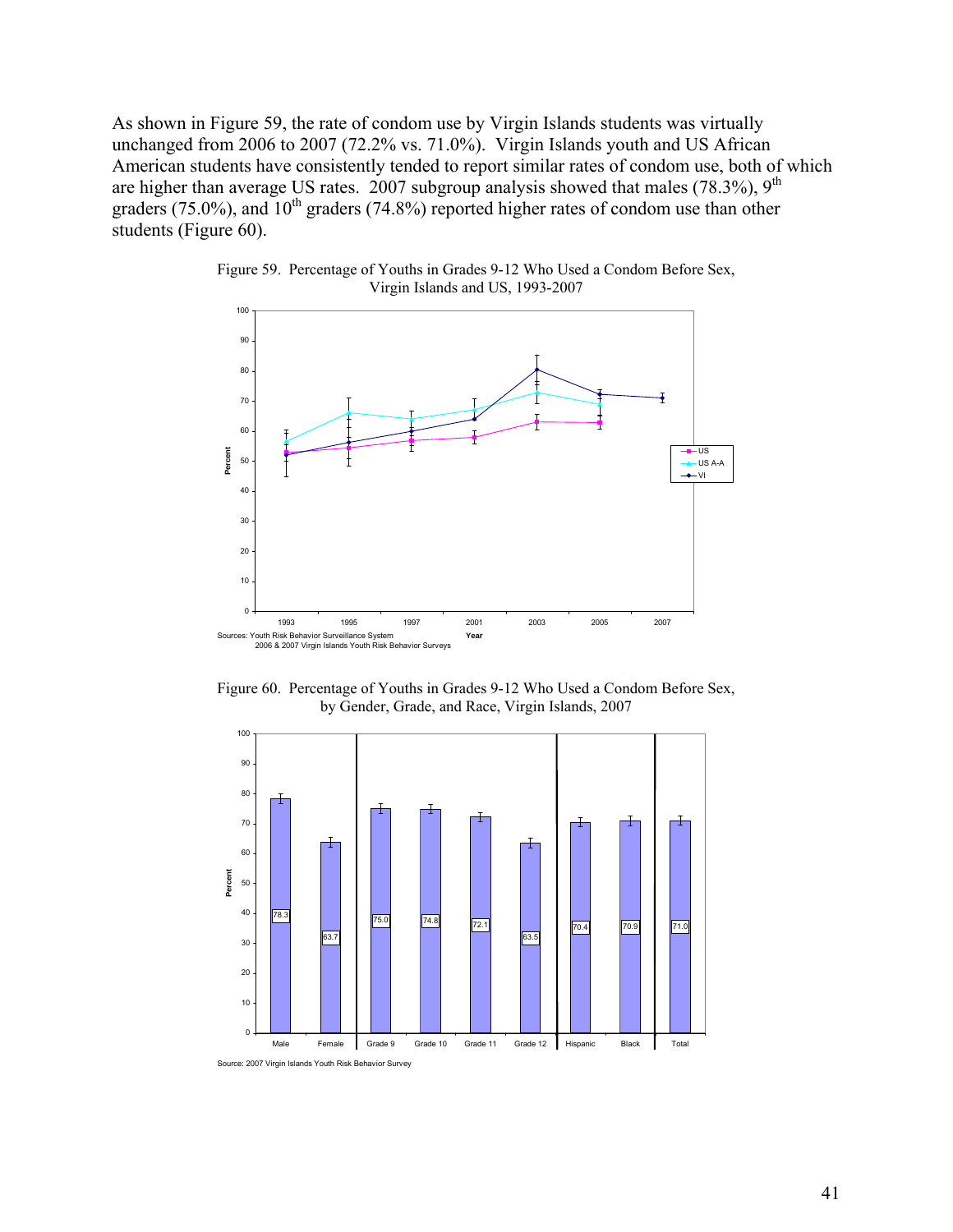As indicated in Figure 61, self-reported birth control pill (BCP) use rates among public high school students have been consistently almost six times higher in the US compared to the Virgin Islands, with rates of use in the Virgin Islands never exceeding five percent. Rates for US African American students have been in between those for US and Virgin Islands students. Subgroup analysis showed an apparent increase in BCP use by grade level and higher rates among Hispanics (Figure 62).

![](_page_44_Figure_1.jpeg)

![](_page_44_Figure_2.jpeg)

Figure 62. Percentage of Youths in Grades 9-12 Who Used Birth Control Pills to Prevent Pregnancy, by Gender, Grade, and Race, Virgin Islands, 2007

![](_page_44_Figure_4.jpeg)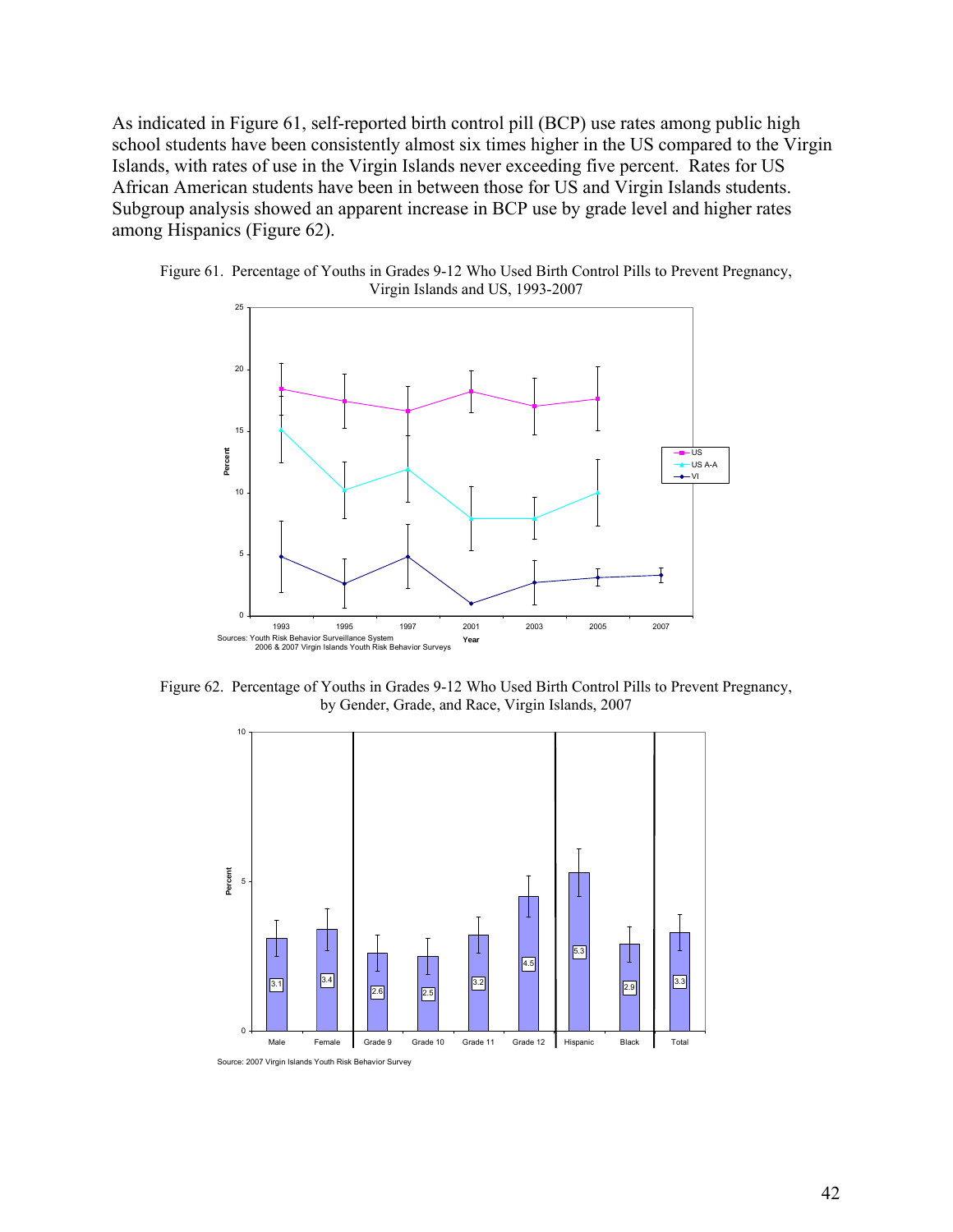#### <span id="page-45-0"></span>**Summary of Sexual Behaviors**

As summarized in Table 5, students reported little change in rates of sexual behaviors from 2006 to 2007. Rates of sexual behaviors among Virgin Islands high school students continued to be higher than US rates: Virgin Islands students were more likely to have ever had sex, have sex before age 13, and have had four or more partners. Virgin Islands students were much less likely to have used birth control pills before last intercourse. On the positive side, Virgin Islands high school students were less likely to engage in some risky sexual behaviors. For instance, Virgin Islands youth were less likely to drink and use drugs before sex and were more likely to use a condom before intercourse, compared to US mainland public high school students.

| Sludents, 2007                                 |                        |                      |
|------------------------------------------------|------------------------|----------------------|
| <b>Indicator</b>                               | <b>Percent</b><br>2007 | 2006-2007<br>Change* |
| Had sex before age 13                          | 18.3                   |                      |
| Have ever had sex                              | 58.2                   |                      |
| Have had four or more lifetime sexual partners | 24.2                   |                      |
| Have had sex in the past three months          | 38.7                   |                      |
| Drank or used drugs before having sex          | 11.8                   |                      |
| Used a condom before having sex                | 71.0                   |                      |
| Used birth control pills to prevent pregnancy  | 3.3                    |                      |

Table 5. Summary of Sexual Behaviors Among Virgin Islands Public High School Students, 2007

\* ↑ or ↓ indicates change that exceeds the range of measurement uncertainty (i.e., upper or lower confidence limits).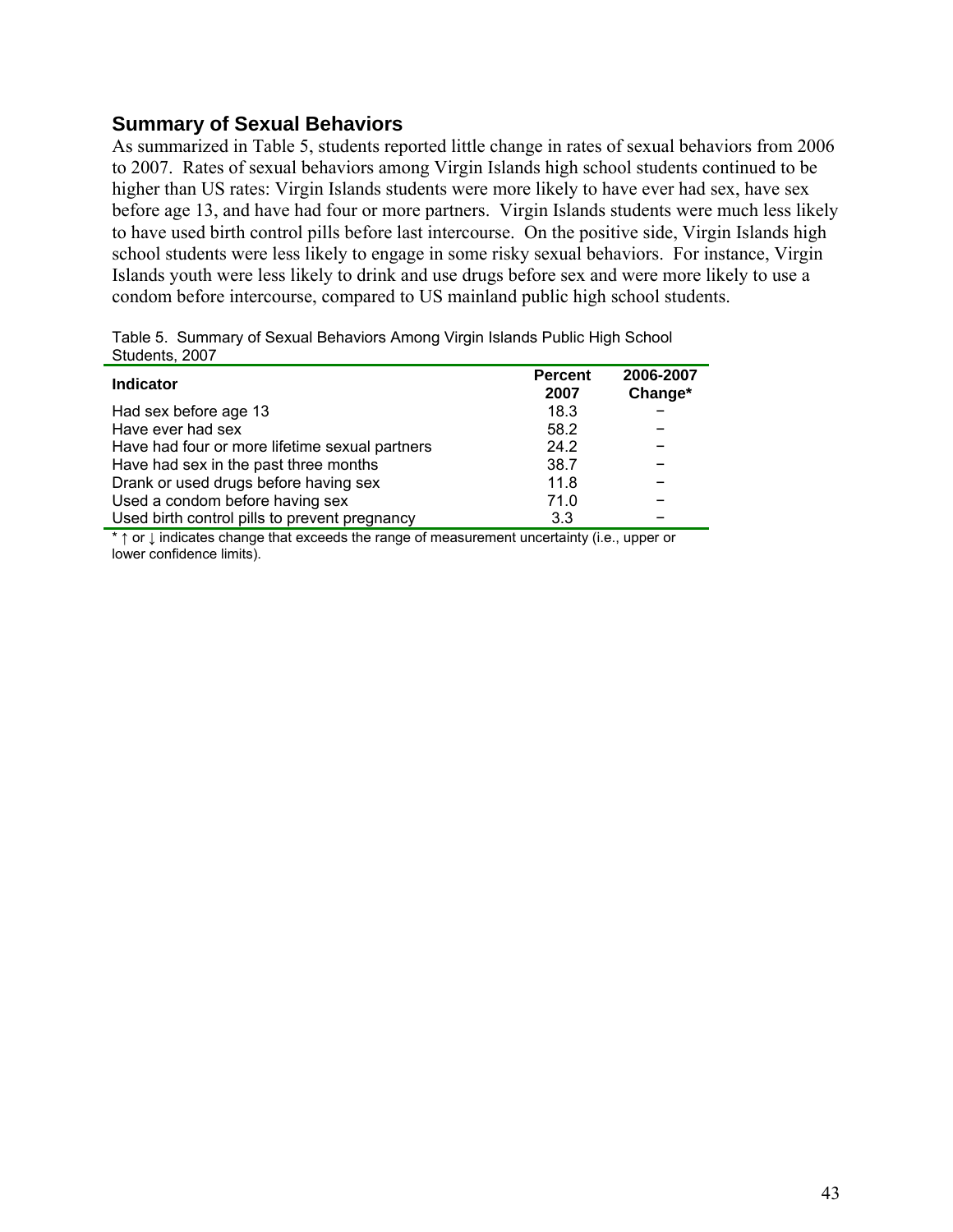# <span id="page-46-0"></span>*Factors Related to Substance Use*

In this section, we provide data on factors that are related to substance use. Some of these factors appear to increase the risk of substance abuse (e.g., favorable attitudes toward substance use), some appear to provide protection against substance abuse (e.g., school bonding), and others simply increase our understanding of how adolescents navigate a world in which they may be exposed to substances (e.g., whom they would turn to discuss substance abuse and related problems).

#### **Student Attitudes Favorable Toward Drug Use**

We asked students how wrong they thought it was for someone their age to smoke cigarettes, drink alcohol, or smoke marijuana. Students responded on a scale from 1 (very wrong) to 4 (not wrong at all). Thus, lower scores are more desirable. On average, students had negative attitudes toward substance use (mean score of 1.89), indicating that they thought substance use was "wrong" (Figure 63). Subgroup differences were minimal, with males and  $12<sup>th</sup>$  graders slightly less likely to indicate that drug use was wrong. There was no change in attitudes from 2006 to 2007.

![](_page_46_Figure_4.jpeg)

Figure 63. Mean Attitudes Favorable Toward Drug Use, By Gender, Grade, and Race, Virgin Islands, 2007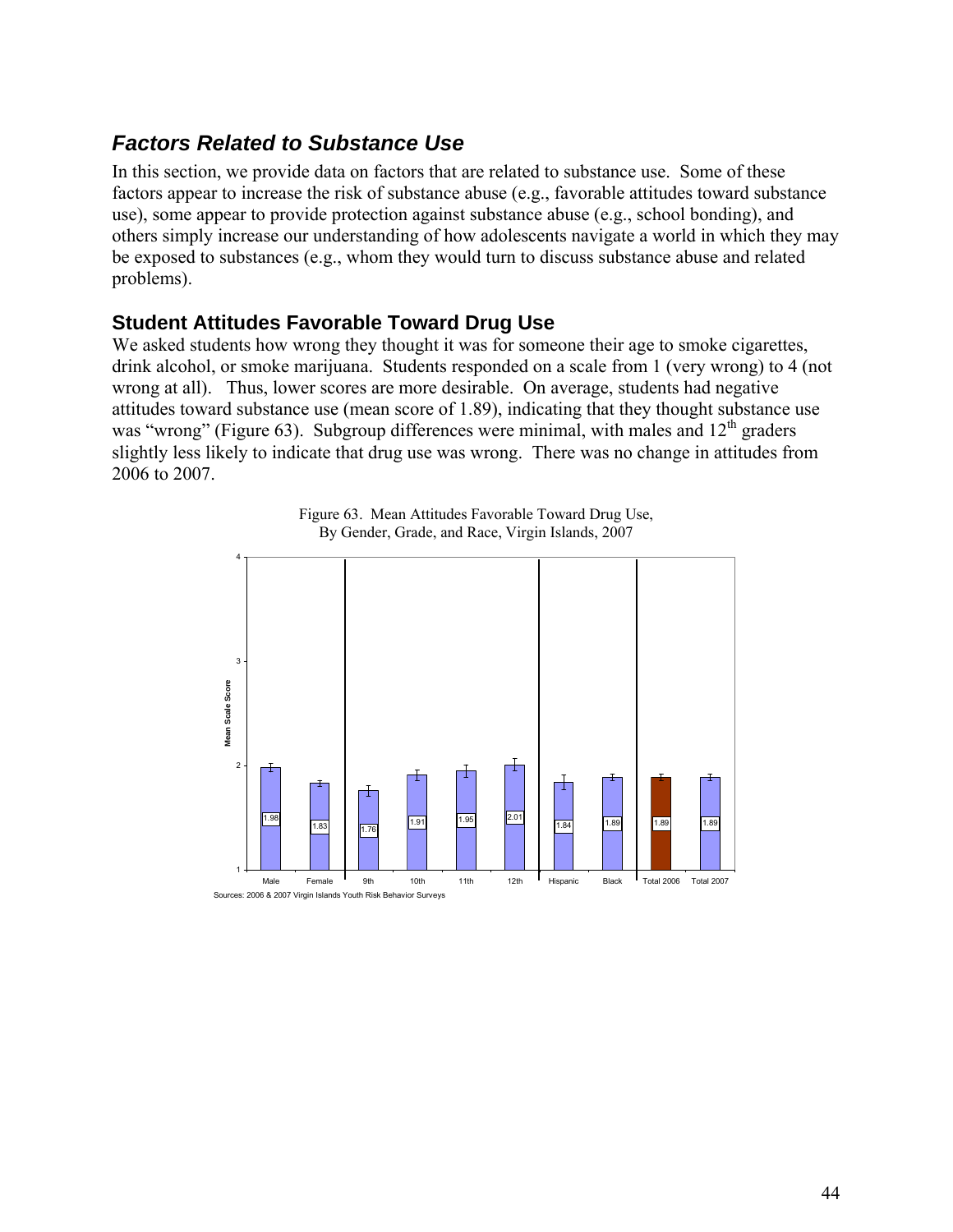### <span id="page-47-0"></span>**Community Law Enforcement Favorable to Drug Use**

Students rated their perceptions of law enforcement efforts around substance use (e.g., "If a kid smoked marijuana in your neighborhood, would he or she be caught by the police?"), with lower scores reflecting perceptions of strong law enforcement. Students reported perceptions of law enforcement that were favorable to drug use (mean score = 3.16), with no change from 2006 to 2007 (Figure 64).

> 4 т 3 **Mean Scale Score** Mean Scale Score **3.20** 3.14 3.21 3.25 <sup>3.28</sup> 3.16 3.16 3.15 3.16  $3.14$   $2.99$ 2 1 Male Female 9th 10th 11th 12th Hispanic Black Total 2006 Total 2007 Sources: 2006 & 2007 Virgin Islands Youth Risk Behavior Surveys

Figure 64. Mean Community Law Enforcement Favorable to Drug Use Scale Score, By Gender, Grade, and Race, Virgin Islands, 2007

#### **Perceived Availability of Drugs**

Students reported that drugs were readily available in their communities (mean score = 3.07, Figure 65), a slight increase from 2006. Males and  $11<sup>th</sup>$  and  $12<sup>th</sup>$  graders were more likely to report this availability.

![](_page_47_Figure_6.jpeg)

![](_page_47_Figure_7.jpeg)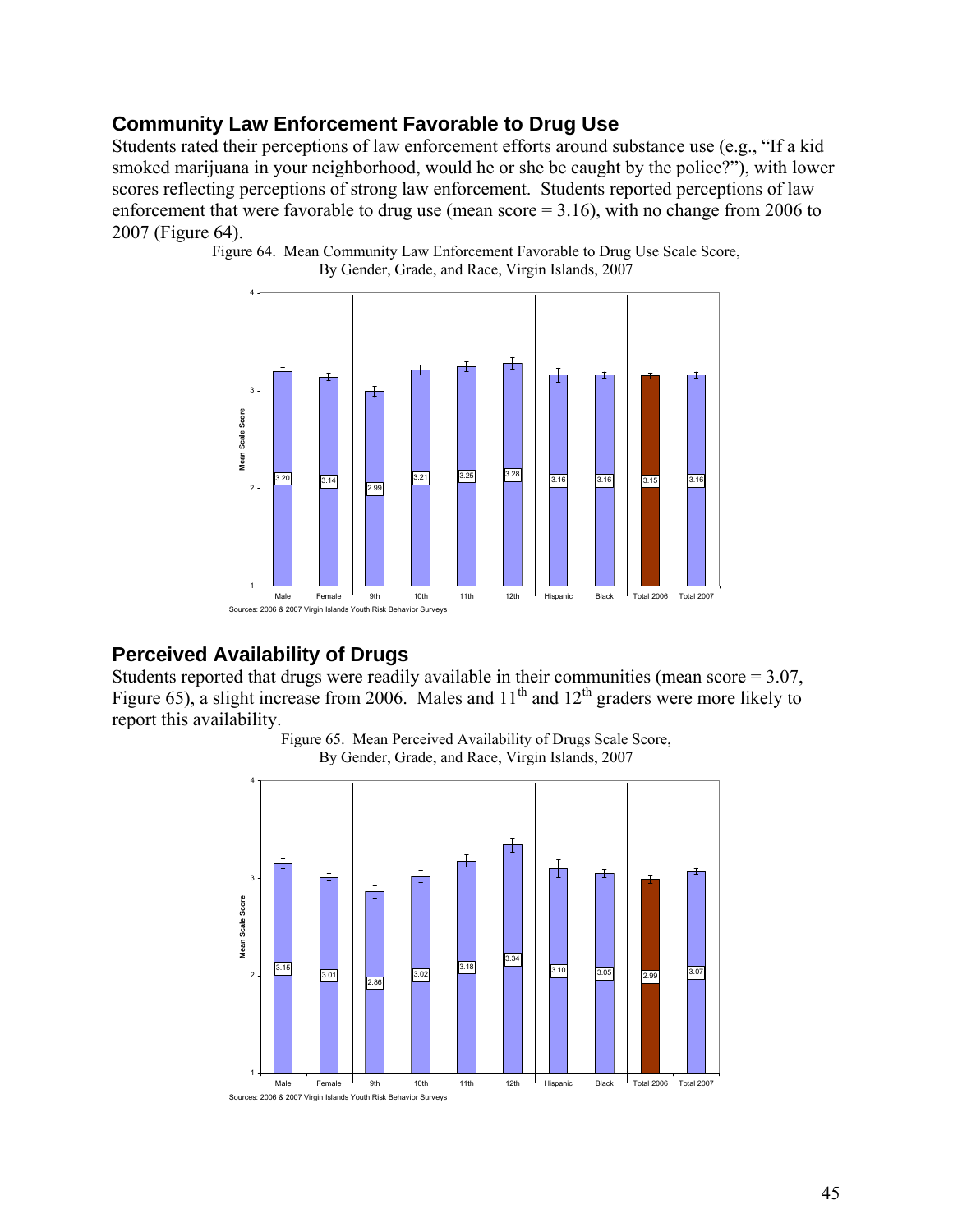#### <span id="page-48-0"></span>**Student Antisocial Behaviors**

As shown in Figure 66, a relatively high percentage of students reported engaging in an antisocial behavior at least once during the past year: 29% attacked someone, 24% were suspended from school, 13% were drunk or high at school, 12% carried a handgun, and 12% sold illegal drugs. Significant increases from 2006 were reported for suspensions and carrying a gun.

![](_page_48_Figure_2.jpeg)

Figure 66. Percentage of Students Reporting that they Engaged in Various Antisocial Behaviors in the Past Year, Virgin Islands, 2006 and 2007

#### **Peer Substance Use**

On average, students reported that 1.7 of their best friends used alcohol (an increase from 2006) and 1.2 used marijuana in the past year (Figure 67). Differences among subgroups were minimal.

![](_page_48_Figure_6.jpeg)

![](_page_48_Figure_7.jpeg)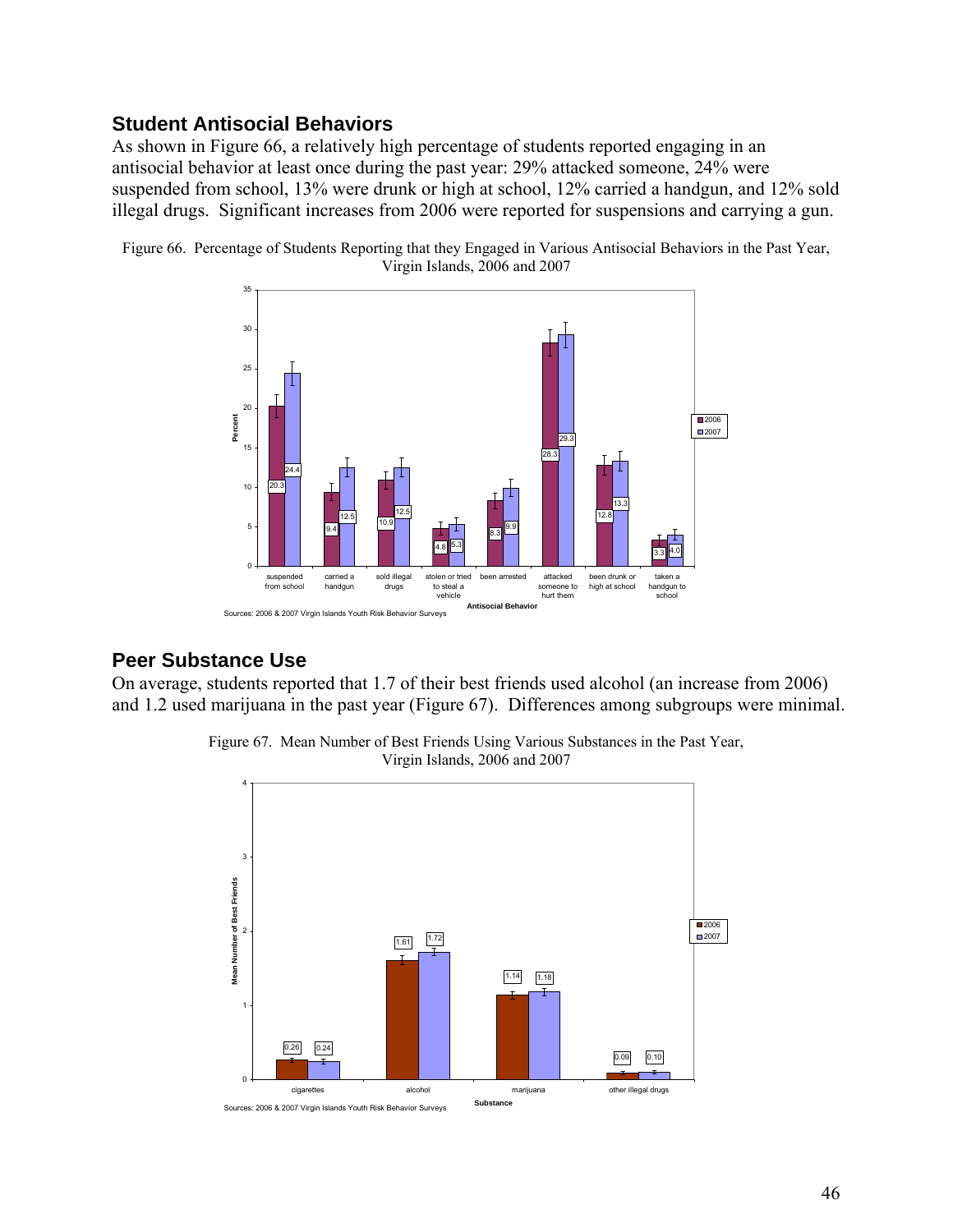#### <span id="page-49-0"></span>**Parental Attitudes Favorable to Drug Use**

Virgin Islands public high school students indicated low levels of parental tolerance for drug use (mean scale score = 1.53, Figure 68). There was no change from 2006 and subgroup differences in 2007 were minimal.

![](_page_49_Figure_2.jpeg)

Figure 68. Mean Parental Attitudes Favorable to Drug Use Scale Score, By Gender, Grade, and Race, Virgin Islands, 2007

#### **Family History of Substance Abuse**

A high percent of students reported severe family alcohol or drug problems (41.3%), with females, Hispanics, and upper classmen reporting higher rates of severe alcohol or drug problems in the home (Figure 69). There was no change from 2006.

![](_page_49_Figure_6.jpeg)

Figure 69. Youths in Grades 9-12 Reporting a Family Member with a Severe Alcohol of Drug Problem, Virgin Islands, 2007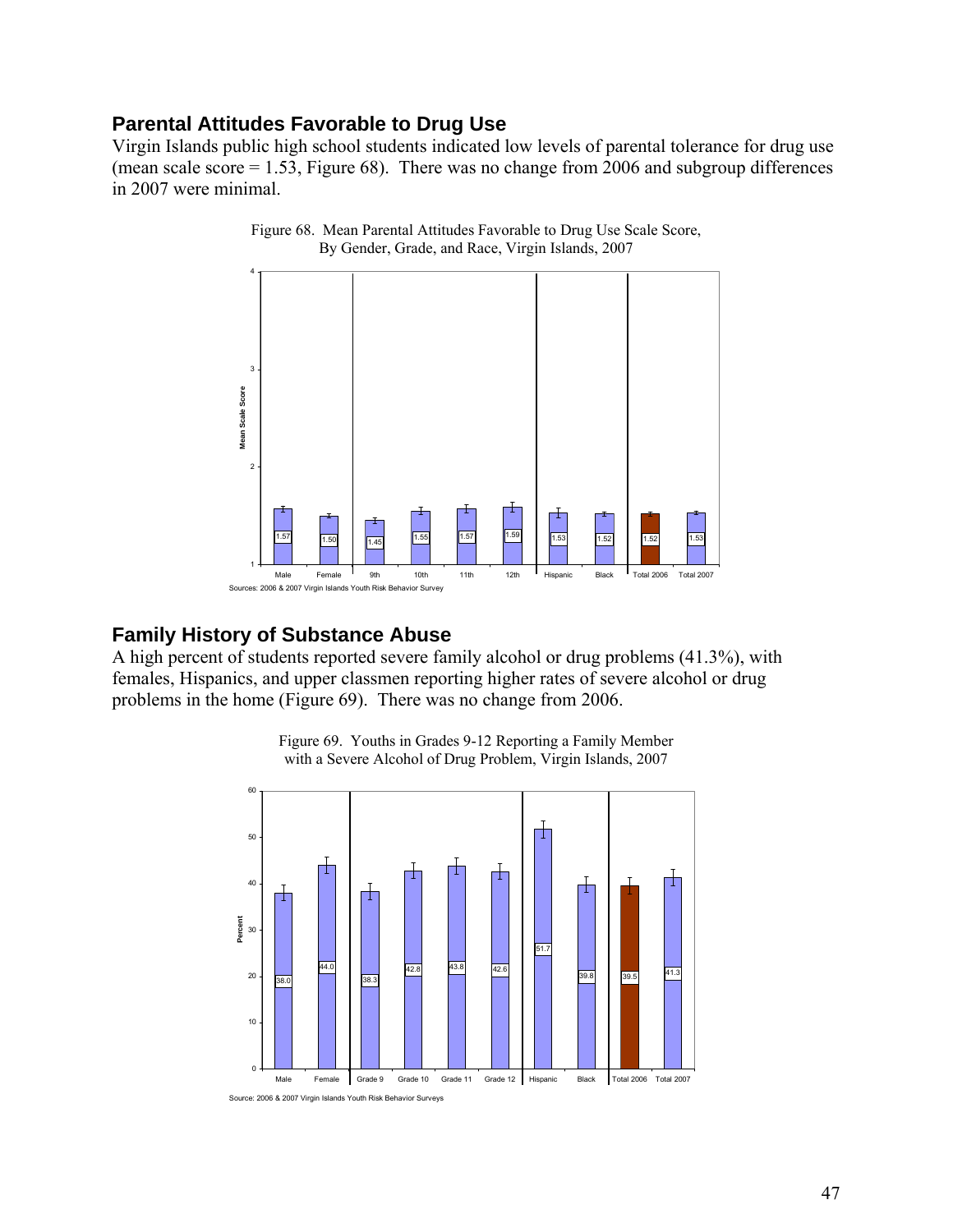### <span id="page-50-0"></span>**Other Adult Drug Use/Antisocial Behavior**

A high percent of students reported knowing an adult who had engaged in antisocial behaviors (Figure 70), with no change from 2006.

![](_page_50_Figure_2.jpeg)

Figure 70. Percentage of Students Reporting Knowing Personally in the Past Year Adults (over age 21) Who Have Engaged in Various Antisocial Behaviors, Virgin Islands, 2006 and 2007

#### **Perceived Risk of Drug Use**

Students perceived that the risk of harm from using substances was relatively high (overall mean = 3.24, Figure 71) with females scoring slightly higher than males. Other subgroup differences were minimal and there was no change from 2006.

![](_page_50_Figure_6.jpeg)

Figure 71. Mean Perceived Risk of Drug Use Scale Score, By Gender, Grade, and Race, Virgin Islands, 2007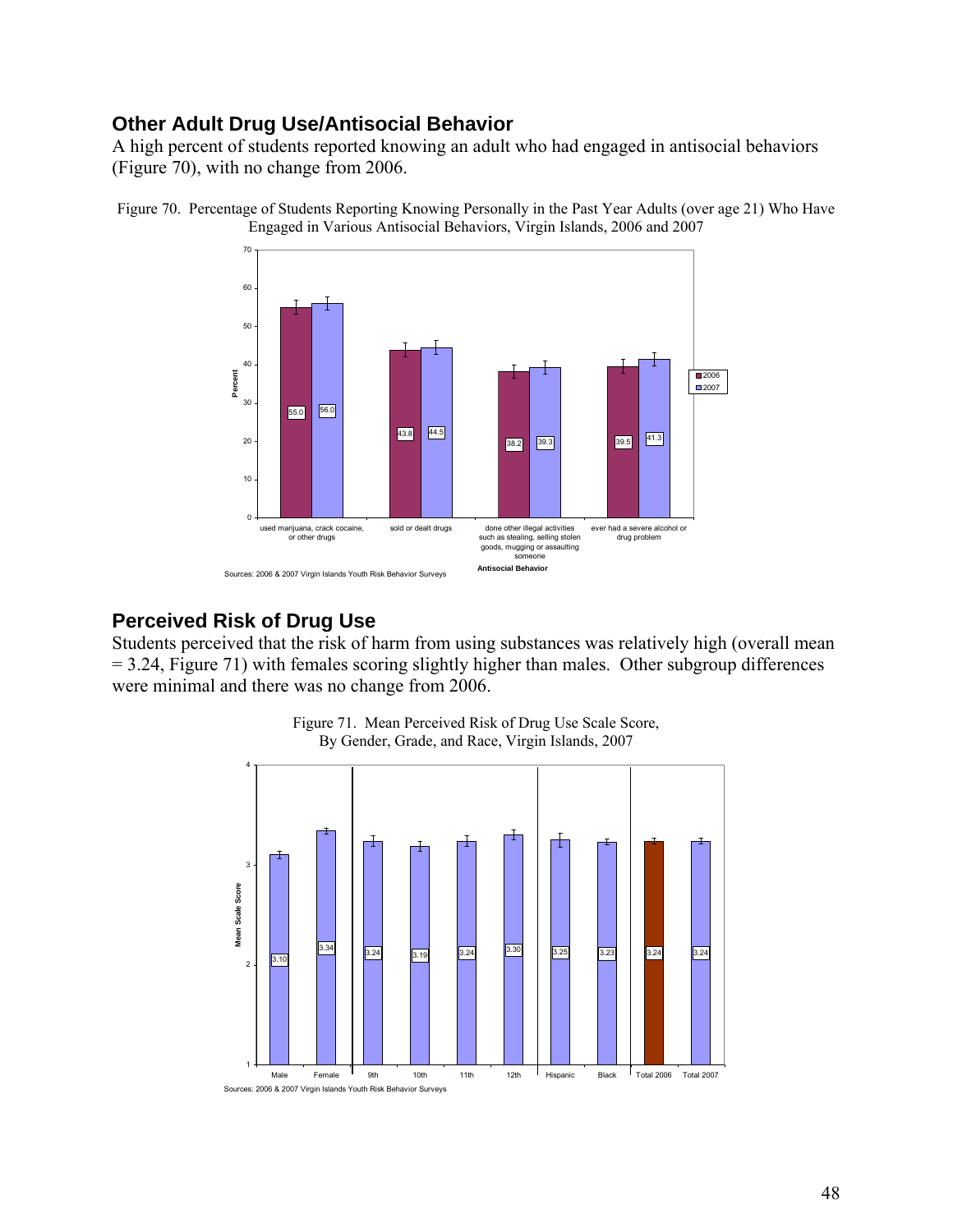#### <span id="page-51-0"></span>**Prosocial Involvement**

Students reported limited prosocial involvement (e.g., time spent with a club or a social organization), with an overall mean scale score of 2.09 on a 6-point scale (Figure 72). Males, 9<sup>th</sup> graders, and Hispanic students were less likely to be positively involved in their communities; there were no change from 2006.

![](_page_51_Figure_2.jpeg)

Figure 72. Mean Prosocial Involvement Scale Score, By Gender, Grade, and Race, Virgin Islands, 2007

#### **Effective Family Management**

Students reported a moderate level of effective family management (e.g., clear family rules and monitoring). The overall mean was 2.76, subgroup differences were minimal, and there was no change from 2006 (Figure 73).

![](_page_51_Figure_6.jpeg)

Figure 73. Mean Family Management Scale Score, By Gender, Grade, and Race, Virgin Islands, 2007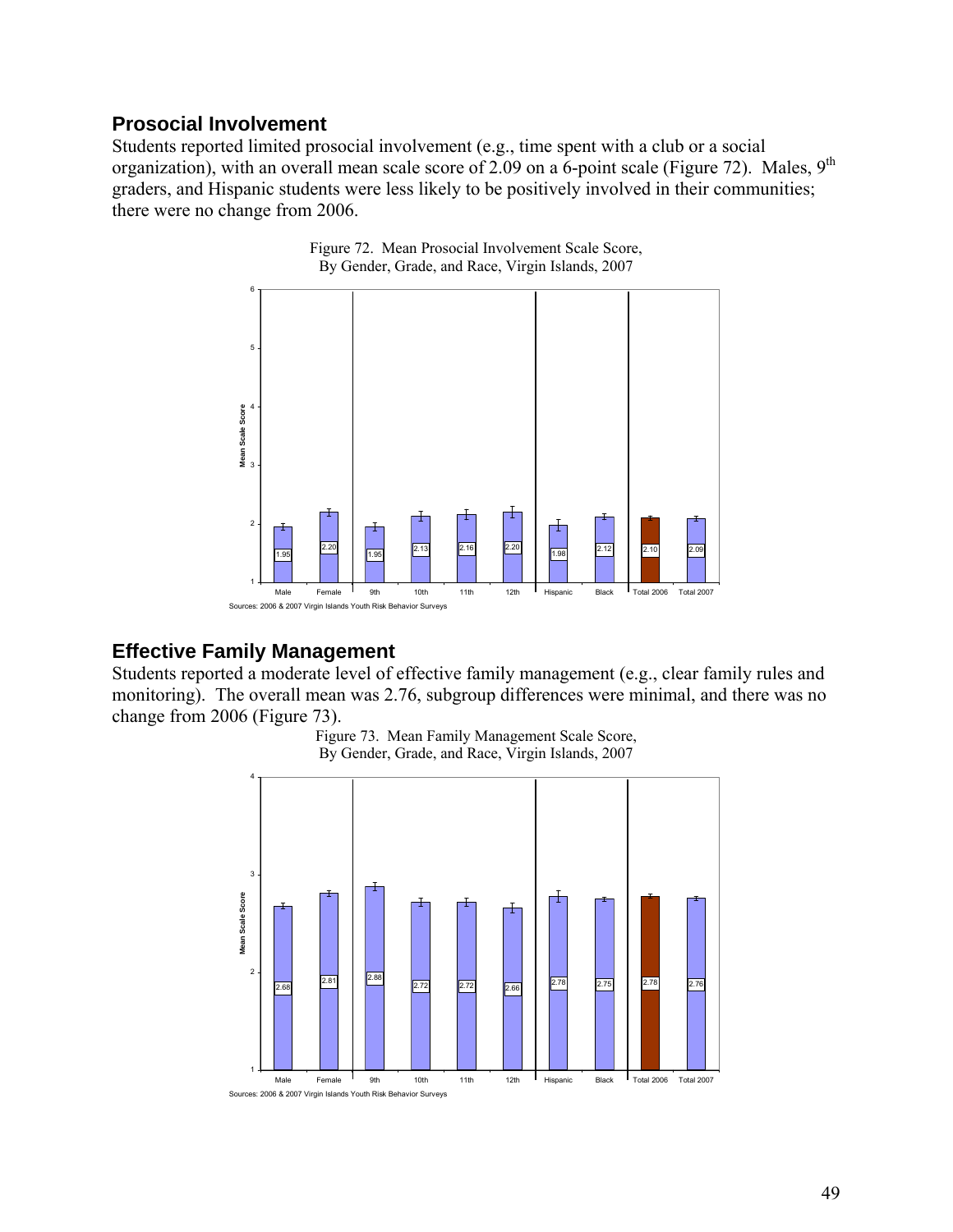### <span id="page-52-0"></span>**School Bonding**

As shown in Figure 74, Virgin Islands students reported a moderate level of school bonding (overall mean = 3.50 out of 5). Subgroup differences were minimal and there was no change from 2006.

![](_page_52_Figure_2.jpeg)

![](_page_52_Figure_3.jpeg)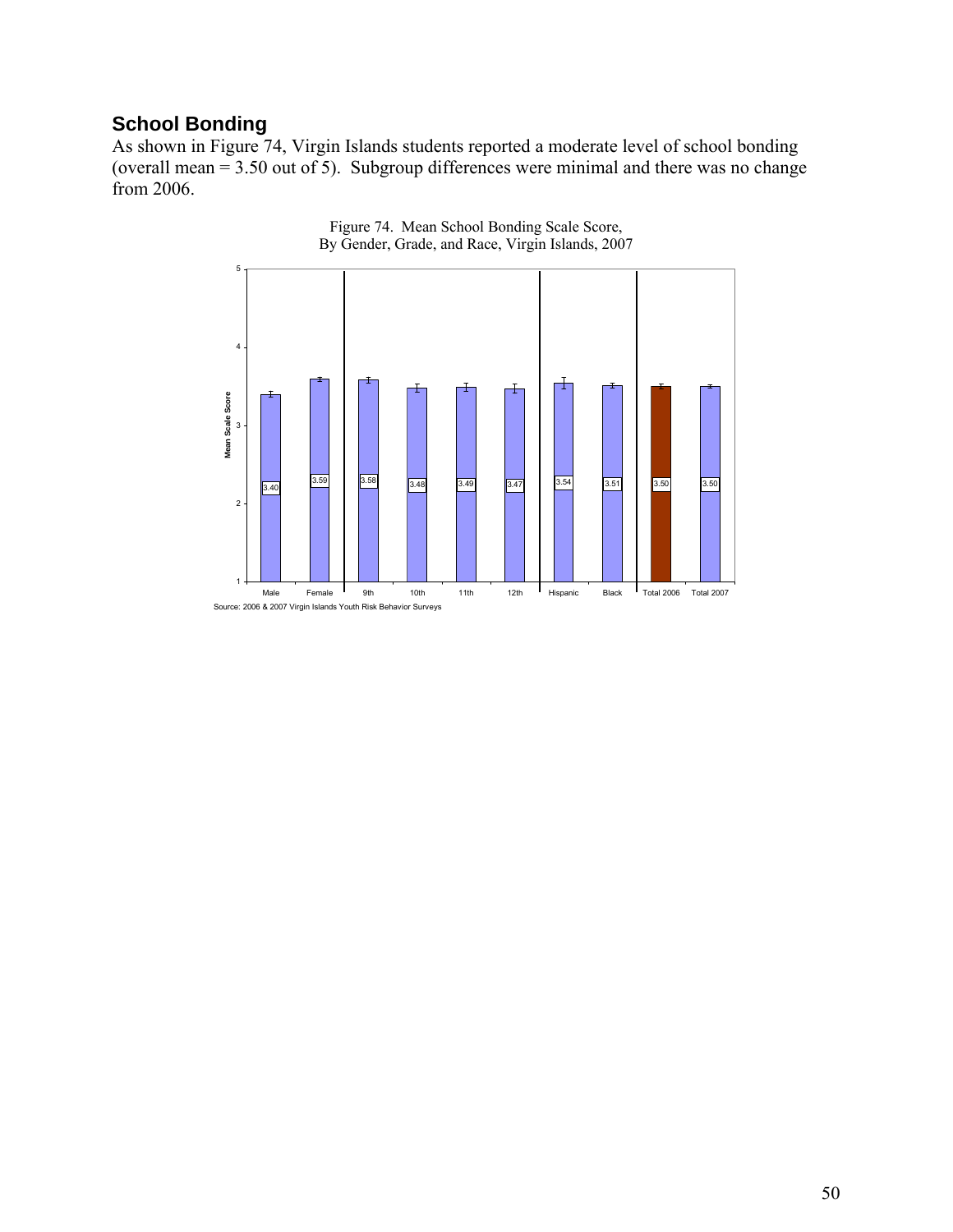### <span id="page-53-0"></span>**Truancy**

Although most students did not skip school at all during the four weeks prior to the survey, nearly 40% did, and more than 6% skipped school for 6 or more days (Figure 75). Change from 2006 was minimal. Of the approximately 40% reporting cutting class for one or more days, males,  $12<sup>th</sup>$  graders, and Hispanic students were more likely to cut class, compared to other demographic subgroups (Figure 76).

![](_page_53_Figure_2.jpeg)

![](_page_53_Figure_3.jpeg)

Figure 76. Percentage of Students in Grades 9-12 Who Cut Class for One or More Days During the Past Four Weeks, By Gender, Grade, and Race/Ethnicity, Virgin Islands, 2007

![](_page_53_Figure_5.jpeg)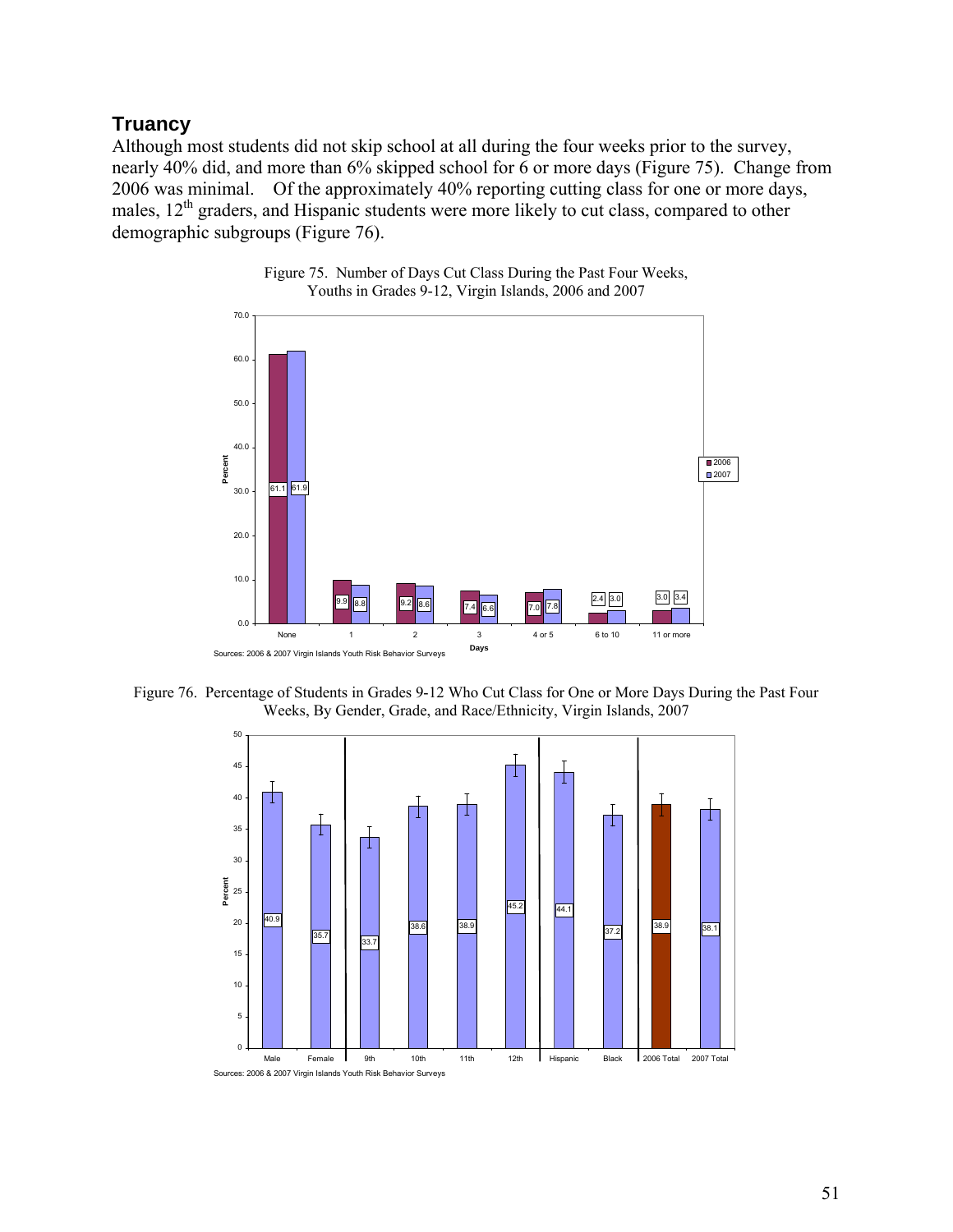#### <span id="page-54-0"></span>**Grades in School**

Students reported getting mostly B's and C's in school, on average, during the past year (Figure 77). Only 2.3% reported receiving "mostly D's" and "mostly F's," though even more (6.3%) were unsure. Females and 12<sup>th</sup> graders were more likely to report receiving mostly A's and B's in the past year (Figure 78). Because  $12<sup>th</sup>$  graders were much more likely  $(76.1\%)$  to report receiving high grades and because there was an increase across grade levels, there may have been a cohort effect whereby the more successful students remained in school. Changes from 2006 were minimal.

![](_page_54_Figure_2.jpeg)

![](_page_54_Figure_3.jpeg)

Figure 78. Percentage of Youths in Grades 9-12 Receiving mostly A's and B's in School During the Past Year, By Gender, Grade, and Race/Ethnicity, Virgin Islands, 2007

![](_page_54_Figure_5.jpeg)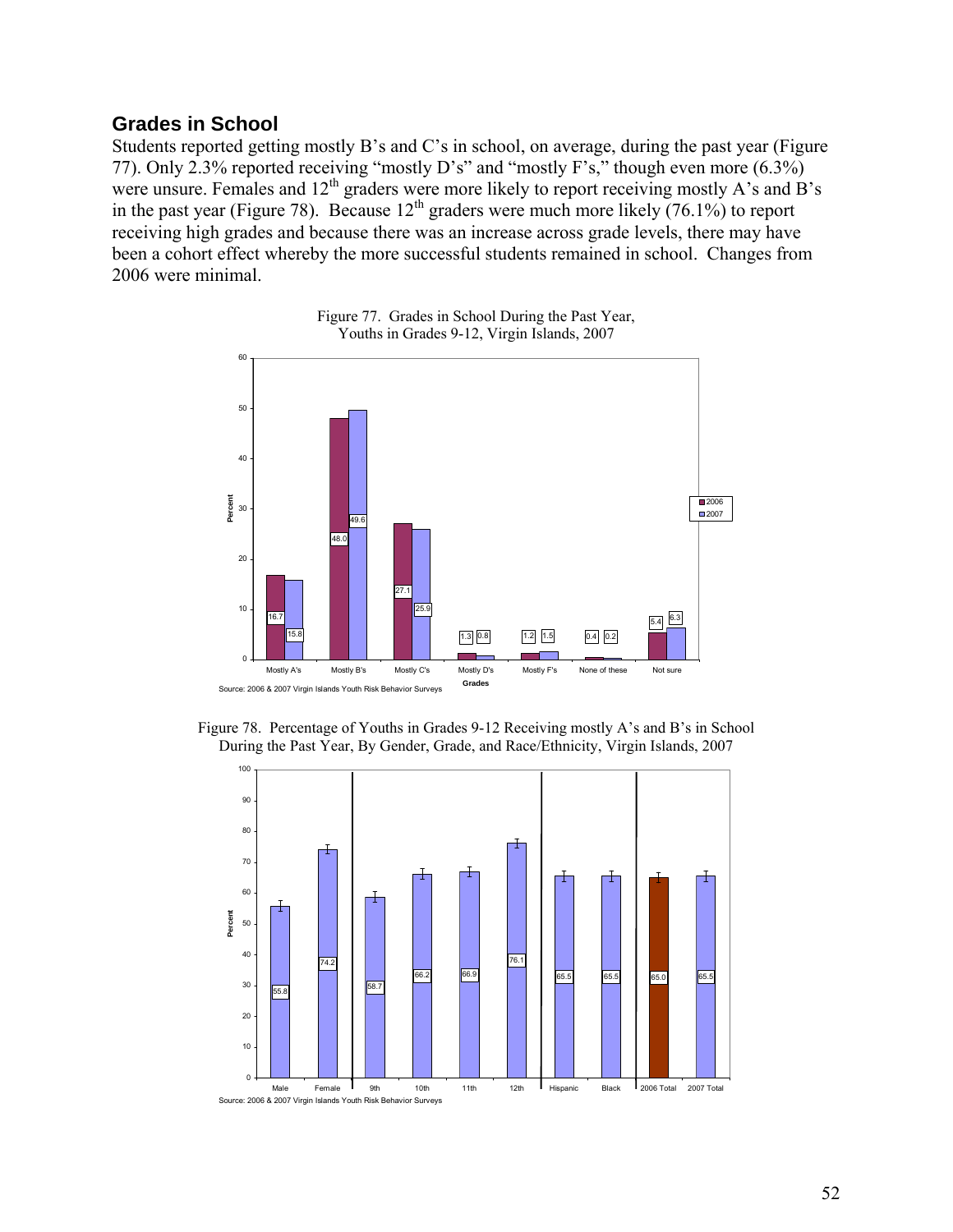## <span id="page-55-0"></span>**Religiosity**

Approximately 80% of Virgin Islands students reported attending religious services or activities (same as 2006), with females more likely to attend services than other subgroups (Figure 79).

![](_page_55_Figure_2.jpeg)

![](_page_55_Figure_3.jpeg)

#### **Attachments with Others**

Students were most likely to talk to a parent (30%), friend their own age (27%), or an adult friend (13%) about a substance use problem they might have (Figure 80). Changes from 2006 were minimal.

![](_page_55_Figure_6.jpeg)

Figure 80. Most Likely Person to Talk to About a Substance Use Problem, Youths in Grades 9-12, Virgin Islands, 2007

Sources: 2006 & 2007 Virgin Islands Youth Risk Behavior Surveys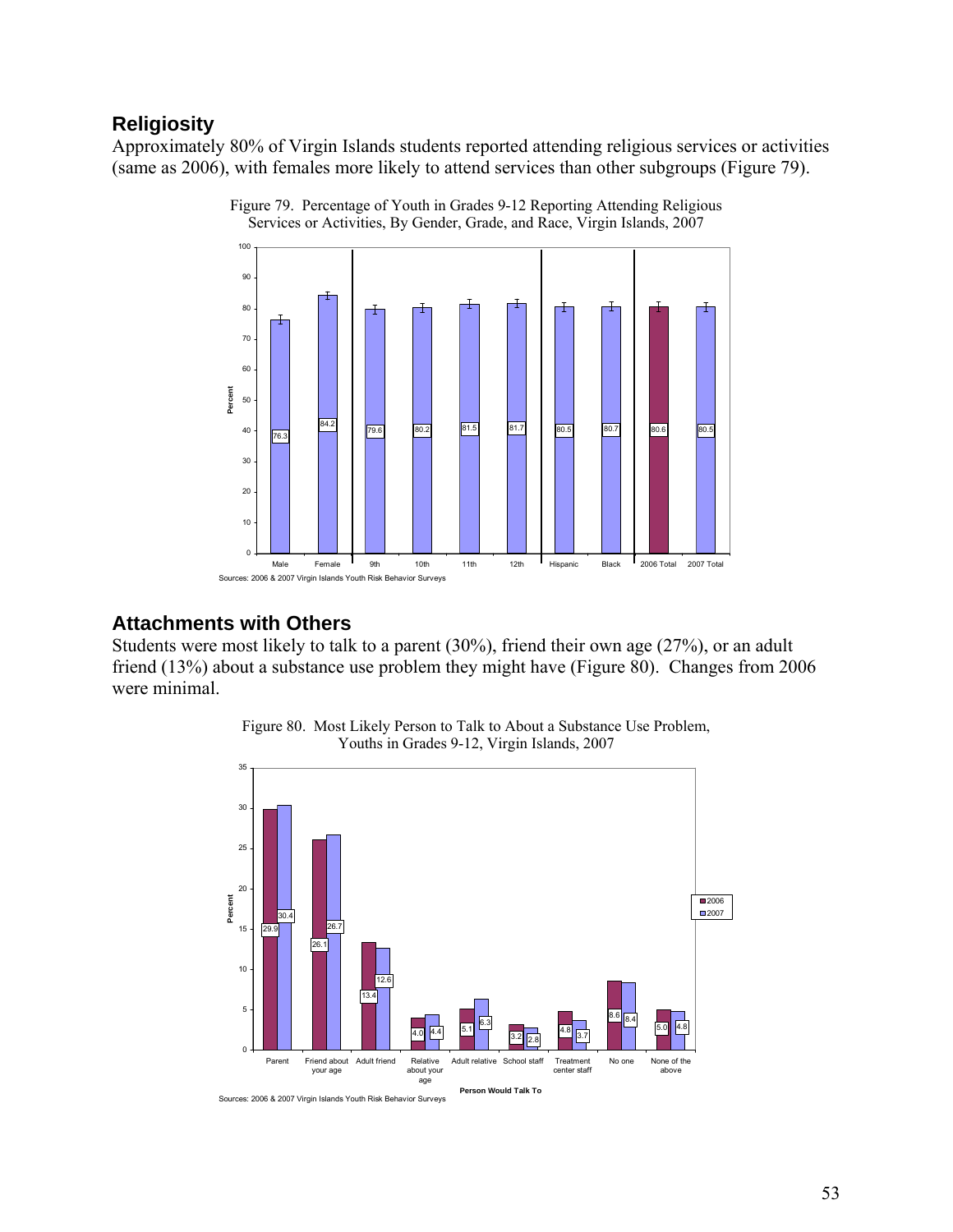<span id="page-56-0"></span>Finally, the majority of respondents (58%) reported they had spoken to parents or an adult in the family about AIDS or HIV, 87% reported having an adult in their life to turn to for advice, and 64% reported that their parents ask them at least weekly about how they are doing in school.

### **Summary of Factors Related to Substance Use**

As summarized in Table 6, there were few changes in students' report of factors related to substance use from 2006 to 2007. Only three indicators showed significant increases: student suspensions from school, students carrying a handgun, and associating with close friends who used alcohol in the past year.

| Table 6. Summary of Factors Related to Substance Use Among Virgin Islands Public High |
|---------------------------------------------------------------------------------------|
| School Students, 2007                                                                 |

| <b>Indicator</b>                                                                                 | Value         | 2006-2007<br>Change** |
|--------------------------------------------------------------------------------------------------|---------------|-----------------------|
|                                                                                                  | Mean Score*   |                       |
| Student attitudes favorable toward drug use                                                      | 1.89          |                       |
| Community law enforcement favorable to drug use                                                  | 3.15          |                       |
| Perceived availability of drugs                                                                  | 3.07          |                       |
| Parental attitudes favorable to drug use                                                         | 1.53          |                       |
| Perceived risk of drug use                                                                       | 3.24          |                       |
| Prosocial involvement (scale $1 - 6$ )                                                           | 2.09          |                       |
| Effective family management                                                                      | 2.76          |                       |
| School bonding (scale $1 - 5$ )                                                                  | 3.50          |                       |
| Student antisocial behaviors (past year)                                                         | % reporting   |                       |
| Suspended from school                                                                            | 24.4          | $\uparrow$            |
| Carried a handgun                                                                                | 12.5          | $\uparrow$            |
| Sold illegal drugs                                                                               | 12.5          |                       |
| Stolen or tried to steal a vehicle                                                               | 5.3           |                       |
| Been arrested                                                                                    | 9.9           |                       |
| Attacked someone with the intention of hurting them                                              | 29.3          |                       |
| Been drunk or high at school                                                                     | 13.3          |                       |
| Taken a handgun to school                                                                        | 4.0           |                       |
| Peer substance use (past year)                                                                   | Mean # of     |                       |
|                                                                                                  | friends using |                       |
| Cigarettes                                                                                       | 0.24          |                       |
| Alcohol                                                                                          | 1.70          | $\uparrow$            |
| Marijuana                                                                                        | 1.18          |                       |
| Other illegal drugs                                                                              | 0.10          |                       |
|                                                                                                  | % reporting   |                       |
| Family history of substance use                                                                  | 41.3          |                       |
| Other adult use/antisocial behavior (past year)                                                  |               |                       |
| Used marijuana, crack cocaine, or other drugs                                                    | 56.0          |                       |
| Sold or dealt drugs                                                                              | 44.5          |                       |
| Done other illegal activities (stealing, selling stolen goods,<br>mugging or assaulting someone) | 39.3          |                       |
| Truancy (past year, % reporting)                                                                 | 38.1          |                       |
| Grades in school (past year, % reporting mostly A's and B's)                                     | 65.5          |                       |
| Religosity (% attending religious services/activities)                                           | 80.5          |                       |

 $*$  on a scale of  $1 - 4$  except where noted

\*\* ↑ or ↓ indicates change that exceeds the range of measurement uncertainty (i.e., upper or lower confidence limits).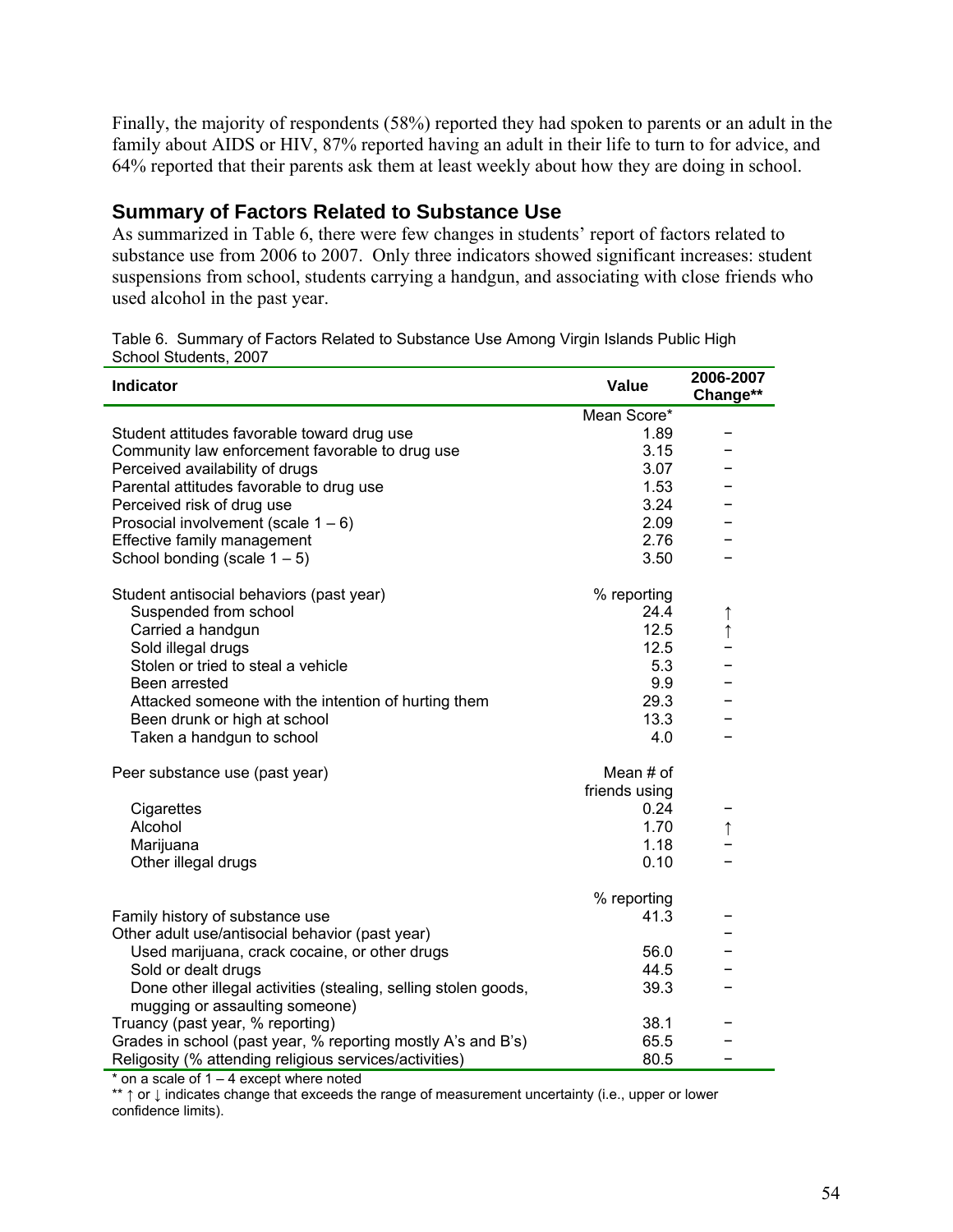As discussed in our 2006 report, we found many positive findings among Virgin Islands public high school students. Students generally reported that they feel substance use is wrong and that there is a high degree of risk in using substances. They also reported that their parents generally feel that substance use is wrong. Students reported effective family management, positive school bonding, attachment to other adults and friends, and a high degree of attendance at religious services. All of these factors can help create an environment of low risk of, and high protection against, substance abuse. On the negative side students reported perceptions that law enforcement is favorable to substance use, perceptions that it is easy to obtain substances, antisocial behaviors, family histories of substance abuse, knowledge of other adults who use substances and have engaged in antisocial behaviors, truancy, and low levels of participation in prosocial activities. Subgroup analyses revealed that male and Hispanic students are more likely to report higher levels of risk factors and lower levels of protective factors than other students.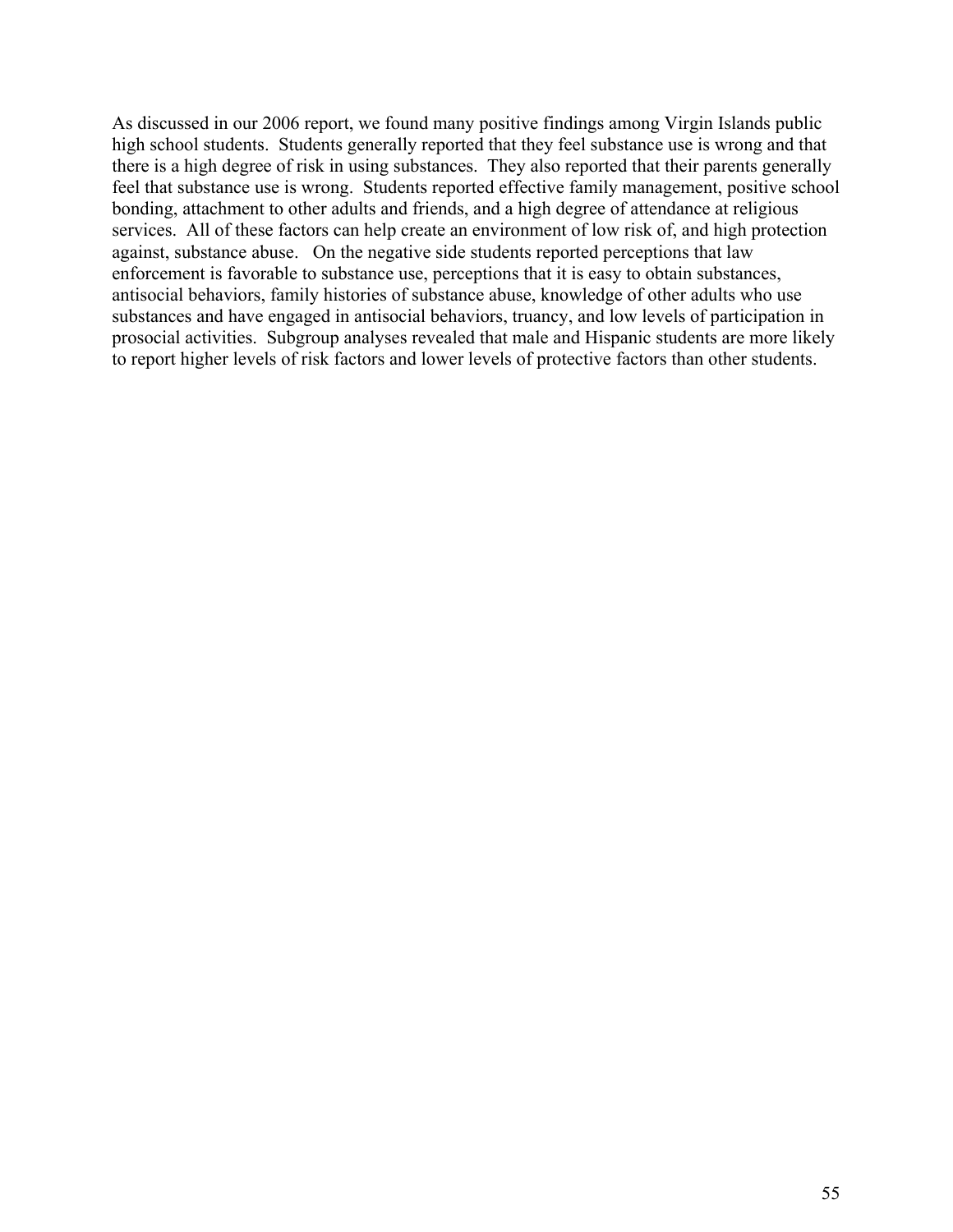# <span id="page-58-0"></span>*Public-Private School Differences*

In this section, we provide results for the private school students. As indicated in the Sample Demographics section, private school survey respondents included significantly more upper classmen and fewer Black students, so in evaluating differences between public and private school students, we controlled for these differences by entering age, gender, and race (Black or other race) into multiple regression equations treating each indicator as the dependent variable and attendance at public or private school as the independent variable. Because there were relatively few private school respondents, we report only overall results for the sample (unweighted) and provide no subgroup analyses within the private school respondent subsamples.

Table 7 provides information about substance use, violence-related and sexual behaviors, and factors related to substance use for the 2007 Virgin Islands YRBS private school student sample, comparison to the 2006 private school sample, and comparison to the 2007 public school sample.

| Substance/<br><b>Behavior</b> | <b>Indicator</b>                                                                                                    | Percent/<br>Value<br>2007 | 2006-<br>2007<br>Change | <b>Difference</b><br>2007<br>Private vs.<br>Public* |
|-------------------------------|---------------------------------------------------------------------------------------------------------------------|---------------------------|-------------------------|-----------------------------------------------------|
| Alcohol                       | Current use                                                                                                         | 41.4                      | ↓                       |                                                     |
|                               | Use before age 13                                                                                                   | 33.4                      |                         |                                                     |
|                               | Binge use                                                                                                           | 15.6                      |                         |                                                     |
|                               | Driving after drinking                                                                                              | 11.3                      | ↓                       |                                                     |
|                               | Passenger with drinking driver                                                                                      | 24.5                      |                         |                                                     |
|                               | Use on school property                                                                                              | 6.4                       |                         |                                                     |
| Tobacco                       | Current cigarette use                                                                                               | 5.4                       | ↓                       |                                                     |
|                               | Cigarette use before age 13                                                                                         | 7.9                       |                         |                                                     |
|                               | Daily cigarette use $(≥ 20$ of past 30 days)                                                                        | 0.8                       | $\downarrow$            |                                                     |
|                               | Heavy cigarette use among current users (> 10 per day)                                                              | 8.3                       |                         |                                                     |
|                               | Past year smokers who tried to quit                                                                                 | 63.8                      |                         |                                                     |
|                               | Current smokeless tobacco use                                                                                       | 2.3                       |                         |                                                     |
|                               | In same room with someone who was smoking in past week                                                              | 40.0                      | $\downarrow$            | ↑                                                   |
|                               | In same car with someone who was smoking in past week                                                               | 15.7                      |                         |                                                     |
| Marijuana and                 | Current marijuana use                                                                                               | 17.4                      |                         |                                                     |
| other illicit drugs           | Marijuana use before age 13                                                                                         | 11.0                      |                         |                                                     |
|                               | Driving after smoking marijuana                                                                                     | 7.6                       |                         |                                                     |
|                               | Passenger with driver smoking marijuana                                                                             | 22.1                      |                         |                                                     |
|                               | Marijuana use on school property                                                                                    | 6.0                       |                         |                                                     |
|                               | Current marijuana + fonta use                                                                                       | 9.0                       |                         |                                                     |
|                               | Lifetime hallucinogen use                                                                                           | 3.5                       | $\downarrow$            | $\uparrow$                                          |
|                               | Lifetime methamphetamine use                                                                                        | 2.1                       |                         |                                                     |
| Violence-related              | Carried weapon on school property in past month                                                                     | 11.0                      | -                       |                                                     |
| behaviors                     | Did not attend school in past month because felt it was unsafe                                                      | 9.5                       | $\uparrow$              |                                                     |
|                               | Threatened or injured on school property in past year                                                               | 14.0                      |                         |                                                     |
|                               | In a physical fight on school property in past year                                                                 | 14.2                      |                         |                                                     |
|                               | In a physical fight in the past year                                                                                | 28.5                      |                         |                                                     |
|                               | Had property stolen/damaged on school property in past year                                                         | 30.2                      | $\downarrow$            |                                                     |
|                               | Bullied by someone in past month                                                                                    | 11.5                      |                         |                                                     |
|                               | Bullied someone in past month                                                                                       | 25.6                      |                         |                                                     |
|                               | Episodes of sadness or hopelessness almost every day for two<br>or more weeks in a row preventing normal activities | 36.6                      |                         | $\uparrow$                                          |
|                               | Attempted suicide in past year                                                                                      | 10.0                      |                         |                                                     |

Table 7. Summary of Substance Use, Violence-related and Sexual Behaviors, and Factors Related to Substance Use Among Virgin Islands Private High School Students, 2007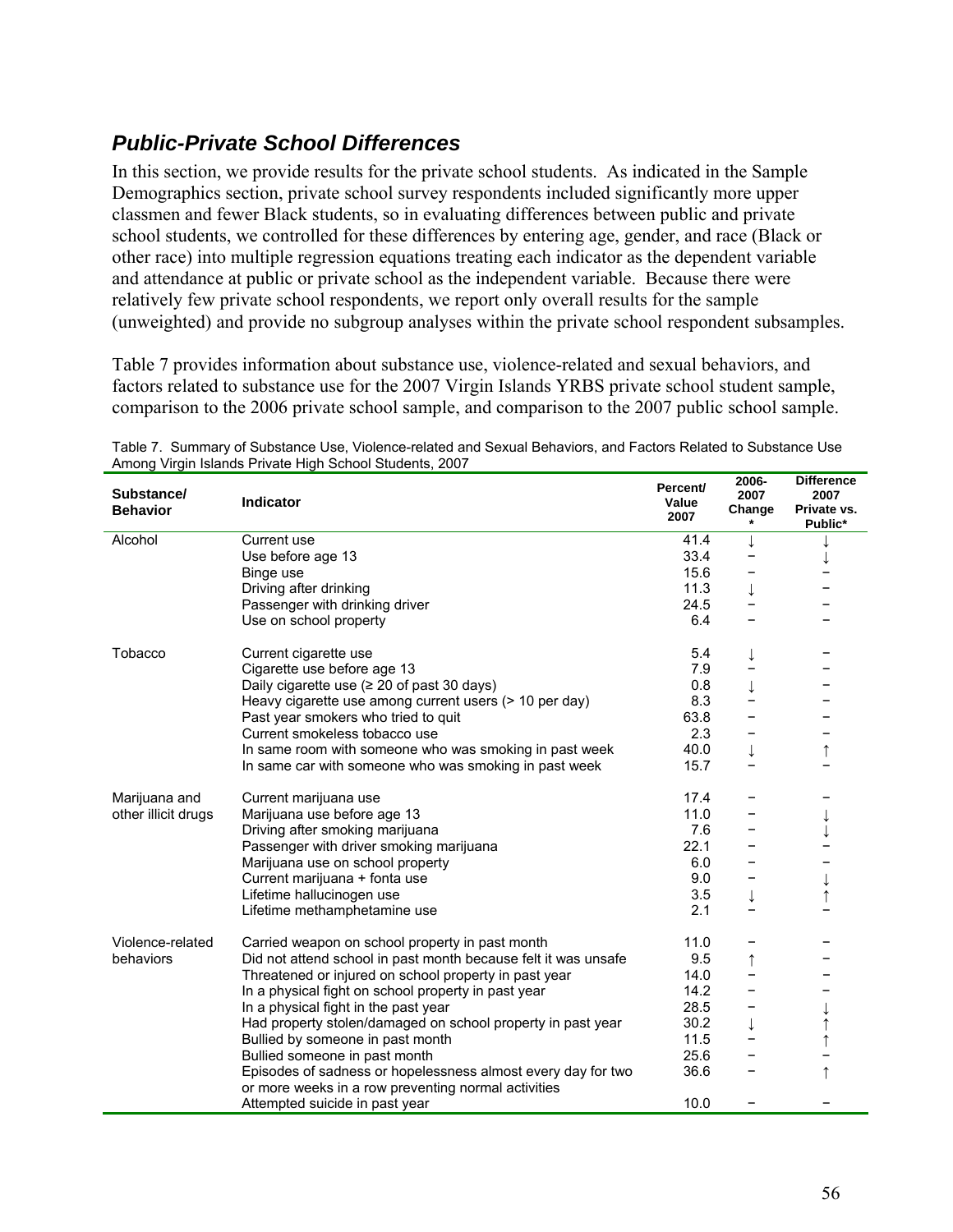| Substance/<br><b>Behavior</b>       | Indicator                                                                                                                                                                                                                                                                                                                                                                                                                                                                                                                                                                             | Percent/<br>Value<br>2007                                                                                         | 2006-<br>2007<br>Change<br>$\star$ | <b>Difference</b><br>2007<br>Private vs.<br>Public* |
|-------------------------------------|---------------------------------------------------------------------------------------------------------------------------------------------------------------------------------------------------------------------------------------------------------------------------------------------------------------------------------------------------------------------------------------------------------------------------------------------------------------------------------------------------------------------------------------------------------------------------------------|-------------------------------------------------------------------------------------------------------------------|------------------------------------|-----------------------------------------------------|
|                                     | Attempted suicide resulting in injury in past year                                                                                                                                                                                                                                                                                                                                                                                                                                                                                                                                    | 2.3                                                                                                               | -                                  |                                                     |
| Sexual behaviors                    | Had sex before age 13<br>Have ever had sex<br>Have had four or more lifetime sexual partners<br>Have had sex in the past three months<br>Drank or used drugs before having sex<br>Used a condom before having sex<br>Used birth control pills to prevent pregnancy                                                                                                                                                                                                                                                                                                                    | 11.4<br>47.2<br>19.0<br>30.7<br>15.2<br>63.1<br>6.6                                                               | ↓<br>↓                             |                                                     |
| Factors related to<br>substance use | Student attitudes favorable toward drug use<br>Community law enforcement favorable to drug use<br>Perceived availability of drugs<br>Parental attitudes favorable to drug use<br>Perceived risk of drug use<br>Prosocial involvement (scale $1 - 6$ )<br>Effective family management<br>School bonding (scale $1 - 5$ )<br>Student antisocial behaviors (past year)<br>Suspended from school<br>Carried a handgun<br>Sold illegal drugs<br>Stolen or tried to steal a vehicle<br>Been arrested<br>Attacked someone with the intention of hurting them<br>Been drunk or high at school | 1.85<br>3.17<br>3.09<br>1.48<br>3.34<br>2.16<br>2.87<br>3.49<br>15.8<br>7.8<br>10.5<br>5.5<br>4.2<br>23.8<br>10.5 | ↓<br>-<br>$\uparrow$               | $\uparrow$<br>$\uparrow$<br>$\uparrow$              |
|                                     | Taken a handgun to school<br>Peer substance use (past year)<br>Cigarettes<br>Alcohol<br>Marijuana<br>Other illegal drugs                                                                                                                                                                                                                                                                                                                                                                                                                                                              | 2.5<br>Mean $#$<br>of friends<br>using<br>0.35<br>1.82<br>1.15<br>0.16                                            |                                    | $\uparrow$                                          |
|                                     | Family history of substance use<br>Other adult use/antisocial behavior (past year)<br>Used marijuana, crack cocaine, or other drugs<br>Sold or dealt drugs<br>Done other illegal activities (stealing, selling stolen goods,<br>mugging or assaulting someone)<br>Truancy (past year, % reporting)<br>Grades in school (past year, % reporting mostly A's and B's)<br>Parents talking to with them at least weekly about how they are<br>doing in school<br>Religiosity (% attending religious services/activities)                                                                   | (%<br>reporting)<br>44.6<br>52.8<br>42.5<br>37.7<br>27.7<br>70.5<br>70.2<br>83.9                                  |                                    |                                                     |

Table 7. Summary of Substance Use, Violence-related and Sexual Behaviors, and Factors Related to Substance Use Among Virgin Islands Private High School Students, 2007

\* ↑ or ↓ indicates change that exceeds the range of measurement uncertainty (i.e., upper or lower confidence limits).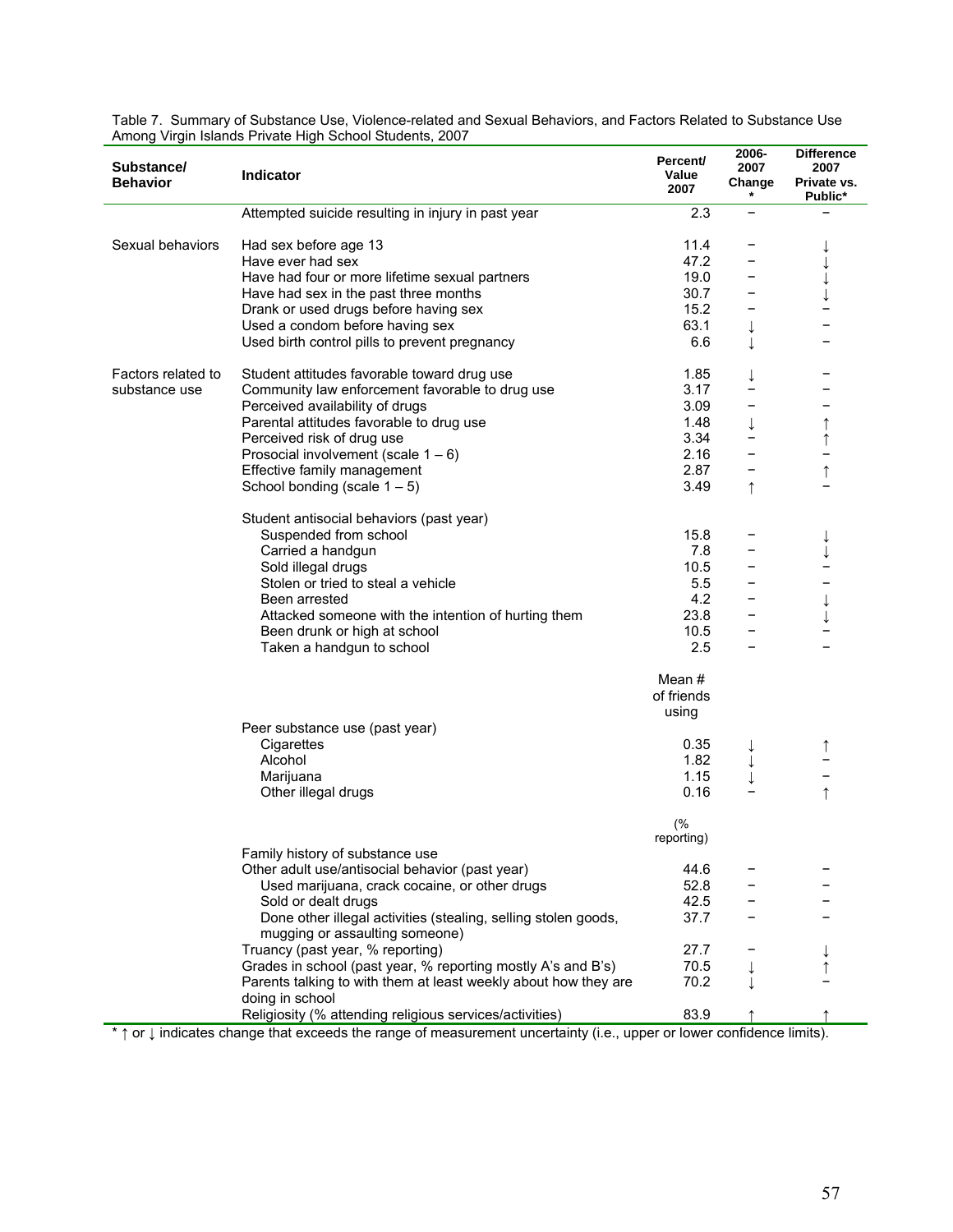As seen in the table, private school students reported significant changes in the desired direction on substance use and risky behaviors on the following indicators from 2006 to 2007:

- Decreased current alcohol use;
- Decreased driving after drinking alcohol;
- Decreased current cigarette use;
- Decreased daily cigarette use;
- Being in the same room as someone smoking during the last week;
- Deceased lifetime hallucinogen use;
- Decreased property stolen or damaged in school;
- Decreased attitudes favorable to drug use;
- Decreased parental attitudes favorable to drug use;
- Increased school bonding;
- Decreased substance use by peers for alcohol, tobacco, and marijuana; and
- Increased attendance at religious services/activities.

Private school students reported significant changes in the undesired direction on the following:

- Increased not attending school because it felt unsafe;
- Decreased condom use before sex;
- Decreased use of birth control pills before sex;
- Decreased reporting of grades of mostly A's and B's; and
- Parents talking with them about how they are doing in school.

Thus, overall, private school students reported more significant positive changes than negative changes from 2006 to 2007; that said, the changes in sexual practices (i.e., using less birth control before sex) should clearly be cause for concern.

Also shown in the table, private school students differed significantly from public school students on numerous indicators. Indicators for which private school students reported more favorable behaviors, controlling for age, gender, and race (Black or other race), were the following:

- Current alcohol use;
- Early alcohol use;
- Early marijuana use;
- Driving with someone who had been smoking marijuana;
- Current marijuana and fonta use combined;
- Been in a physical fight during the past year;
- Sexual intercourse ever;
- Early sexual intercourse
- Four or more sexual partners during their lifetimes;
- Sexual intercourse in the past three months;
- Parental attitudes favorable to drug use;
- Perceived risk of drug use;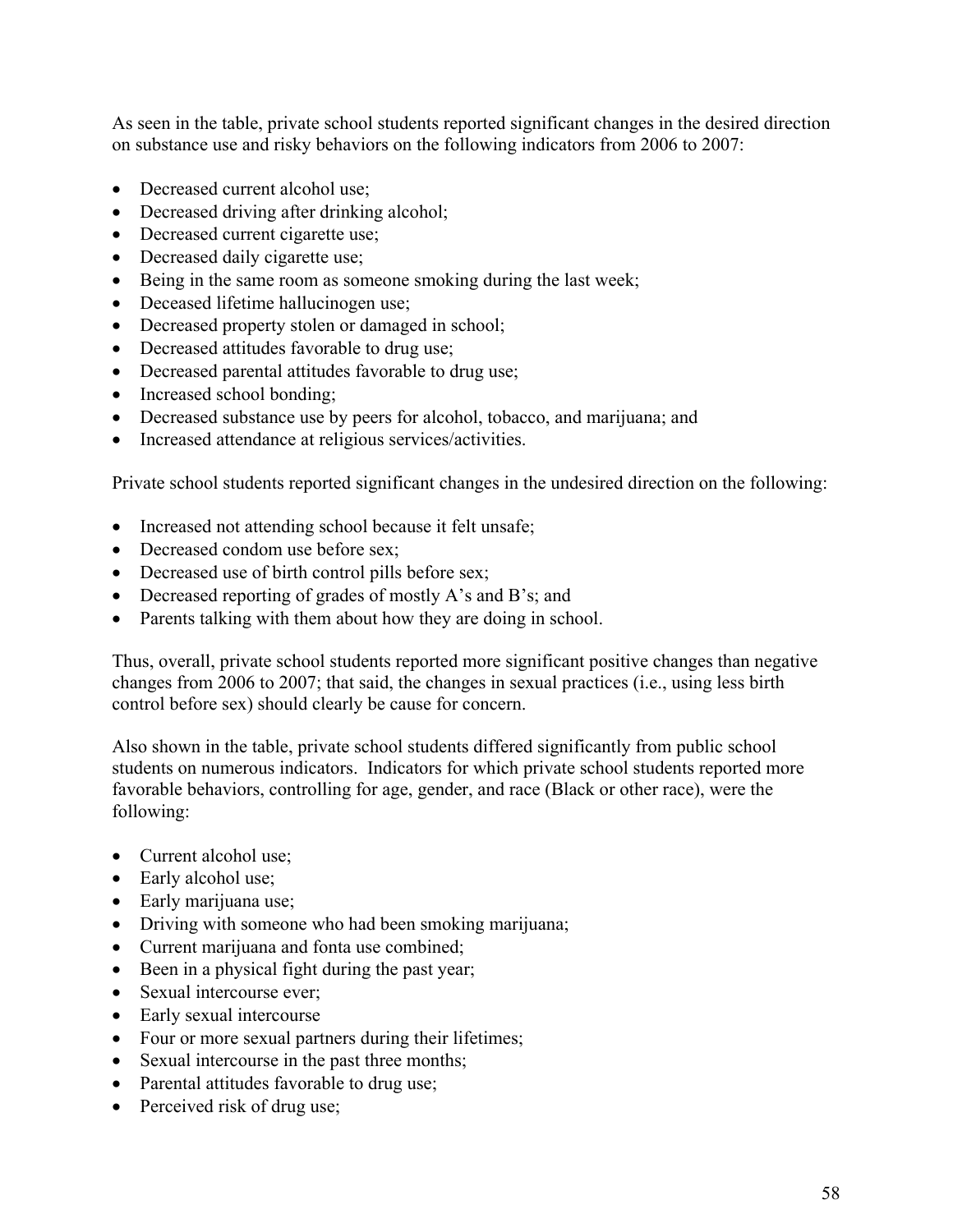- Effective family management;
- Been suspended from school;
- Carried a handgun;
- Been arrested:
- Attacked someone with the intent of hurting him/her;
- Skipping one or more classes in the past month;
- Receiving mostly A's and B's in school; and
- Attendance at religious services/activities.

Indicators for which private school students reported less favorable behaviors were the following:

- Being in the same room as someone smoking during the last week;
- Lifetime hallucinogen use;
- Had personal property damaged or stolen at school in the past year;
- Been bullied in the past month;
- Being sold or offered illegal drugs at school in the past year;
- Peer use of cigarettes and illicit drugs (other than marijuana); and
- Episodes of sadness or hopelessness almost every day for two or more weeks in a row preventing normal activities.

Thus, overall, private school students report behaviors that are less risky than their public school counterparts. Such differences are not uniform, however, and the notion that private school students are immune to substance use and other risky behaviors is clearly not supported here.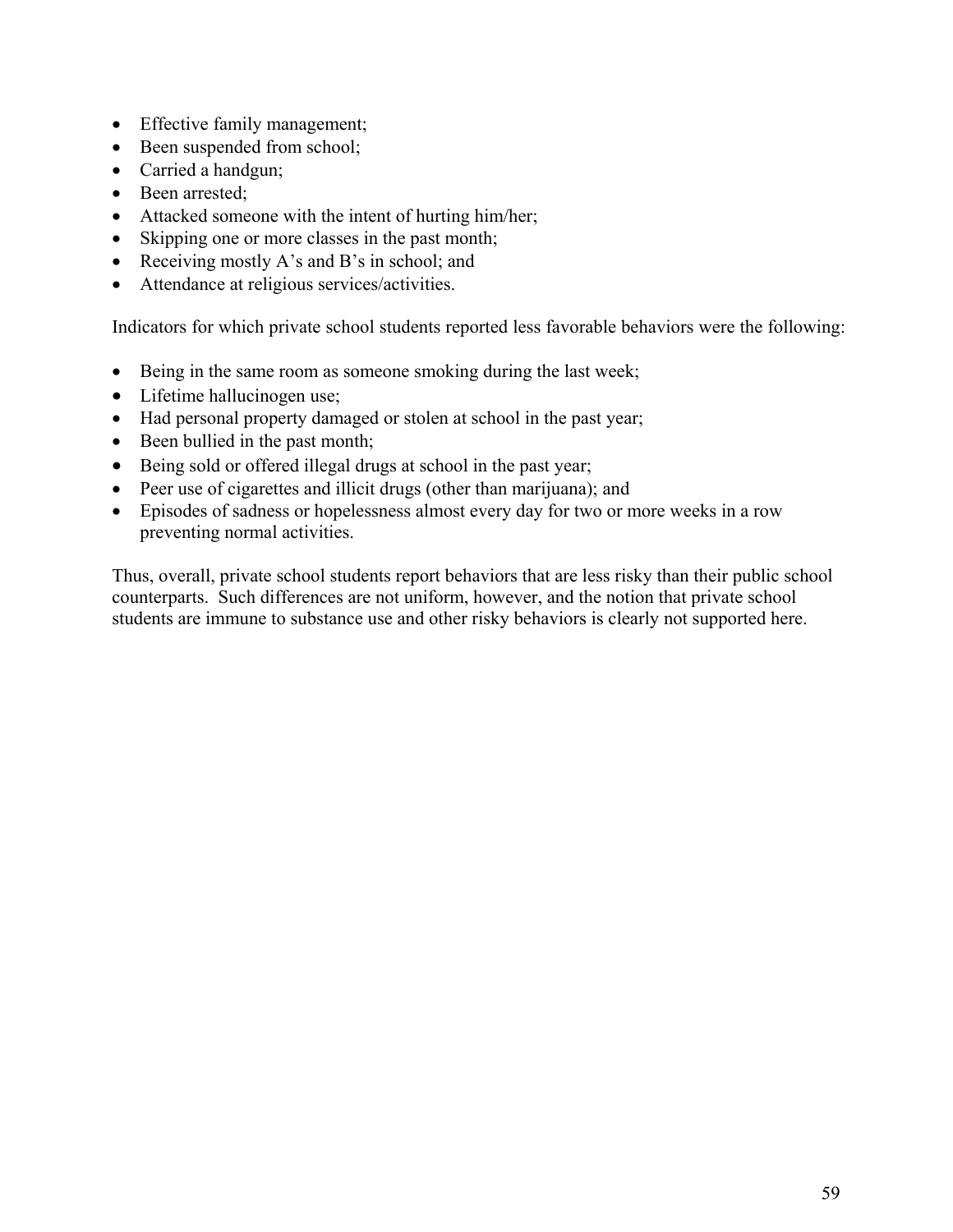# <span id="page-62-0"></span>**Discussion**

Data from the 2006 VI YRBS suggested that Virgin Islands high school students had increased their substance use to near-US mainland levels, after many years of having comparatively low use rates. Data from the 2007 VI YRBS further confirmed these disturbing trends. For the public school students (the vast majority of our sample) we found statistically significant increases in alcohol use, binge drinking, and being a passenger with a drinking driver from 2006 to 2007. On many other substance use variables, we saw increases that did not meet the threshold for statistical significance; nevertheless, even these non-significant increases are cause for concern, given that they are so widespread.

We must note, of course, that these reported increases may be an artifact of changes in survey methodologies in 2006. Prior to 2006, the YRBS was conducted by the VI Department of Education, in conjunction with the US CDC. In 2006 and 2007, the YRBS was conducted jointly by the Division (with SIG funds), the Department of Education, and PIRE. Methodological differences are largely unknown, but may have contributed to the increases in reported substance use. There is reason to believe, however, that such differences were minimal because the VI Department of Education was in control of all YRBS administrations, and there is no indication that they administered the surveys very differently prior to 2006.

We also found statistically significant increases in being suspended from school during the past year and carrying a handgun during the past year—although there was not an increase in carrying a handgun during the past 30 days. Students also reported a significant increase in the number of their peers who use alcohol. There were no statistically significant changes in other violencerelated behaviors or other risk and protective factors. Unlike the substance use data, the nonsignificant changes were not uniformly in one direction. Thus, the disconcerting trends in substance use appear to be less consistent and less pronounced in the areas of violence-related behaviors, and risk and protective factors.

These recent increases in substance in the Virgin Islands are particularly troubling for two reasons. First, as already noted, the increases are a departure from a decade-long trend of lower use rates than the US mainland. For many years, Virgin Islands youth appeared to be protected against high rates of substance use, even though they often were initiated into substance use at an early age and there is widespread availability of alcohol throughout the Territory. (We noted this paradox of high rates of early use but low rates of subsequent use in our 2006 report. Unfortunately, this paradox seems to have disappeared.) But these recent data show a youth population that is more inclined to participate in risky substance use behaviors. This dramatic turn of events should be raising questions among residents of the Territory about why today's young people are turning to substances more so than in the past.

The second reason these trends are so troubling is because Virgin Islands young adults already experience extremely high rates of negative health consequences that may be associated with substance use. For example, data from the recent Virgin Islands Epidemiological Profile indicated that rates of heavy alcohol use by Virgin Islands adults were higher than on the US mainland, and that most of the consequences associated with alcohol and drug use occur at higher rates in the Virgin Islands compared to the US, especially among younger age groups (18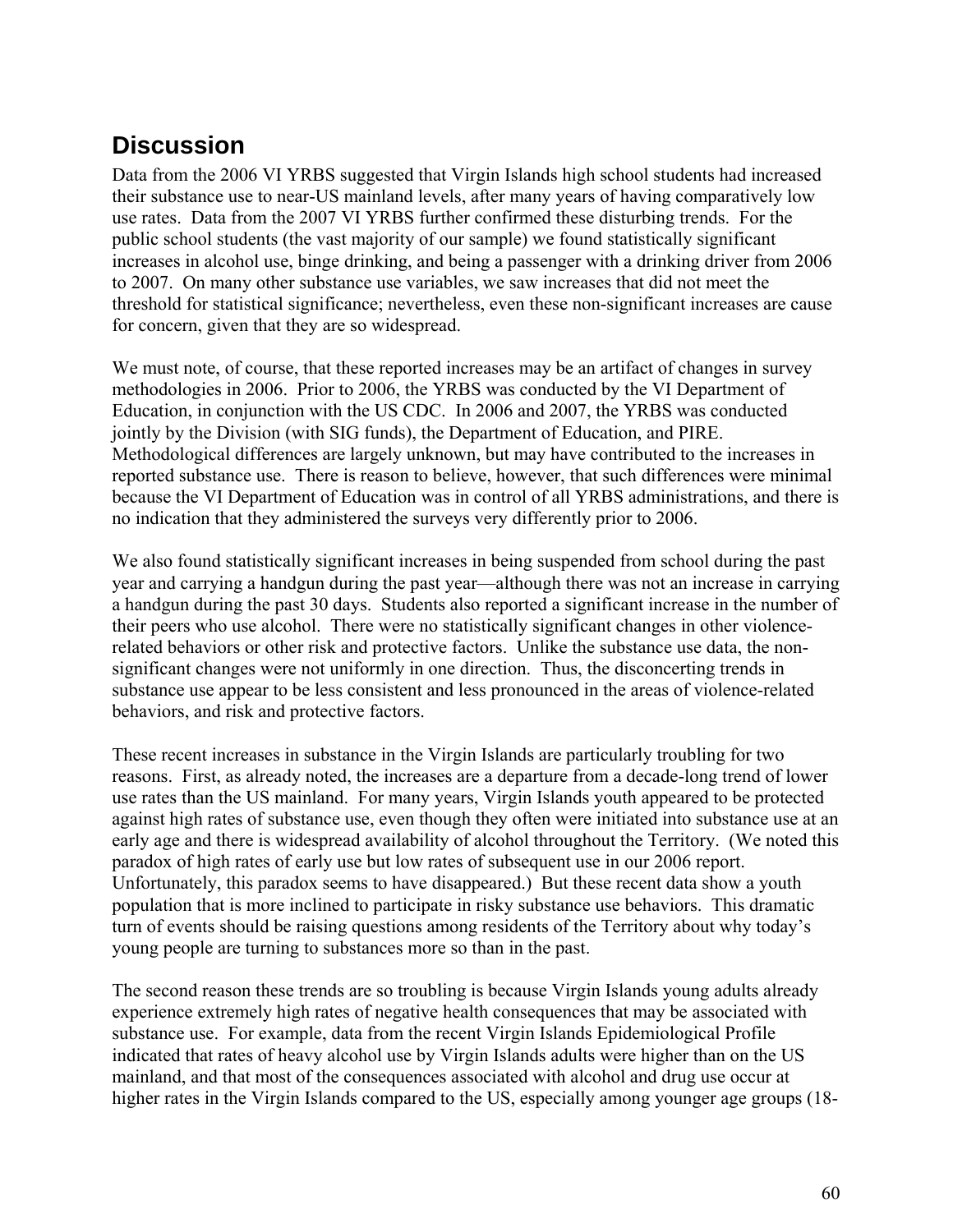to 34-year olds), with homicides and fire-arm related death rates five to seven times higher in the VI compared to the US in this age range. HIV/AIDS case rates (all ages) are some of the highest in the US. It is possible that these increases in substance use among high school students will further fuel these negative consequences during the next ten years.

As with the 2006 data, the 2007 subgroup analyses revealed that males and Hispanic students are at higher risk for substance abuse and other risky behaviors. The data also highlight other at-risk groups, depending on the variable of interest. For instance, females are twice as likely as males to suicide attempts. Similarly, younger students appear to be more susceptible to some risky behaviors than older students (e.g., cigarette use and alcohol use on school property). Thus, we encourage prevention providers, policy makers, and other stakeholders to use these data to develop and implement evidence-based prevention practices that meet the needs of all students (universal strategies), as well as those that target particular high risk groups (selective strategies) for any given problem area.

In addition to the high risk behaviors and attitudes reported by students, the data also shed light on several family- and community-related issues that must be addressed. For instance, nearly half of the students reported having a family member with a severe alcohol or drug problem. Students also reported that it is relatively easy to obtain alcohol and illicit substances in their communities and that law enforcement efforts appear to be weak or ineffective. These data indicate that substance use among youth occurs in the larger family and community context. As such, prevention efforts cannot be aimed solely at the students. To prevent and reduce the use of substances by youth in the Virgin Islands, prevention stakeholders must implement evidencebased strategies aimed at the factors that surround youth and that create environments that encourage (or don't discourage) such risky behaviors.